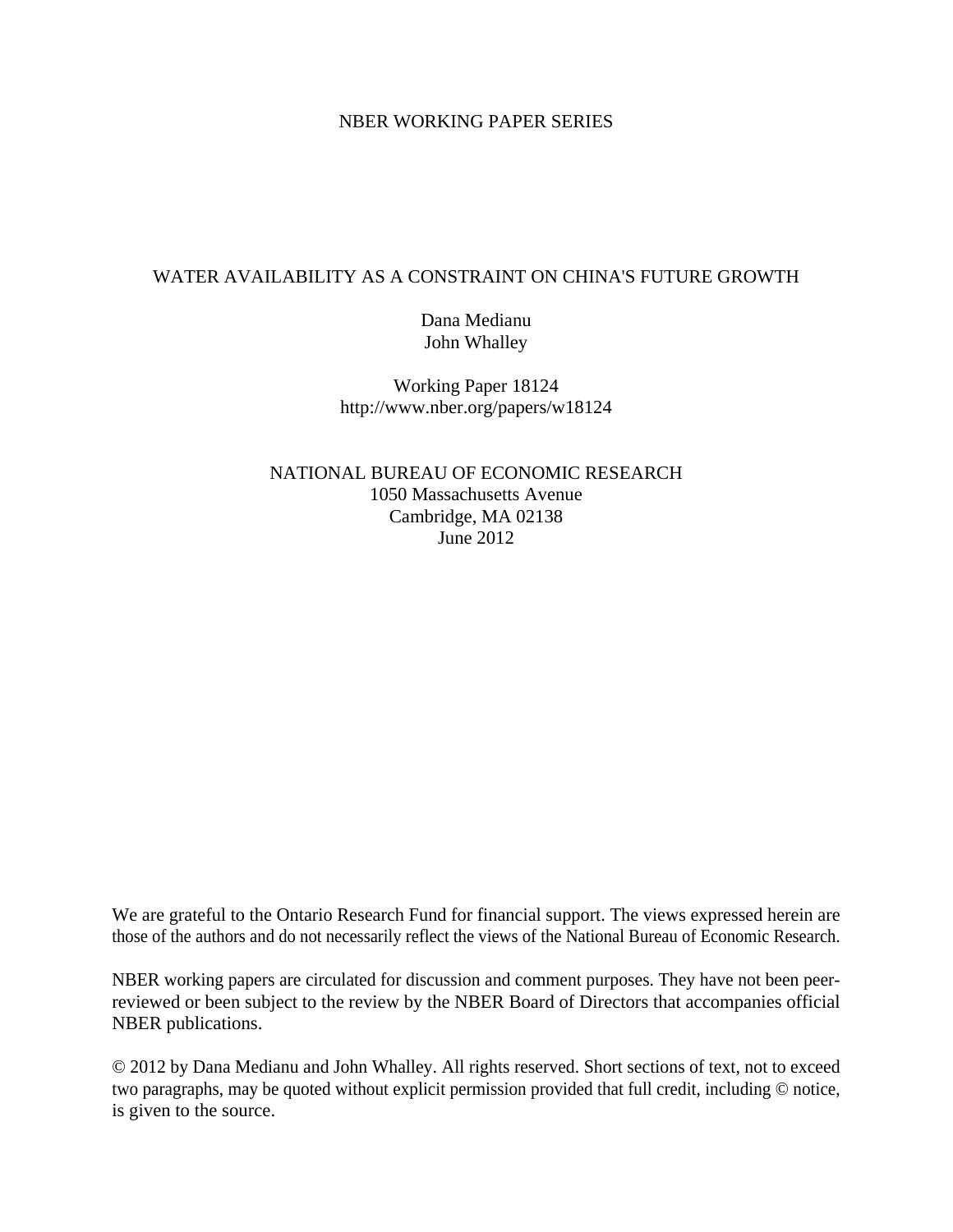Water Availability as a Constraint on China's Future Growth Dana Medianu and John Whalley NBER Working Paper No. 18124 June 2012 JEL No. O44,O47,Q25

## **ABSTRACT**

Recent writings on China's water situation often portray China's water problems as severe and suggest that water availability could threaten the sustainability of China's future growth. However, China's high growth of the last 20 years or more has been obtained with relatively little increase in the physical volume of water. In this paper, we use a growth accounting approach to investigate both the contribution played in the past by water availability in constraining China's growth performance, and what would be involved in the future. We use a modified version of Solow growth accounting in which water in efficiency units enters the production technology, and investment in water management assets raises efficiency of water use. Our results suggest that if investments in water assets in the future were lower than they were in the past, growth might slightly increase by about 0.1 percentage points if non-water capital and water in efficiency units are close substitutes but growth rates could decrease by as much as 0.2-3.9 percentage points if investments in water assets were small, and if the elasticities of substitution were low. On the other hand, our experiments suggest that with faster growth of investments in water assets than in the past and a low elasticity of substitution growth rates could increase. But if non-water capital and water in efficiency units are close substitutes growth rates could even decrease, as in other cases.

Dana Medianu Department of Economics Social Science Centre University of Western Ontario London, ON N6A 5C2 Canada dmedianu@uwo.ca

John Whalley Department of Economics Social Science Centre University of Western Ontario London, ON N6A 5C2 CANADA and NBER jwhalley@uwo.ca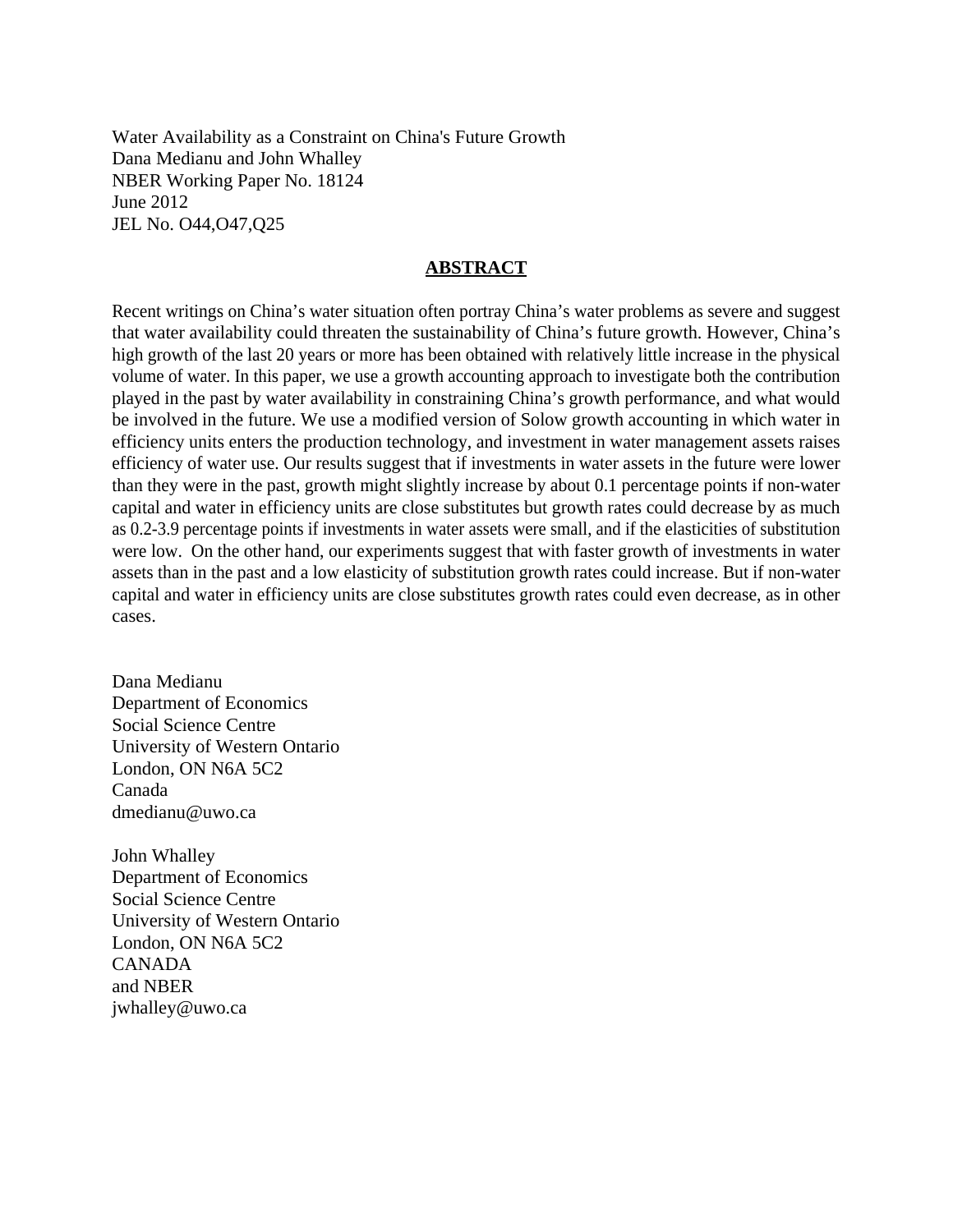#### **1. Introduction**

There has been considerable discussion in popular writings on China's potential to continue high growth performance at rates comparable to those prevailing before the 2008 financial crisis of water availability as a constraint on future growth prospects (Naughton, 2007; Shalizi, 2008; Gleick, 2009; Jiang 2009; World Bank, 2009). In agriculture growing consumption of grains, the grain requirements of sharply increased meat consumption, falling water tables in the North China plain and rising water demands from increased agricultural output have all attracted attention. And in urban areas sharply increasing water demand from rapid urbanization and industrialization are thought to play a similar role.

Over the past 20 years, however, China has been able to experience continued high growth with relatively small increase in the physical volume of water used. Since 1990 China's GDP growth has been around 10% per year while water use increased by only 14.8% in total between 1993 and 2009. Agricultural water use, which is the largest user of water in 2009 accounting for about 63% of total water use, decreased by 8% between 1993 and 2009. Agricultural water use increased until the mid 1990s but decreased later as agricultural water use efficiency increased (Jin and Young, 2001; Shalizi, 2006). This has been achieved through increased investment in water treatment plants, improved irrigation and water management, and water diversion and other infrastructure projects. The throughput of water volume in the economy has grown much more slowly than the economy in general, since through investment in water management assets the speed and ease of reuse has increased. Thus, water use per capita in China differs by only small amounts from much higher income per capita economies in Europe and North America, and has changed far less over time than GDP, suggesting water availability need not be a serious impediment to future higher growth.

Here we investigate water availability as a potential constraint on Chinese growth using a growth accounting framework in which water enters the aggregate production function along with capital and labour, but in efficiency terms reflecting speed and

 $-2 -$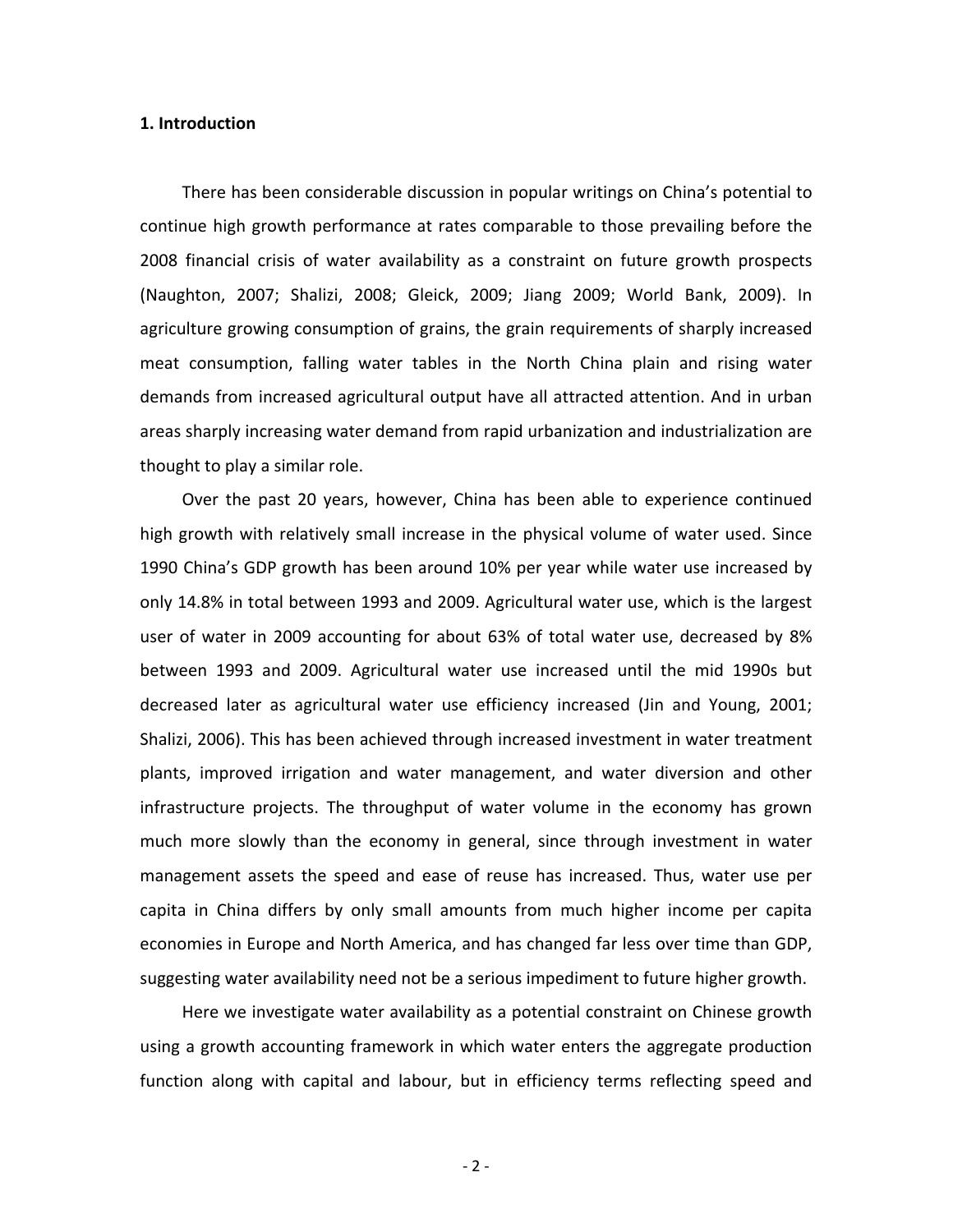quality of water treatment. The efficiency of water use can be raised through investment in water management and so Chinese investment is differentiated between water management assets and all other assets. Using calibration procedures we calibrate a water efficiency function which relates increments in efficiency units of water to investment in water assets in each period using a power function. We then perform growth accounting analysis for the period 1998‐2009 using this structure, and forward project growth rates using various assumed investment rates in water and other assets over a 10 year period.

Our results suggest that if water asset investment occurs at similar rates as for other assets, water availability need not constrain future high growth in China. The extent of any such constraint depends on the elasticity of substitution in technology. Water constraints also depend on elasticities of substitution between water and other inputs in production.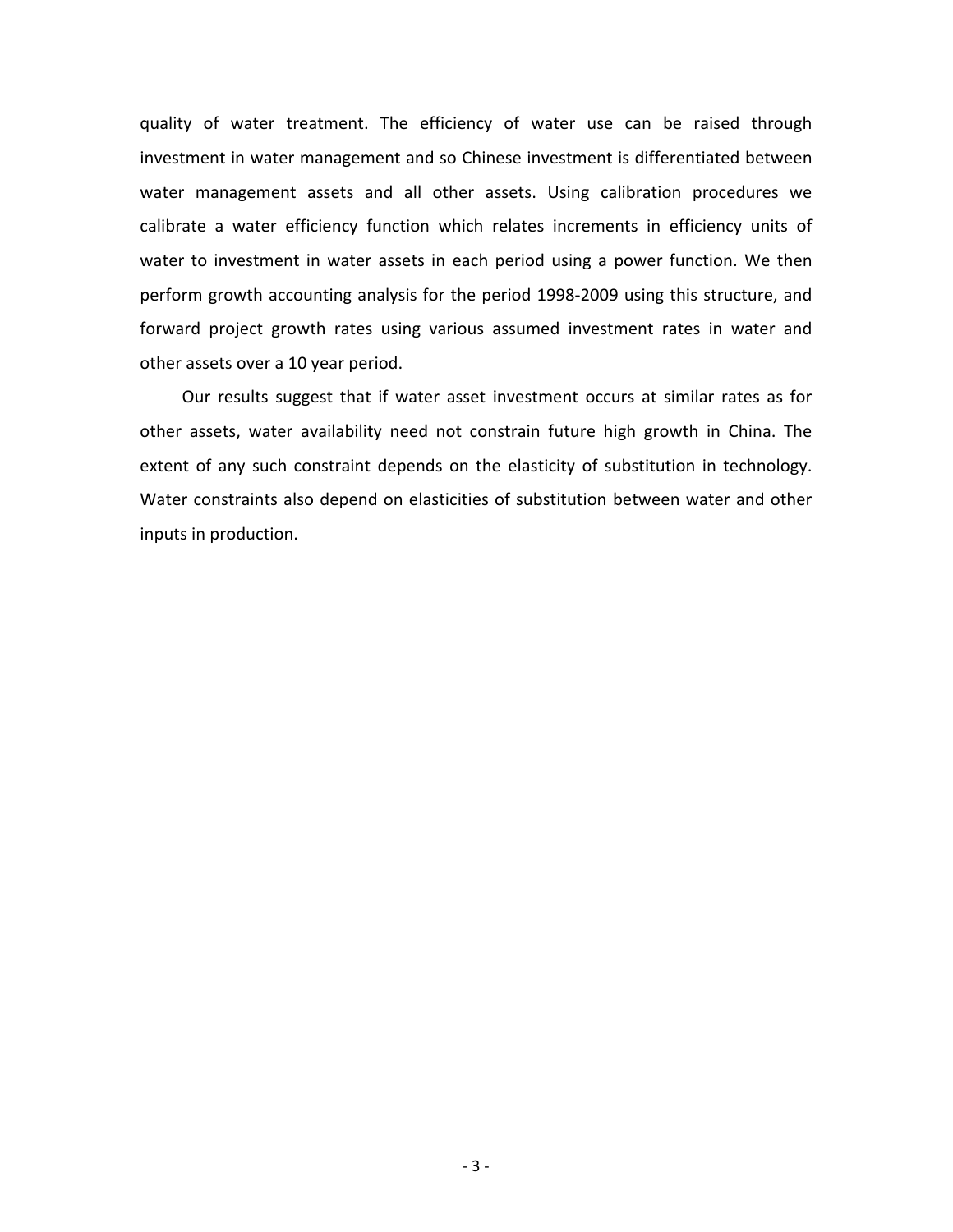#### **2. China's Water Situation**

 $\overline{a}$ 

Recent writings on China's water situation often portray China's water problems as severe and suggest that water availability could threaten the sustainability of China's future growth (Shalizi, 2008; Gleick, 2009; Jiang 2009; World Bank, 2009). Gleick (2009) reports that China's water problems are poor water quality, water-related environmental disasters, water availability and quantity, groundwater overdraft, floods and droughts, climate change and water, water and politics and growing regional conflicts over water. Since 1980 China's water quality<sup>2</sup> decreased due to rapid industrialization, urbanization and intensive use of agricultural pesticides and fertilizers. Water in China is severely contaminated with pollutants from untreated industrial and municipal wastewater and from agricultural pesticides and fertilizers. It is estimated that 40% of surface water can be used only for industrial or agricultural use (Gleick, 2009) and that water quality in 20.7% of China's river length in below class V, which means that it is not safe for human contact or appropriate even for irrigation (Naughton, 2007). The World Bank (2009) estimates that water that is below class V is used to irrigate about 7.4% of China's irrigated land especially in North China plain. This type of water is essentially wastewater that lowers harvests and reduces the quality of crops.

In addition to water quality deterioration, water shortage is another major source of concern. Water is unevenly distributed between Southern and Northern China, with Northern China having far less water per capita than Southern China. This uneven distribution of water has led to reliance on groundwater in the North China Plain which is unsustainable. Water is extracted from underground faster than the natural capability of reload and this has caused the water table to fall especially in Hebei province. In the Hai River basin water tables fall by 0.5 m per year and in Beijing groundwater tables fell by 100‐300 m (Jiang, 2009).

<span id="page-4-0"></span> $^{2}$  As measured by biological oxygen demand and chemical oxygen demand. Water quality decreases as it is depleted of oxygen and the increasing presence of heavy metals and chlorinated hydrocarbons in the water also decreases its quality (see Naughton, 2007).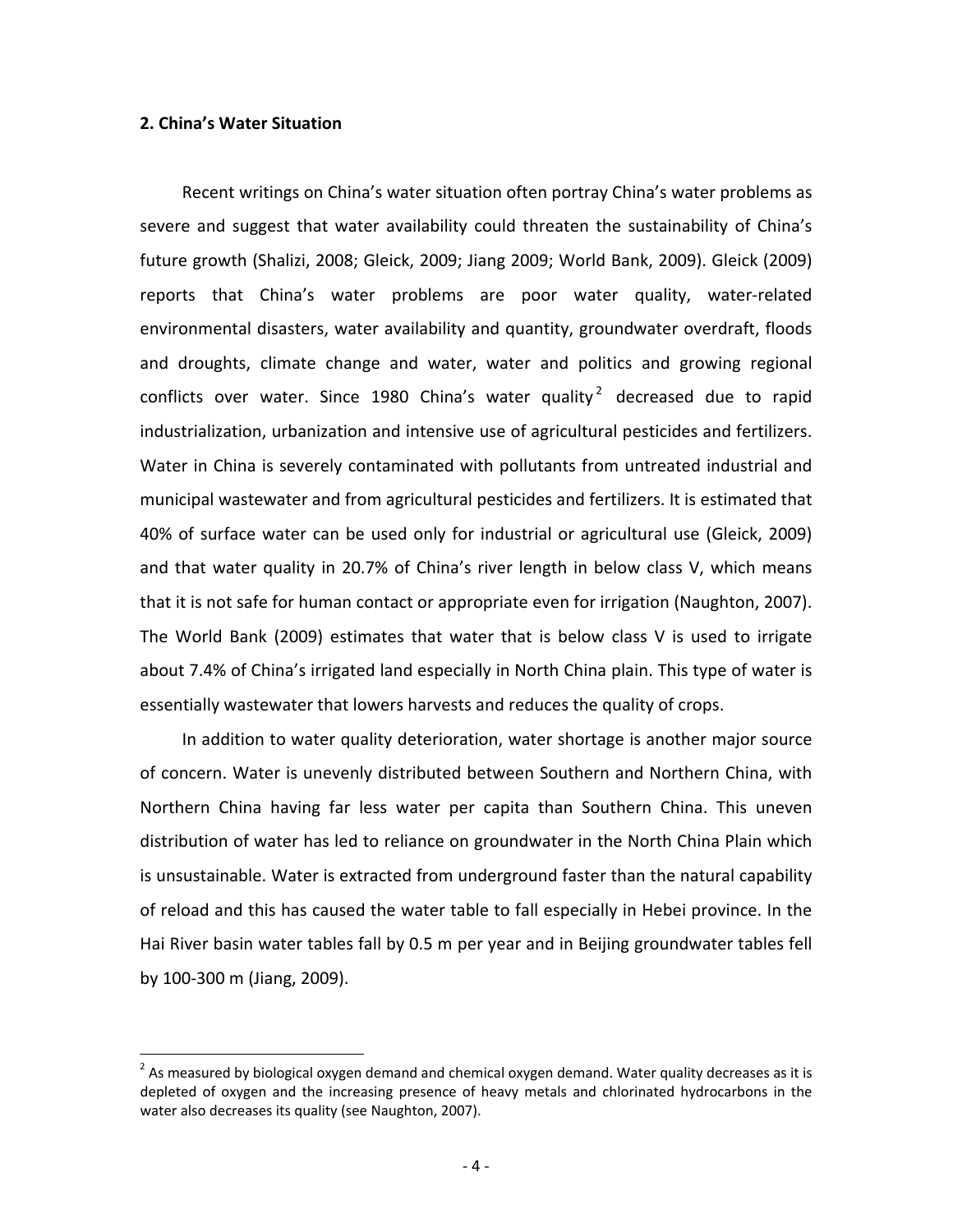Climate change compounds China's water problems because rising temperatures accelerate the melting of glaciers (Gleick, 2009). China is one of the largest countries in the world covered by glaciers. However, due to climate change it is estimated that glaciers decreased by about a third in the past century. In many regions in China, water is obtained from glaciers melting and the loss of glaciers leads to fewer water resources.

Another recent study by Jiang (2009) suggests that the severity of China's water problems could threaten China's food security and extends China's water problems to a global scale. If China had to rely on global markets to feed its population it could have major impacts on the global economy through increasing demand of food and increasing prices for food products. Brown (1996) goes even further and says that "China's water scarcity will become the world's water scarcity". He suggests that China's rapid industrialization and increasing incomes will increase the demand for food and combined with water scarcity could led China to rely heavily on food imports.

Despite all of the problems related to water availability, while China's economic growth over the last 2 decades was high this growth was achieved with little increase in physical water use. Table 1 reports data on China's water use and real GDP growth from 1997 to 2009. The data show that water use increased very little. In 1997 water use (measured in 100 million cu.m.) was 5,566 and it increased to 5,965 in 2009, a 7.2% increase. In contrast, real GDP (measured in 100 million 1995 yuan) increased from 72,493 to 204,251, a 181% increase, over the same period.

The slow growth in water use over the last decade was achieved by increased investment in water treatment plants, improved irrigation and water management, and water diversion and other infrastructure projects. Table 1 reports growth rates of investments in non‐water assets and growth rates of investments in water assets. Investments in water assets grew 3‐4 times faster than investments in non‐water assets in the period 1997‐2000. In 2001 the growth rate of investments in water assets was almost zero and picked up again in 2002‐2004 when it was almost the same at the growth of investments in non‐water assets. In 2009 the growth rate of investment in water assets reached 58%, the highest since 1997.

 $-5 -$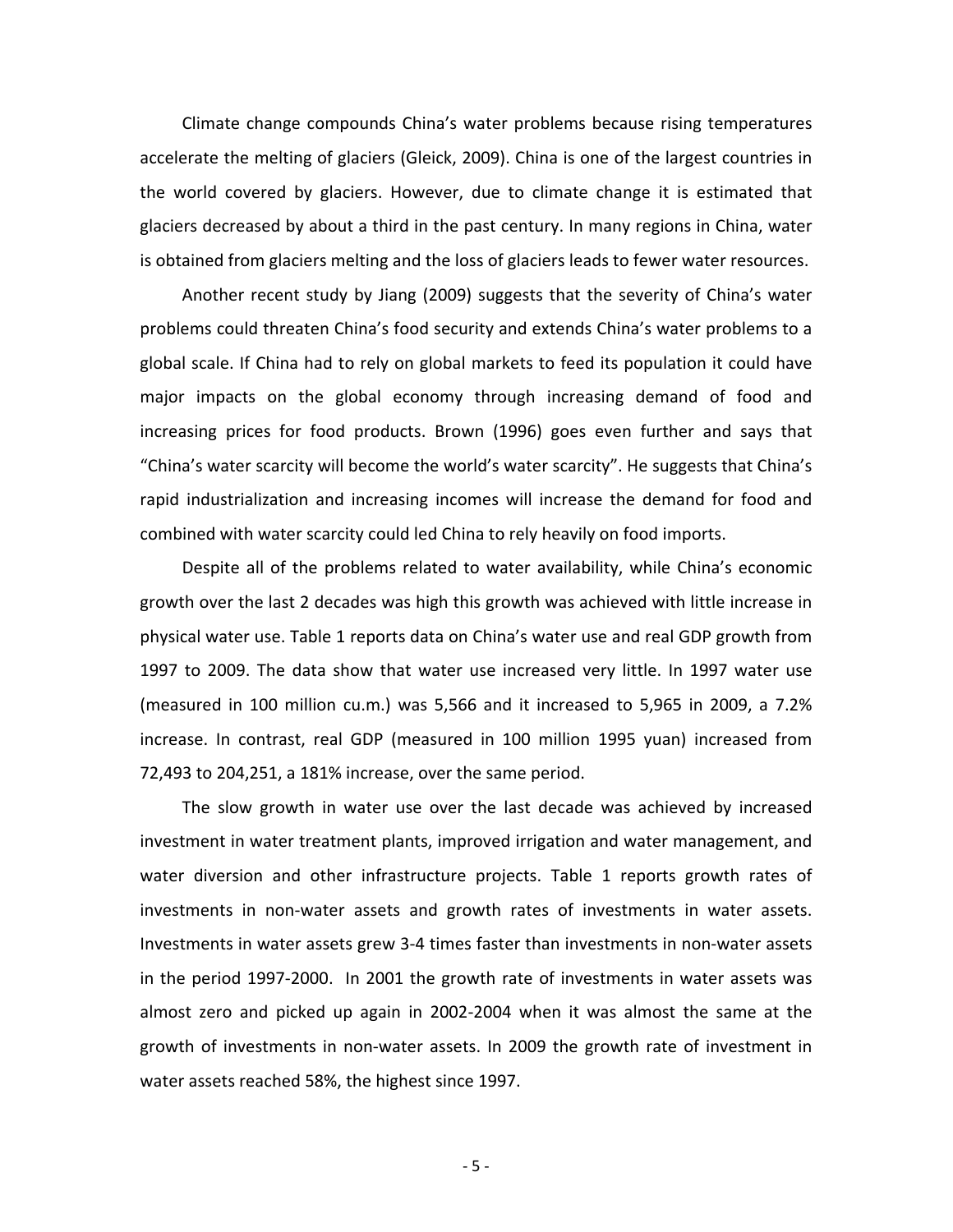# **Table 1: Water Use, Real GDP, Growth Rates of Water Use, Growth Rates of Real GDP, Growth Rates of Investments in Non‐Water Assets and Growth Rates of Investments**

| Year | Water Use<br>(in 100 mill.<br>cu.m) | Real GDP (in<br>100 mill 1995<br>yuan) | <b>Growth Rates</b><br>of<br>Water Use (%) | <b>Growth Rates</b><br>of<br>Real GDP (%) | <b>Real Growth</b><br>Rates of<br>Investments<br>in<br>Non-Water<br>Assets (%) | <b>Real Growth</b><br>Rates of<br>Investments<br>In Water<br>Assets (%) |
|------|-------------------------------------|----------------------------------------|--------------------------------------------|-------------------------------------------|--------------------------------------------------------------------------------|-------------------------------------------------------------------------|
| 1997 | 5,566.03                            | 72,493.33                              | n/a                                        | 8.80                                      | 6.02                                                                           | 14.97                                                                   |
| 1998 | 5,435.39                            | 78,147.81                              | $-2.35$                                    | 7.80                                      | 9.70                                                                           | 41.01                                                                   |
| 1999 | 5,590.88                            | 83,696.30                              | 2.86                                       | 7.10                                      | 6.76                                                                           | 30.02                                                                   |
| 2000 | 5,497.59                            | 90,392.00                              | $-1.67$                                    | 8.00                                      | 9.18                                                                           | 26.68                                                                   |
| 2001 | 5,567.43                            | 96,990.62                              | 1.27                                       | 7.30                                      | 11.44                                                                          | 0.89                                                                    |
| 2002 | 5,497.28                            | 104,749.87                             | $-1.26$                                    | 8.00                                      | 15.21                                                                          | 19.56                                                                   |
| 2003 | 5,320.40                            | 114,491.61                             | $-3.22$                                    | 9.30                                      | 20.07                                                                          | 16.11                                                                   |
| 2004 | 5,547.80                            | 125,368.31                             | 4.27                                       | 9.50                                      | 15.16                                                                          | 19.48                                                                   |
| 2005 | 5,633.00                            | 138,155.88                             | 1.54                                       | 10.20                                     | 12.32                                                                          | 8.54                                                                    |
| 2006 | 5,795.00                            | 153,491.18                             | 2.88                                       | 11.10                                     | 17.12                                                                          | 3.64                                                                    |
| 2007 | 5,818.70                            | 171,756.63                             | 0.41                                       | 11.90                                     | 13.79                                                                          | 12.30                                                                   |
| 2008 | 5,910.00                            | 187,214.73                             | 1.57                                       | 9.00                                      | 13.14                                                                          | 13.43                                                                   |
| 2009 | 5,965.20                            | 204,251.27                             | 0.93                                       | 9.10                                      | 24.46                                                                          | 58.85                                                                   |

**in Water Assets, China, 1997‐2009**

Source: Authors' calculations based on China Statistical Yearbook (1996‐2009)

Table 2 shows that nominal investments in water assets increased 17 fold in the last 14 years from 29 to 503 billion yuan (nominal investments in non‐water assets increased 7.5 fold over the same period). Investments in the period 2006‐2009 totaled 1,314 billion yuan and surpassed the investments for the period 1995‐2005 which totaled 1,168 billion yuan. Moreover, the Chinese government announced that investments in water assets would amount to 4 trillion renminbi over the next 10 years<sup>[3](#page-4-0)</sup> which is twice as high as investments made in the last 10 years. The largest investments are in management of water conservancy which account, on average, for 53% of total investments and investments in production and supply of water which account for 27% of total investments. Data on investments in drainage works and treatment in wastewater are not available before 2000 or there were no investments in these, but

 $\overline{a}$ 

<span id="page-6-0"></span> $^3$  See Xinhua, (2012), 'Water shortage, pollution threaten China's growth: official', available at http://news.xinhuanet.com/english/china/2012‐02/16/c\_131414176.htm.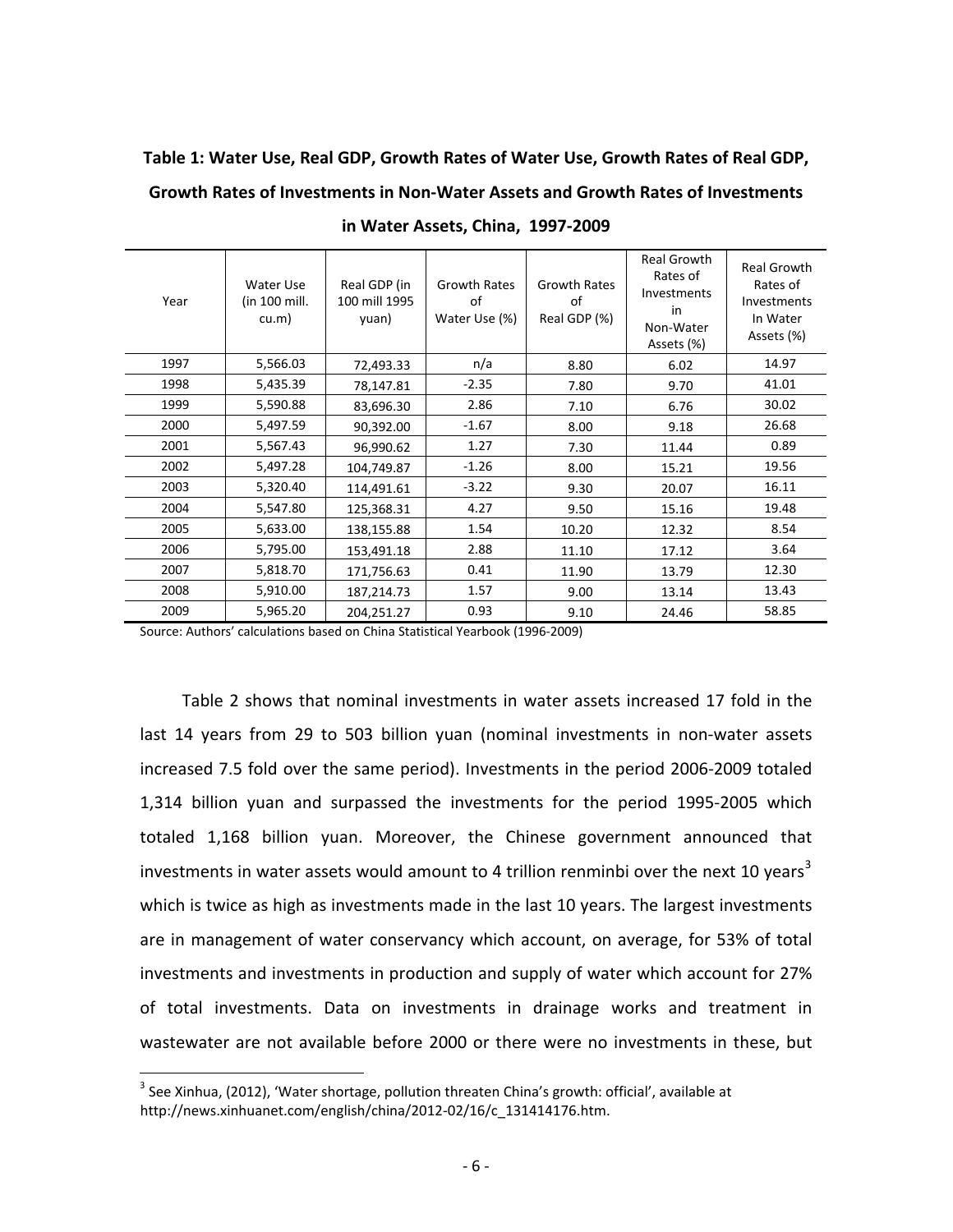after 2000 investments in drainage works account for 17% of total investments and investments in treatment of wastewater account for 6.5%.

|      | Nominal                              |                                      |                         | Nominal Investment in                 |                   |                            |
|------|--------------------------------------|--------------------------------------|-------------------------|---------------------------------------|-------------------|----------------------------|
| Year | Investment in<br><b>Water Assets</b> | Production<br>and Supply of<br>Water | Geologic<br>Prospecting | Management<br>of Water<br>Conservancy | Drainage<br>Works | Treatment of<br>Wastewater |
| 1995 | 297.16                               | 123.10                               | 25.30                   | 148.70                                | n/a               | n/a                        |
| 1996 | 391.32                               | 152.50                               | 23.20                   | 215.70                                | n/a               | n/a                        |
| 1997 | 457.53                               | 155.00                               | 19.70                   | 282.80                                | n/a               | n/a                        |
| 1998 | 643.86                               | 177.20                               | 23.80                   | 442.80                                | n/a               | n/a                        |
| 1999 | 833.82                               | 177.90                               | 20.90                   | 566.20                                | n/a               | 68.80                      |
| 2000 | 1,067.90                             | 187.50                               | 18.20                   | 603.40                                | 149.30            | 109.60                     |
| 2001 | 1,081.71                             | 188.80                               | 11.60                   | 583.90                                | 224.50            | 72.90                      |
| 2002 | 1,295.89                             | 197.90                               | 18.20                   | 733.40                                | 275.00            | 71.50                      |
| 2003 | 1,537.77                             | 337.20                               | 25.70                   | 712.30                                | 375.20            | 87.40                      |
| 2004 | 1,940.18                             | 460.90                               | 25.30                   | 996.00                                | 352.30            | 105.60                     |
| 2005 | 2,139.52                             | 508.70                               | 61.50                   | 1,067.60                              | 368.00            | 133.70                     |
| 2006 | 2,250.59                             | 654.90                               | 59.80                   | 1,053.20                              | 331.50            | 151.10                     |
| 2007 | 2,625.96                             | 835.70                               | 78.60                   | 1,105.60                              | 410.00            | 196.10                     |
| 2008 | 3,243.71                             | 1,045.40                             | 87.30                   | 1,420.40                              | 496.00            | 194.60                     |
| 2009 | 5,028.92                             | 1,755.70                             | 176.00                  | 2,217.90                              | 729.80            | 149.50                     |

**Table 2: Nominal Investments in Water Assets by Sector (in 100 mill. Yuan) China, 1995‐2009**

Source: China Statistical Yearbook (1996‐2009)

 $\overline{a}$ 

Even though water quality is still below national standards in many rivers, China made significant progress at improving the treatment rate of wastewater through investments in wastewater treatment facilities. Wastewater treatment is a relatively recent phenomenon as can be seen from the data. In 1980 China had only about 20 wastewater treatment plants which were small with low capacity of water treatment. Through increased investment, in 2000 the number of wastewater treatment facilities increased to 400. The urban wastewater treatment rate increased from 16.2% to 35% in 2000.<sup>[4](#page-6-0)</sup> In 2005 the municipal wastewater treatment rate was 45%. The  $11<sup>th</sup>$  Five Year Plan set a target to increase the municipal wastewater treatment rate to 70% by 2010. However, in small cities, towns and rural areas the wastewater treatment rate is still

<span id="page-7-0"></span><sup>&</sup>lt;sup>4</sup> See OECD (2004), "Financing Strategy of the Urban Wastewater Sector in Selected Municipalities of the Sichuan Province in China", available at <http://www.oecd.org/dataoecd/44/23/2408767.pdf>.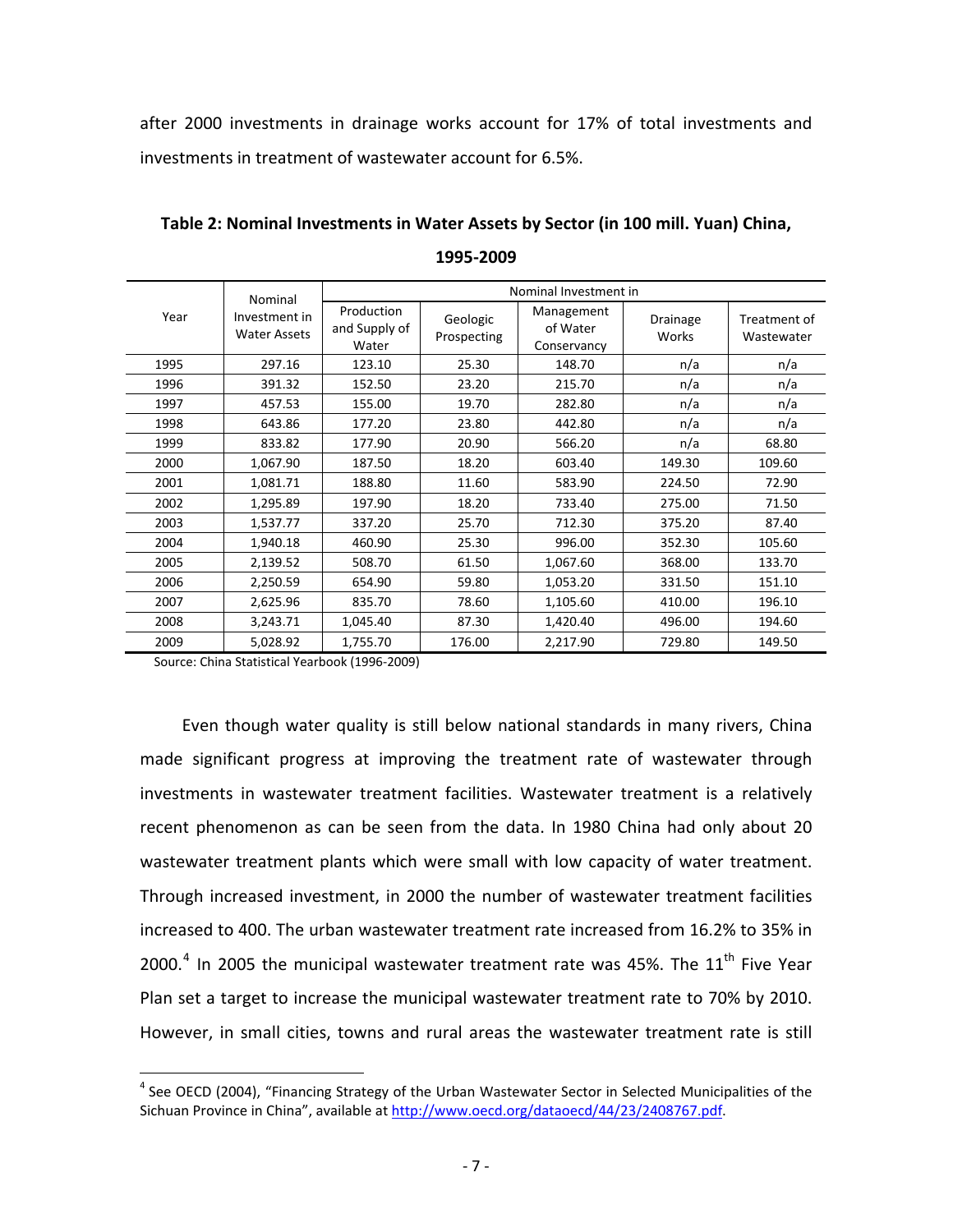much lower and overall in China it seems that wastewater treatment rate is as low as 20%. In 2002, 500 municipal treatment facilities operated in 310 of the 660 of cities, but 17,000 towns had no municipal wastewater treatment facilities (OECD, 2007). Compared to the OECD, the share of China's urban population connected to wastewater treatment plants in the early 2000s was about 33%, while in the OECD on average it was 64% and in some countries such as Germany and UK it was as high as 90‐95%.

Industrial wastewater treatment has also improved in the last 10‐15 years. According to the OECD (2007) there were more than 60,000 industrial wastewater treatment plants built in China and about 90% of industrial discharge complies with national standards. The building of so many wastewater treatment plants came as a result of Chinese policy that required industries that are heavy polluters to treat the water or to close the enterprise if water treatment was not feasible.

In the agricultural sector, which is the largest user of water, water saving technologies have also been expanded in recent years (see Blanke et al, 2007) which increases the efficiency of water use<sup>[5](#page-7-0)</sup>. Blanke et al. conducted two surveys in Northern China provinces covering more than 400 villages and found that the most benefit in water saving came from water saving technologies adopted at the household level. In the early 1990s the rates of use of household water saving technologies accelerated. In 1995 surface pipe use was 23% and in 2004 it increased to 48%. The use of other water saving technologies at household level have also increased such as drought resistant technologies, plastic sheeting and retaining stubble. On the other hand, traditional technologies (such as border irrigation, furrow irrigation, level fields) and saving technologies at community level (such as underground pipe, lined canal and sprinkler) grew more slowly. For example, the adoption rate of lined canals increased between the early 1990s and 2004 but the adoption is still low at only 25% in Northern China. The water saving technologies that expanded more slowly require high fixed investments. But even though water saving technologies in agriculture expanded in recent years in

 $\overline{a}$ 

<span id="page-8-0"></span><sup>&</sup>lt;sup>5</sup> Water use efficiency is defined as crop production at the field level per unit of water input (see Blanke et al (2007).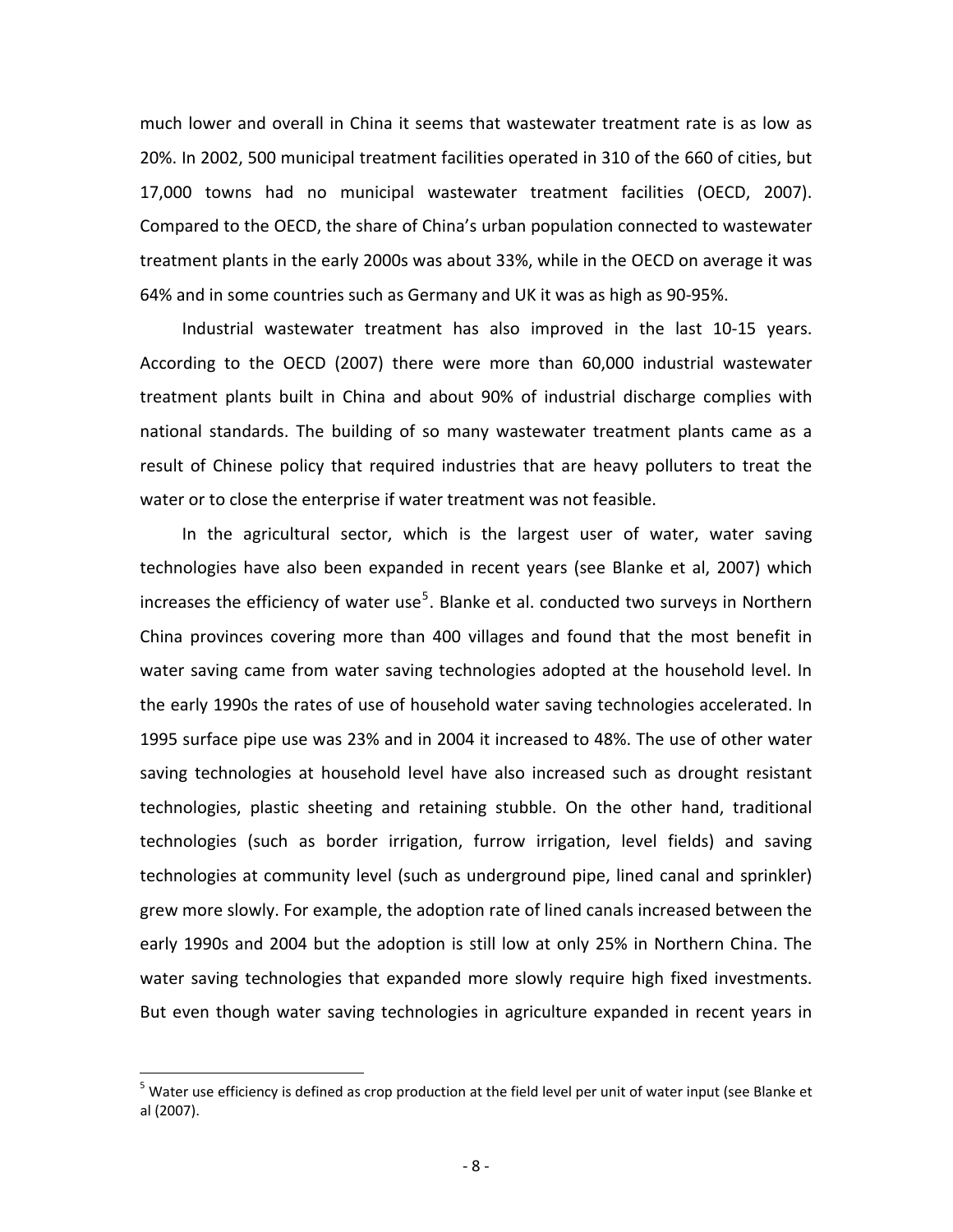China increasing water use efficiency, the efficiency of irrigation is still low (40‐50% in China and 55‐65% in North China Plain) (see Blanke et al. 2007; Hubacek and Sun, 2007).

China has also undertaken major investments in projects to transfer water from the South to water scarce Northern China. A South‐North water transfer project is being built to transfer 45 billion cubic meters per year to the North China Plain from the Yangtze River basin by 2020 and it was approved in 2002 (OECD, 2007; Gleick, 2009). The construction of a western route was expected to begin in 2010 and will transfer 17 billion cubic meters per year at a cost of around USD 37 billion. The central route will transfer 14.6 billion cubic meters by 2020. The eastern route already transfers 9 billion cubic meters and this will increase by 2020 to 13 billion cubic meters. The costs for the eastern and central routes will be USD 14.5 billion and USD 3 billion in resettlement costs. However, even all this may not be enough to meet China's growing demands for water. According to the Ministry of Water Resources (2007) additional investments in key water projects were 96 billion yuan to harness 717 large rivers and lakes which were under construction in 2007, 63 billion yuan accumulative investment in reservoir projects including completion of Phase‐III of the Three Gorges Project, investments in irrigation, drainage and rural water supply, rural hydropower and electrification, soil and water conservation and ecology restoration and capacity building.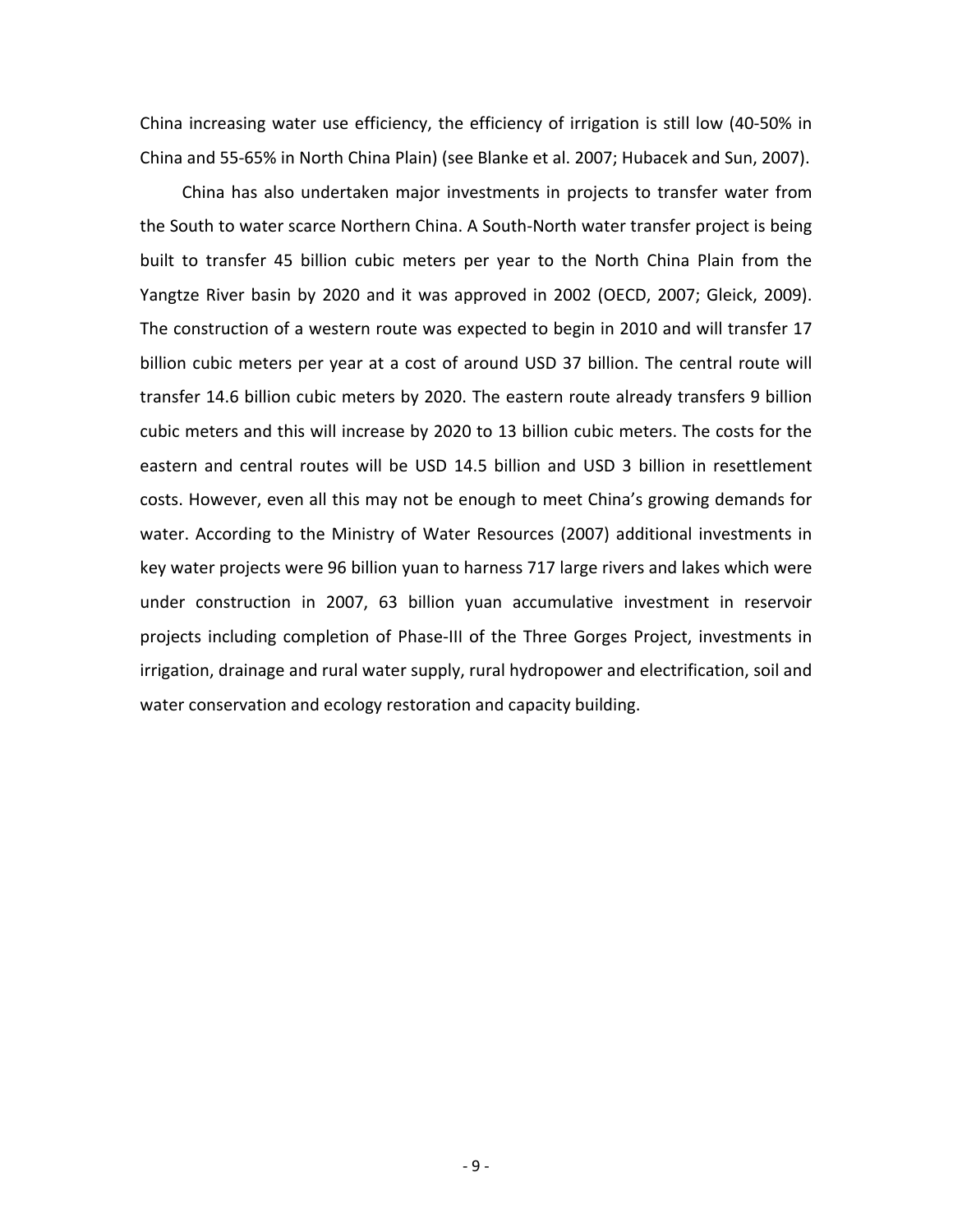#### **3. China's Growth and Water Constraints: A Growth Accounting Approach**

We use a growth accounting framework to assess both the past and potential future effects of water availability on China's real output growth. Unlike in traditional growth accounting exercises which use only two factors of production (capital and labour) and total factor productivity, here we add a third factor of production, water. This, however, enters the production function in efficiency units to also reflect water treatment and recycling as well as physical volume. Thus if investment in recycling occurs, water in physical volume terms need not expand for water in efficiency units to increase. We distinguish between Chinese investments in water assets and investments in all other assets. Investments in water assets increase the efficiency of water use, but the resources shifted to improve water use efficiency cannot be used in other productive activities.

Growth accounting exercises decompose the growth rate of output into a growth rate of factors of production (capital, labour and water) and a growth rate of total factor productivity (TFP). Thus, it is possible to find what portion of China's growth is attributable to the growth in capital stock, labour and improved water use efficiency. Total factor productivity in the growth accounting exercise is a "residual" and it accounts for the growth in output that is not explained by the growth in factor inputs weighted by their respective shares in national output. Essentially, the growth of total factor productivity accounts for the efficiency change in the combined use of capital and labour but because it is "residual" total factor productivity can embody many other things in addition to efficiency change such as technological progress and omitted variables.

Growth accounting originates with Solow (1957) who ran an experiment on the US economy for the period 1909‐1949 using 2 factor inputs (capital and labour). Solow wanted to find out how much of the increase in output per man hour was attributable to technical change (shifts in the production function) and how much was attributable to the increase in capital per man hour (movements along the production function). His

 $-10-$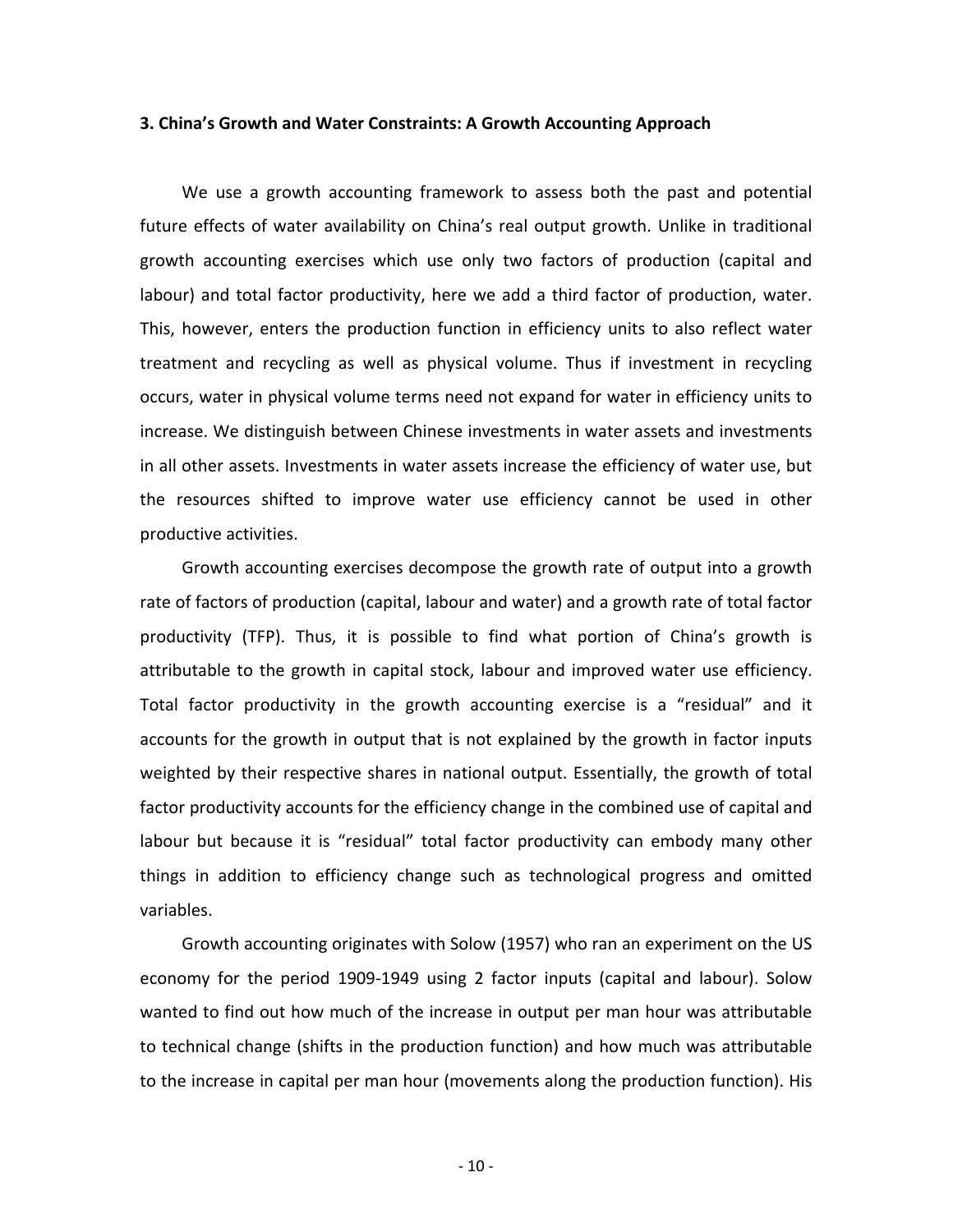results showed that 87.5% of the increase in output per man hour in the US was due to technical change and 12.5% of the increase was due to an increase of capital per man hour. His initial calculations were modified and extended in various ways in Kendrick (1961), Denison (1962), and Jorgenson and Griliches (1967).

More recently, Wang and Yao (2003) and Whalley and Zhao (2010) have used a growth accounting framework to find the contribution of total factor productivity and factor input growth to China's economic growth. They also incorporate human capital accumulation into the growth accounting exercise. They find that human capital accumulation played an important role in the growth of Chinese economy. They use a Cobb‐Douglas production function.

Here, we assume that China's production function can be characterized by the following three factor input function, with capital, labour and water as inputs

$$
Y_t = A_t F(K_t, L_t, e_t \overline{W})
$$
\n<sup>(1)</sup>

where  $Y$  is the output,  $A$  is total factor productivity,  $K$  is the capital stock in non-water assets, L is the quantity of labour,  $\overline{W}$  is the quantity of water used and  $e$  is the efficiency of water use. The quantity of water use changes little over time, which is represented by the bar sign on  $W$  . The  $e_t$  that we use in the production function allows for water management-augmenting technological progress which is the result of investments in water assets; that is, even though the growth of water use remains constant, if water‐augmenting technological progress through investments in water assets increases it is as if water inputs would grow with unchanged technology<sup>[6](#page-8-0)</sup>. Thus water use does not have to increase in order to increase output; water use could remain constant and if China invests in more water management assets, water is used more efficiently and water is not a constraint.

<span id="page-11-0"></span> $\overline{a}$ 

 $6$  See Solow (1978) for discussion on resources and economic growth.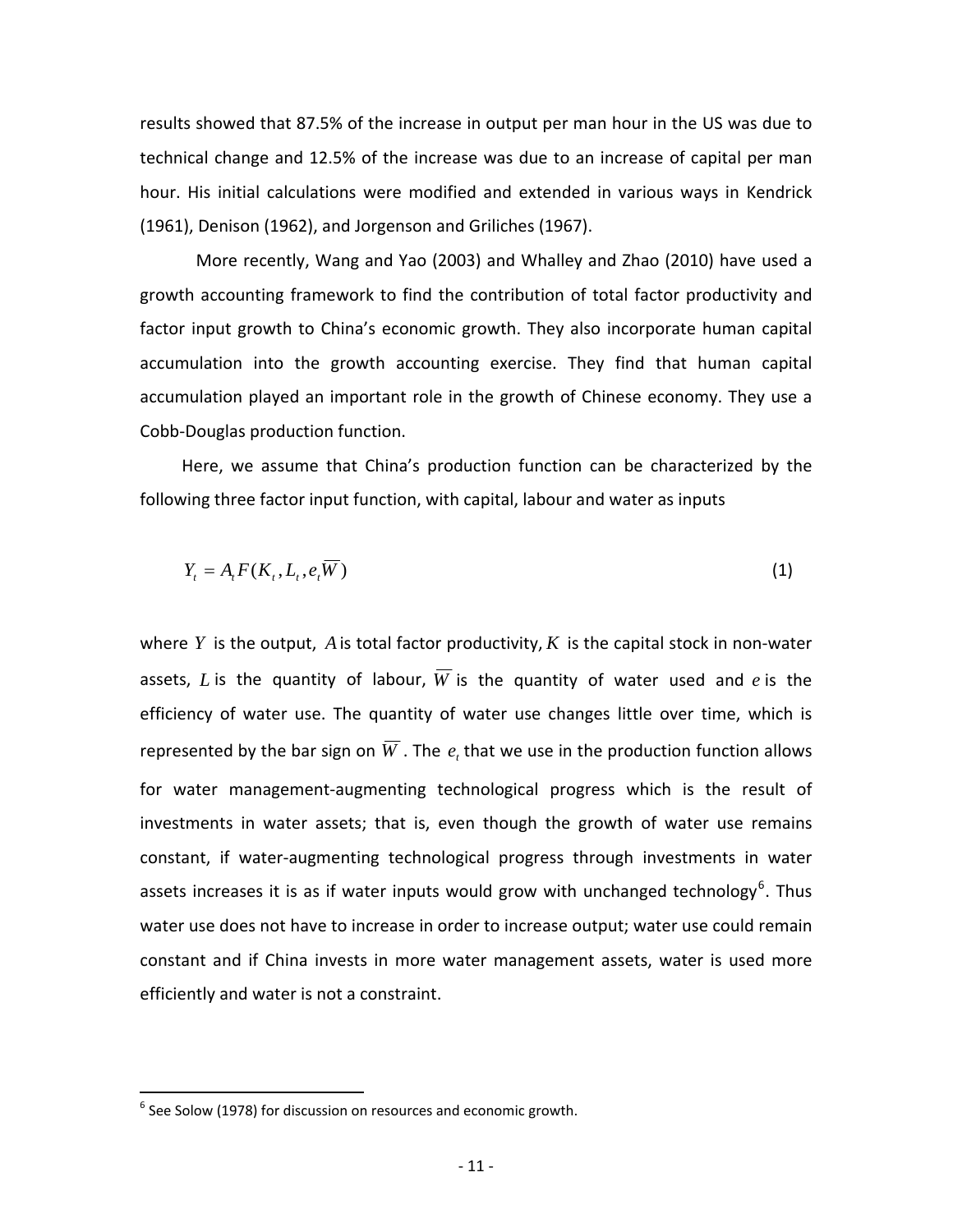Here, we use a two‐level, three factor CES production function with non‐water capital and water in efficiency units in the nested function and labour as a substitute<sup>[7](#page-11-0)</sup> to the composite of non-water capital plus water in efficiency units (see Kemfert, 199[8](#page-12-0) $^8$ ):

$$
Y_{t} = A_{t} \left[ a \left\{ (b K_{t}^{\frac{\gamma-1}{\gamma}} + (1-b)(e_{t} W_{t})^{\frac{\gamma-1}{\gamma}})^{\frac{\gamma}{\gamma-1}} \right\}^{\frac{\sigma}{\sigma}-1} + (1-a) L_{t}^{\frac{\sigma-1}{\sigma}} \right]^{\frac{\sigma}{\sigma-1}}
$$
(2)

where  $A_t$  is Hicksian neutral technological progress,  $\gamma$  is the elasticity of substitution between non-water capital and water,  $\sigma$  is the elasticity of substitution between labour and the composite of capital and water and *a* and *b* are share parameters.

The elasticity of substitution,  $\gamma$ , shows how easily water and non-water capital can be substituted for each other, and the elasticity of substitution,  $\sigma$ , shows how easily labour and the composite of non-water capital and water can be substituted for each other. With an aggregate production function that has an elasticity of substitution less than one the diminishing returns to the faster growing factor occur faster than otherwise. For given water augmenting technological progress, and a given elasticity of substitution between water and non‐water capital, as the implicit price of water increases, the share of water in the production also increases.

Taking natural logarithms, equation (1) becomes:

as:

<u>.</u>

$$
\ln(Y_t) = \ln(A_t) + \frac{\sigma}{\sigma - 1} \ln \left[ a \left\{ (bK_t^{\frac{\gamma - 1}{\gamma}} + (1 - b)(e_t W_t)^{\frac{\gamma - 1}{\gamma}} \right\}^{\frac{\gamma}{\gamma - 1}} + (1 - a) L_t^{\frac{\sigma - 1}{\sigma}} \right] \tag{3}
$$

From equation (3) we can estimate  $ln(A_t)$ , the value of total factor productivity

<span id="page-12-1"></span> $<sup>7</sup>$  It is common to argue that water and capital are pairwise complements. In this function, substitutability</sup> only occurs between the composite of capital and water and labour, and so there is no calibration for the pairwise capital-water substitution possibilities. Kemfert (1998) discusses this also.<br><sup>8</sup> Kemfert (1998) investigates the substitution elasticities between capital, energy and labour for West

<span id="page-12-0"></span>Germany industry using three approaches of a two‐level CES production function.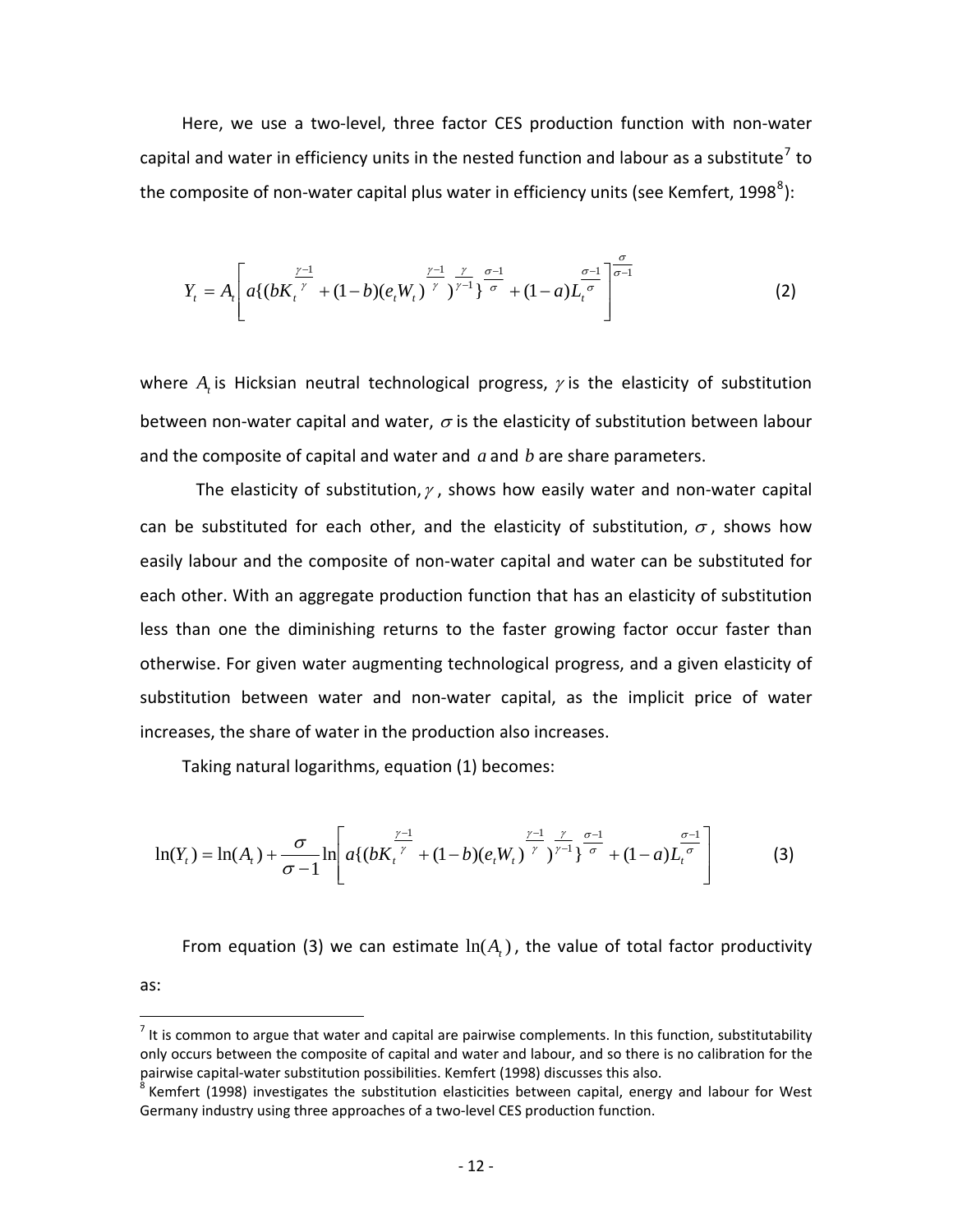$$
\ln(A_t) = \ln(Y_t) - \frac{\sigma}{\sigma - 1} \ln \left[ a \left\{ (b K_t^{\frac{\gamma - 1}{\gamma}} + (1 - b)(e_t W_t)^{\frac{\gamma - 1}{\gamma}} \right\}^{\frac{\gamma}{\gamma} - 1} + (1 - a) L_t^{\frac{\sigma - 1}{\sigma}} \right] \tag{4}
$$

where  $(1 - a)$  is the share of national income attributed to labour,  $a$  is the share of national income attributed to a composite of non-water capital and water,  $(1-b)$  is the share attributed to water and  $b$  is the share attributed to non-water capital<sup>[9](#page-12-1)</sup>. The shares of factors of production in output are the factor social marginal products multiplied by factor inputs and divided by output. We assume that factors are paid their marginal products with the exception of water. The production function is a constant returns to scale production function.

Using calibration procedures we next calibrate a water efficiency function which relates increments in efficiency units of water to investment in water assets in each period using a power function of the following form:

$$
\hat{e} = g(I^{\mathbf{w}}) = a(I^{\mathbf{w}})^{b} \text{ ; } b < 1 \tag{5}
$$

where  $\hat{e}$  is the increment in the period in efficiency units of water use,  $I^w$  is investment in water assets and  $a$  and  $b$  are positive numbers with  $b < 1$ . The expectation is that  $b$  will be a positive number but less than 1 due to diminishing incremental efficiency returns to investments in water assets.

Here, we investigate the degree to which water availability could constrain China's growth under the different assumptions on elasticities of substitution. The elasticticy of substitution between labour and the composite of non‐water capital and water in efficiency units is held constant at unity. The assumptions on the elasticity of

 $\overline{a}$ 

<span id="page-13-0"></span> $9$  If the elasticties of substitution are unity, the production function is Cobb-Douglas and factor shares are constant. If the elasticity of substitution between non-water capital and water in efficiency units is greater or less than 1 non‐water capital and water shares will change over time if the non‐water capital‐water in efficiency units ratio changes. For example, if the elasticity of substitution is less than 1, an increase in non‐water capital‐water in efficiency units ratio will result in an increase in the water share over time.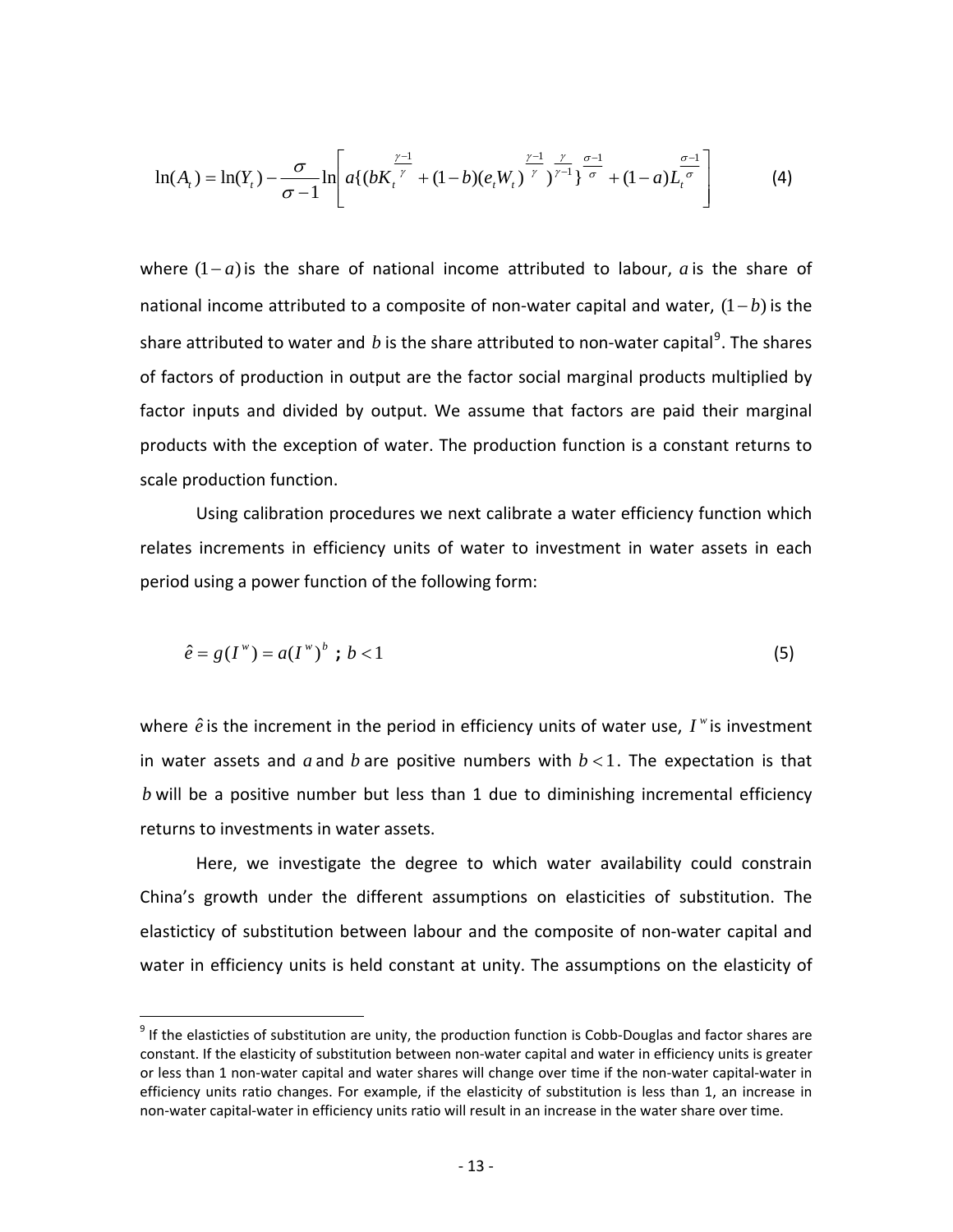substitution between non‐water capital and water in efficiency units are 1.1 (strong substitutes), 0.75, 0.5 and 0.025 (when they become almost perfect complements).  $^{10}$  $^{10}$  $^{10}$ 

## **4. Data Sources**

## **4.1 Output**

 $\overline{a}$ 

GDP data is from China Statistical Yearbook various years and covers the period 1995‐2009. Because GDP data reported in China Statistical Yearbooks is in nominal terms (at current prices) we construct a GDP deflator to convert nominal GDP data into the real terms which are actually used in our growth accounting exercise. We choose 1995 as the base year. Following Zheng et al. (2009), we first calculate a year‐on‐year GDP deflator and calculate the GDP deflator and real GDP using the following:

$$
P_{t} = \frac{GDP_{t}^{\text{Normal}}}{(GDP_{t-1}^{\text{Normal}} \cdot GDP_{t}^{\text{Growth}})/100} x100
$$
 (6)

$$
(GDPdeflator)_t = \frac{(GDPdeflator)_{t-1} \cdot P_t}{100} \tag{7}
$$

$$
GDP_t^{\text{Real}} = \frac{GDP_t^{\text{Nominal}}}{(GDPdeflator)_t}
$$
\n(8)

where  $P_{_{t}}$  is the year-on-year GDP deflator and  $GDP_{_{t}}^{\rm Growth}$  is the index of GDP in year t. Indices of GDP that are reported in China Statistical Yearbook are calculated at comparable constant prices with the previous year as the base year (ie 100). Table 3 reports our calculation of real GDP and real GDP growth for the period 1995‐2009.

<span id="page-14-0"></span> $^{10}$  Grebenstein and Field (1979) argue that water and labour inputs are substitutes and that water and capital are complements.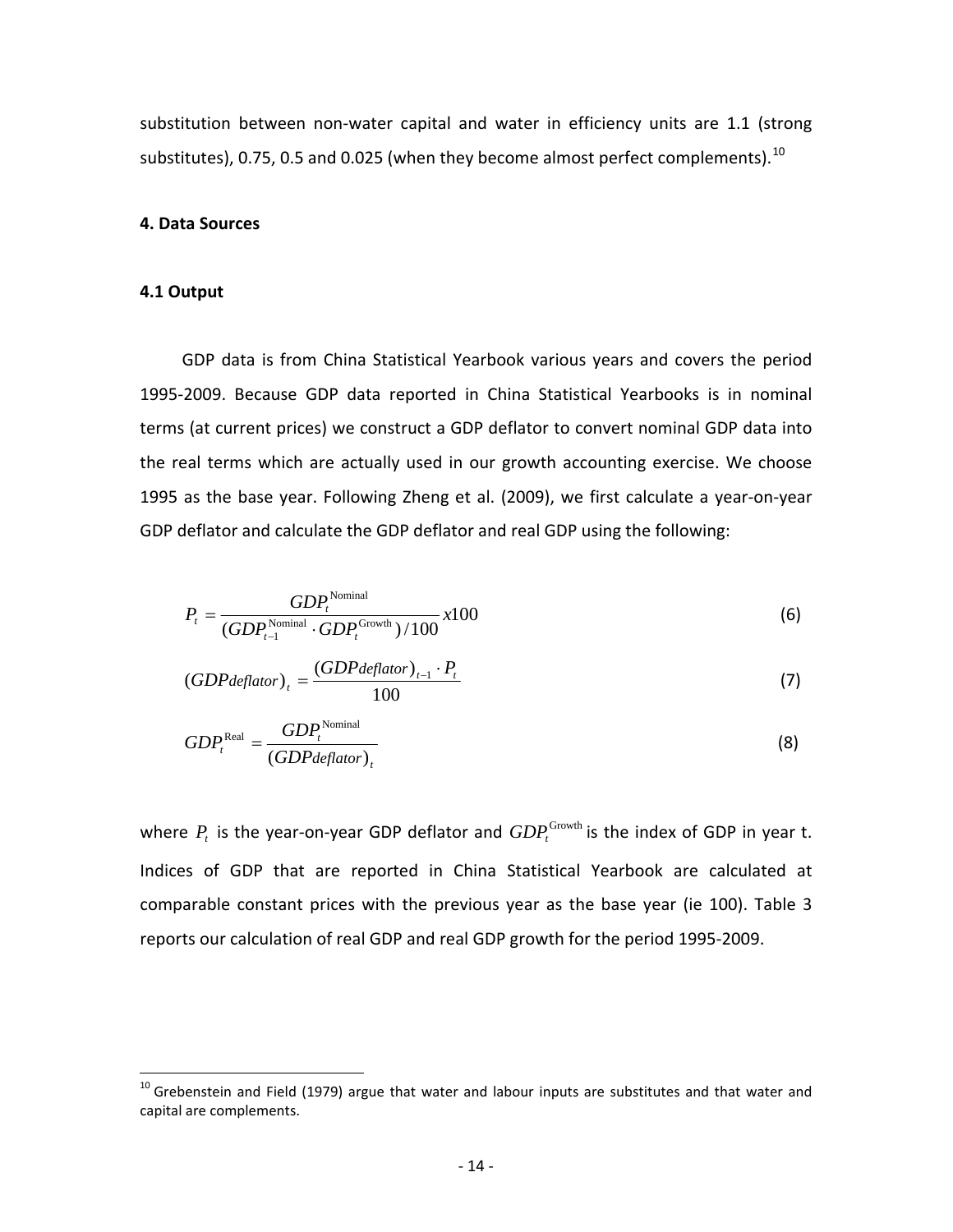| Year | <b>Nominal GDP</b> | Indices of GDP | Year-on-year<br>GDP deflator | GDP deflator | Real GDP   | <b>Real GDP</b><br>Growth (%) |
|------|--------------------|----------------|------------------------------|--------------|------------|-------------------------------|
| 1995 | 60,793.7           | 110.5          | 100.00                       | 100.00       | 60,793.70  | n/a                           |
| 1996 | 71,176.6           | 109.6          | 106.82                       | 106.82       | 66,629.90  | 9.60                          |
| 1997 | 78,973.0           | 108.8          | 101.98                       | 108.94       | 72,493.33  | 8.80                          |
| 1998 | 84,402.3           | 107.8          | 99.14                        | 108.00       | 78,147.81  | 7.80                          |
| 1999 | 89,677.1           | 107.1          | 99.21                        | 107.15       | 83,696.30  | 7.10                          |
| 2000 | 99,214.6           | 108.0          | 102.44                       | 109.76       | 90,392.00  | 8.00                          |
| 2001 | 109,655.2          | 107.3          | 103.00                       | 113.06       | 96,990.62  | 7.30                          |
| 2002 | 120,332.7          | 108.0          | 101.61                       | 114.88       | 104,749.87 | 8.00                          |
| 2003 | 135,822.8          | 109.3          | 103.27                       | 118.63       | 114,491.61 | 9.30                          |
| 2004 | 159,878.3          | 109.5          | 107.50                       | 127.53       | 125,368.31 | 9.50                          |
| 2005 | 184,937.4          | 110.2          | 104.97                       | 133.86       | 138,155.88 | 10.20                         |
| 2006 | 216,314.4          | 111.1          | 105.28                       | 140.93       | 153,491.18 | 11.10                         |
| 2007 | 265,810.3          | 111.9          | 109.81                       | 154.76       | 171,756.63 | 11.90                         |
| 2008 | 314,045.4          | 109.0          | 108.39                       | 167.75       | 187,214.73 | 9.00                          |
| 2009 | 340,902.8          | 109.1          | 99.50                        | 166.90       | 204,251.27 | 9.10                          |

**Table 3: Nominal and Real Chinese GDP 1995‐2009 (in 100 million yuan)**

Source: Authors' calculations based on China Statistical Yearbook (1996‐2009)

## **4.2 Capital Stock Data**

Capital stock data for non‐water assets is not directly available in the China Statistical Yearbook. To construct capital stock data we use an initial real capital stock for year 1995 calculated by Wang and Yao (2003) (from which we deduct the initial capital stock in water assets) and gross fixed capital formation from the Chinese Statistical Yearbook (2010). Wang and Yao (2003) estimate capital stock based on investment data from Hsueh‐Li for the period 1952‐1995 and from CSY for 1996‐1999. They use total social fixed investment to measure gross fixed capital formation.

Our chosen series to construct the capital stock is gross fixed capital formation because this is a more accurate measure of the change in reproducible capital stock (see Bai et al, 2006). We observed that investment in fixed assets to GDP ratio increased from 32% of GDP in 1995 to 65% in 2009. NBS includes in investment in fixed assets the value of land purchases and expenditure on used machinery and preexisting structures. These should not be included in the calculation of the capital stock. On the other hand,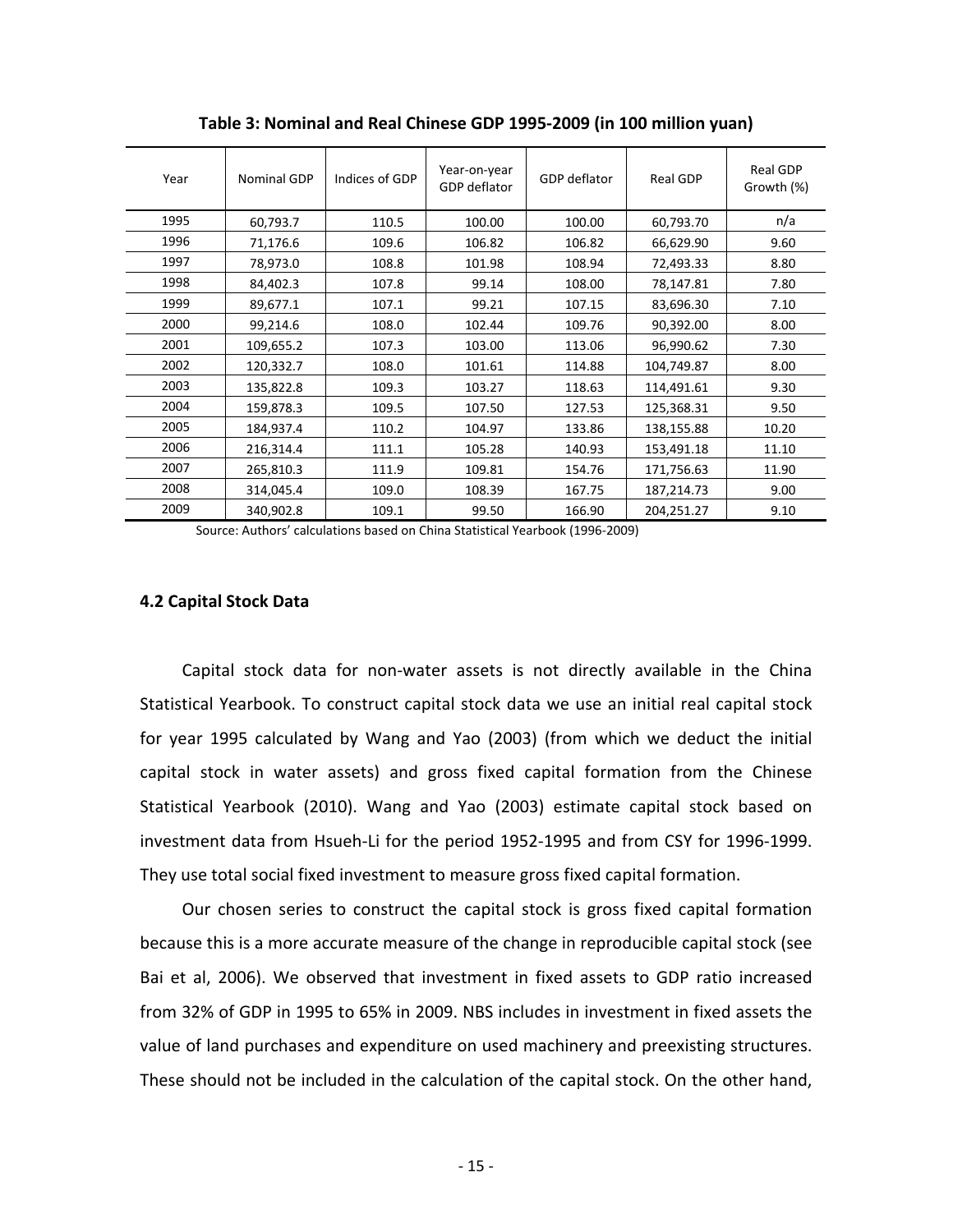NBS does not count expenditures on small‐scale investment projects. Liang (2006) note that China's real estate development expanded fast in recent years which led to an overstatement of investment if land purchases are included in investment spending.

 For gross fixed capital formation we rely on Table 2‐18 [CSY, 2010] from national accounts which provides data on components of GDP by expenditure approach for the period 1978‐2009 at current prices. Gross fixed capital formation is defined by [CSY, 2010] as "the value of acquisitions less those disposals of fixed assets during a given period. Fixed assets are the assets produced through production activities with unit value above a specified amount and which could be used for over one year….Total tangible fixed capital formation includes the value of the construction projects and installation projects completed and the equipment, apparatus and instruments purchased (less those disposed) as well as the value of land improved… Total intangible fixed capital formation includes the prospecting of minerals and the acquisition of computer software minus the disposal of them".

Therefore, this series does not include the land purchases and expenditure on used machinery and preexisting structures but it includes the expenditures on small‐ scale investment projects. Gross fixed capital formation (in nominal terms) grew at a much slower rate after 2003 compared with investment in fixed assets and its share in GDP in 2009 was 45% as opposed to 65% for investment in fixed assets. Between 2003 and 2009 gross fixed capital formation grew at 20% per year while investment in fixed assets grew at 26.4% per year. Between 1995 and 2002 the levels and growth rates for both series are almost the same.

We use the price index for investment in fixed assets reported in Table 9-1 [CSY, 2010] to calculate the real investment in fixed assets (see Table 4) and the real capital stock is then calculated via a perpetual inventory method using

$$
K_t = I_t + (1 - \delta)K_{t-1}
$$
 (9)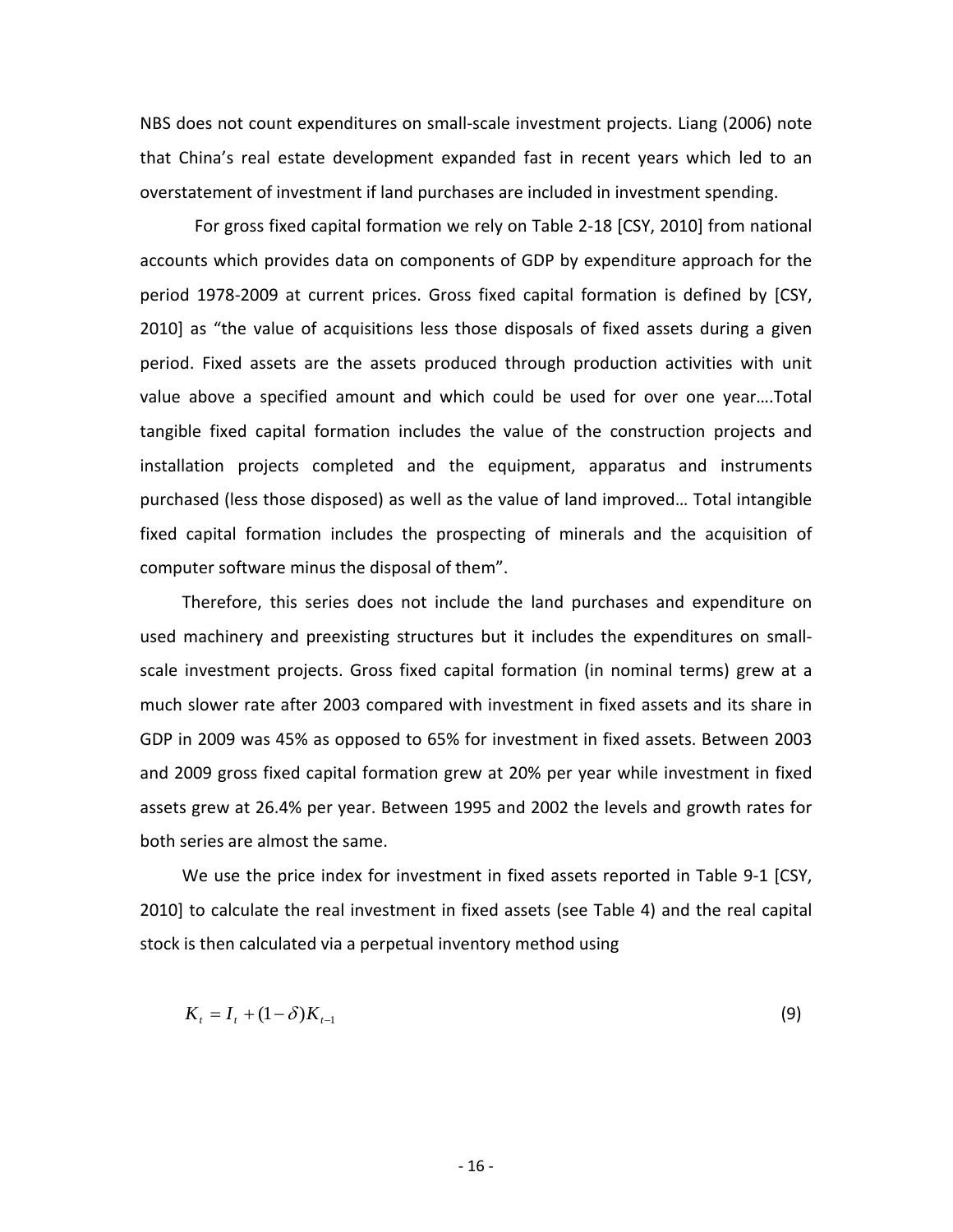where the real capital stock at time *t* is equal to the sum of investment in fixed assets at time *t* and the balance of the depreciated capital stock from the previous period; and  $\delta$  is the depreciation rate. Here we use a depreciation rate of 5% as in Wang and Yao (2003) and Zheng et al. (2009).

**Table 4: Real Investment in Non‐Water Assets and Real Capital Stock in Non‐Water Assets 1995‐2009 (in 100 million yuan)**

| Year | Nominal<br>Investment<br>in Non-<br>Water<br>Assets* | Price index<br>of<br>investment<br>in fixed<br>assets | Investment<br>deflator at<br>time t | Real<br>Investment<br>in Non-<br>Water<br>Assets | Growth<br>Rate of Real<br>Investment<br>in Non-<br>Water<br>Assets (%) | Real capital<br>stock in<br>Non-Water<br>Assets | Growth<br>Rate of Real<br>capital stock<br>in Non-<br>Water<br>Assets (%) |
|------|------------------------------------------------------|-------------------------------------------------------|-------------------------------------|--------------------------------------------------|------------------------------------------------------------------------|-------------------------------------------------|---------------------------------------------------------------------------|
| 1995 | 20,587.84                                            |                                                       | 100.00                              | 20,587.84                                        |                                                                        | 124,823.53                                      |                                                                           |
| 1996 | 23,656.78                                            | 104.00                                                | 104.00                              | 22,746.90                                        | 10.49                                                                  | 141,329.26                                      | 13.22                                                                     |
| 1997 | 25,507.47                                            | 101.70                                                | 105.77                              | 24,116.43                                        | 6.02                                                                   | 158,379.23                                      | 12.06                                                                     |
| 1998 | 27,925.14                                            | 99.80                                                 | 105.56                              | 26,455.17                                        | 9.70                                                                   | 176,915.44                                      | 11.70                                                                     |
| 1999 | 29,693.48                                            | 99.60                                                 | 105.13                              | 28,243.40                                        | 6.76                                                                   | 196,313.06                                      | 10.96                                                                     |
| 2000 | 32,776.50                                            | 101.10                                                | 106.29                              | 30,836.65                                        | 9.18                                                                   | 217,334.06                                      | 10.71                                                                     |
| 2001 | 36,672.79                                            | 100.40                                                | 106.72                              | 34,364.89                                        | 11.44                                                                  | 240,832.25                                      | 10.81                                                                     |
| 2002 | 42,336.21                                            | 100.20                                                | 106.93                              | 39,592.71                                        | 15.21                                                                  | 268,383.34                                      | 11.44                                                                     |
| 2003 | 51,952.93                                            | 102.20                                                | 109.28                              | 47,540.35                                        | 20.07                                                                  | 302,504.53                                      | 12.71                                                                     |
| 2004 | 63,177.52                                            | 105.60                                                | 115.40                              | 54,745.82                                        | 15.16                                                                  | 342,125.12                                      | 13.10                                                                     |
| 2005 | 72,093.38                                            | 101.60                                                | 117.25                              | 61,487.96                                        | 12.32                                                                  | 386,506.83                                      | 12.97                                                                     |
| 2006 | 85,703.51                                            | 101.50                                                | 119.01                              | 72,015.72                                        | 17.12                                                                  | 439,197.20                                      | 13.63                                                                     |
| 2007 | 101,322.64                                           | 103.90                                                | 123.65                              | 81,944.46                                        | 13.79                                                                  | 499,181.81                                      | 13.66                                                                     |
| 2008 | 124,840.69                                           | 108.90                                                | 134.65                              | 92,713.16                                        | 13.14                                                                  | 566,935.88                                      | 13.57                                                                     |
| 2009 | 151,650.88                                           | 97.60                                                 | 131.42                              | 115,393.24                                       | 24.46                                                                  | 653,982.33                                      | 15.35                                                                     |

Source: Authors' calculations based on China Statistical Yearbook (1996‐2009) \*Nominal investment is based on Gross Fixed Capital Formation data

The price index is important in the calculation of the growth of real output, the growth of real capital stock in non‐water assets and the growth of real capital stock in water assets. Literature on China argues that the rate of inflation is often underestimated and therefore, real output growth is overestimated (Bosworth and Collins, 2007). The same argument also applies to the calculation of the growth rate of the real capital stock. If the price index is underestimated, the growth rate of real capital stock is overestimated. As a result of this problem with the data, alternative price indexes have been constructed by Young (2003) and other researchers.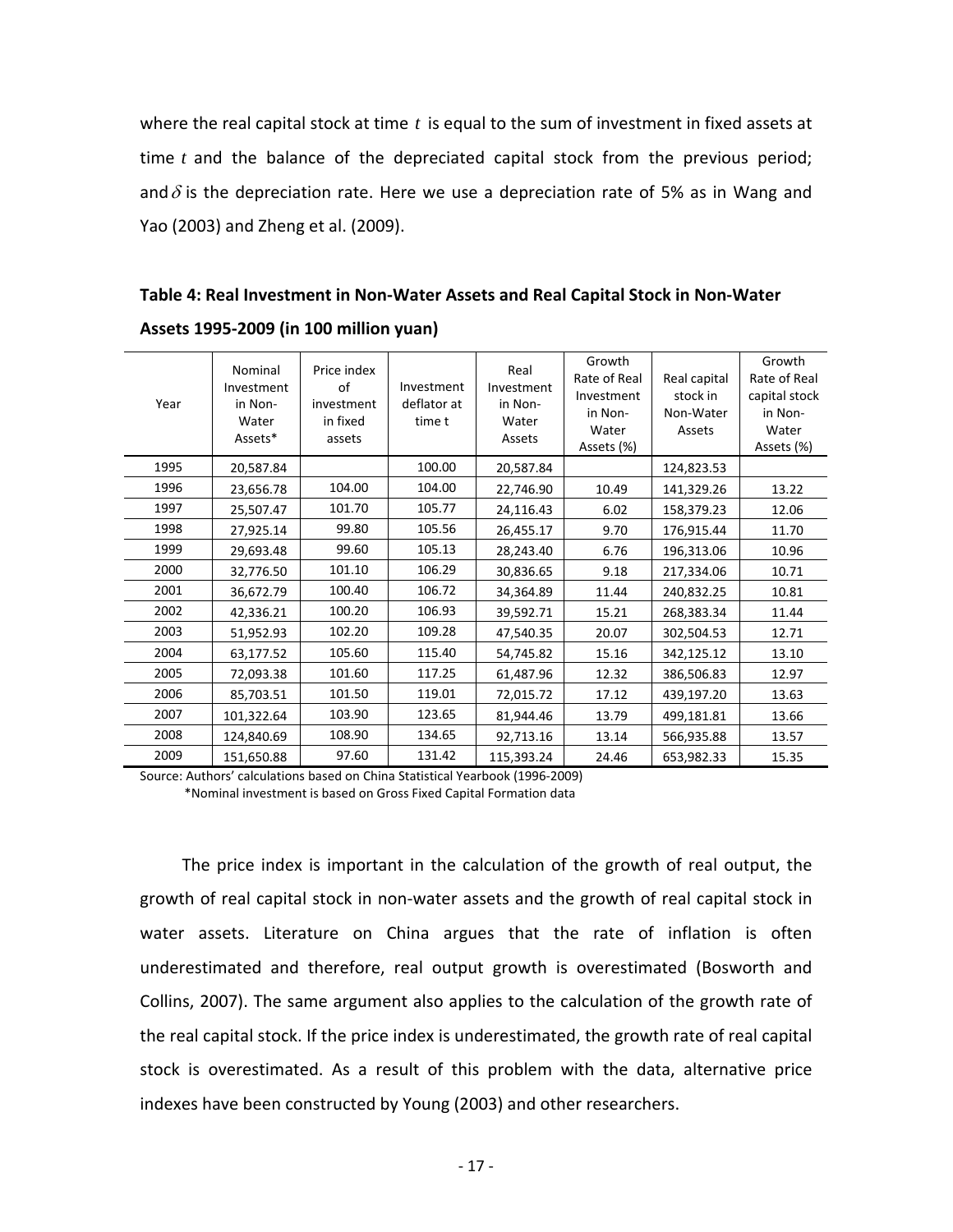Here, we calculate the real variables based on Chinese prices indices. These Chinese indices show that the inflation rate was faster for GDP in general than for investments in fixed assets. Indices of GDP are higher than the price indices of investment in fixed assets. These calculations show that the growth in real capital stock in non-water assets accelerated especially after 2002 from 10-11% per year to 13-15% per year in 2008‐2009 (see Table 4).

In our calculations, we assume that there is no idle capacity for the capital stock. If there is idle capacity the calculation needs adjustments for the capital stock that is not in use. Because there is a lack of data on the utilization of capital, this could be approximated by the labour force unemployed. Capital stock in use in each year would be equal to the capital in place multiplied by the percentage of the labor force unemployed under the assumption that idle capital stock and labour unemployed are equal with the same percentage (Solow, 1957). China's unemployment rates are not high; in 2008-2009 these were in the range of 3-4% depending on the region. Thus, taking into calculation the idle capacity of the capital stock would thus likely not significantly change our calculations.

Investments in water assets refer to investments in the production and supply of water, investments in geologic prospecting, investments in management of water conservancy, investments in drainage works and investments in treatment of wastewater. The data is denominated in 100 million yuan and is taken from CSY various years and covers the period 1995‐2009. In 2004 the National Bureau of Statistics of China changed the format for reporting these investments. Between 1995 and 2003, investments in fixed assets were reported as investment in capital construction and investment in innovation by type of construction and sector. Since 2004 data on investments in fixed assets is reported as investments in fixed assets, and in both urban and rural areas. CSY reports data by sector only for investments in urban areas. For nominal investment in fixed assets in production and supply of water, geologic prospecting and management of water conservancy (investment in capital construction and investment in innovation) we rely on Tables 5‐14 and 5‐19 [CSY, 1996], Tables 5‐16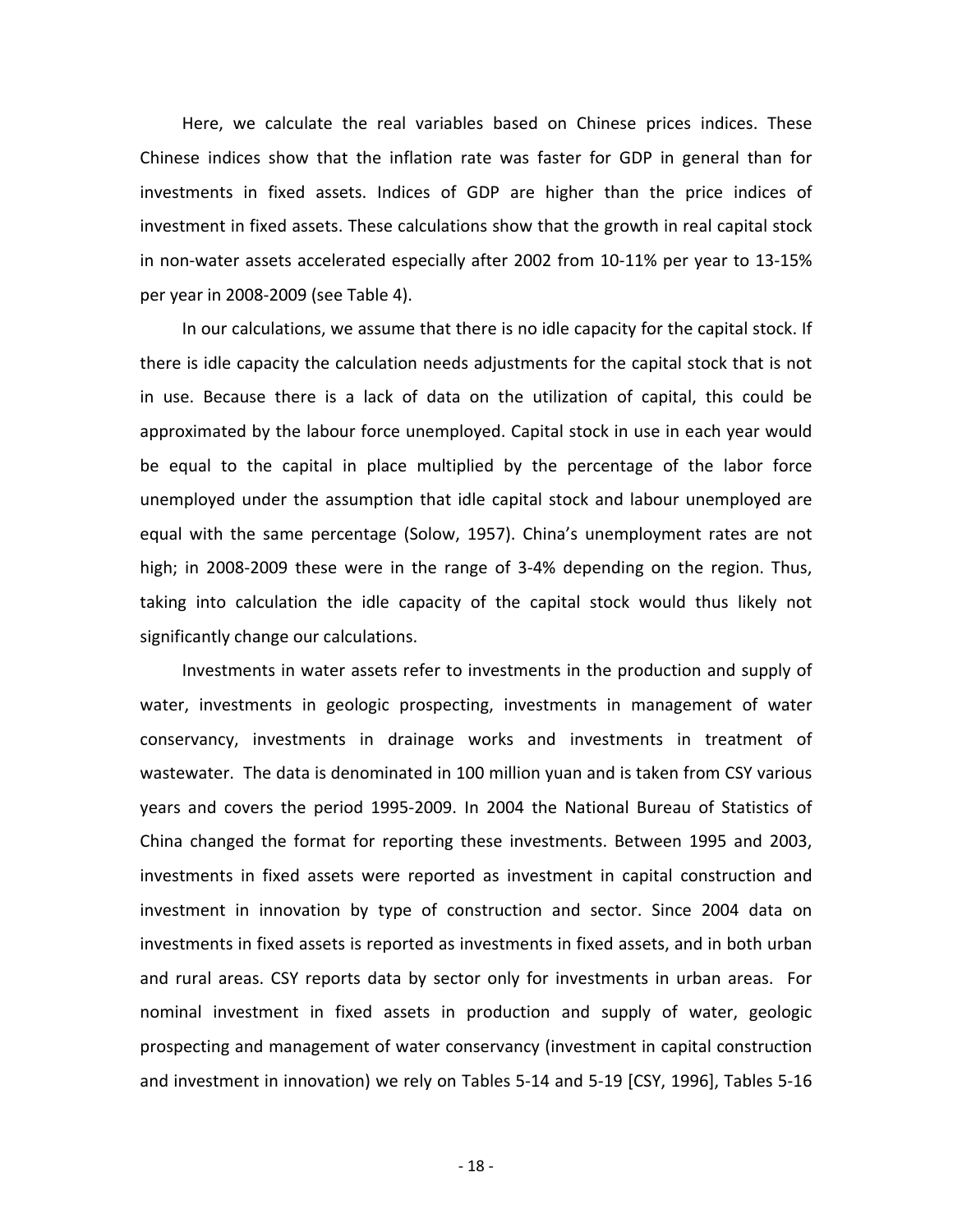and 5‐21 [CSY, 1997], Tables 6‐16 and 6‐21 [CSY, 1998, 1999], Tables 6‐16 and 6‐20 [CSY, 2000, 2001, 2002, ], Tables 6‐9 and 6‐22 [CSY, 2004], Table 6‐13 [CSY, 2005‐2007] and Table 5‐13 [CSY, 2008‐2010].

Investments in drainage works and treatment of wastewater data is taken from Table 12-47 [CSY, 2010] "Investment in the Treatment of Environmental Pollution" and Table 12‐49 [CSY, 2010] "Investment Completed in the Treatment of Industrial Pollution" from the Resources and Environment section of the China Statistical Yearbook. Table 12‐47 "Investment in the Treatment of Environmental Pollution" reports data on Investment in Urban Environmental Infrastructure (Gas Supply, Centralized Heating, Drainage Works, Gardening and Greening, Environmental Sanitation), Investment in the Treatment of Industrial Pollution (Treatment of Waste Water, Treatment of Waste Gas, Treatment of Solid Waste, Treatment of Noise Pollution and Treatment of Other Pollution) and the "Three Simultaneities" Environmental Investment for New Projects. Here we use only data that is related directly to water treatment such as drainage works and treatment of waste water. The data on investment in drainage works is available starting in the year 2000 and investment in treatment of wastewater is available starting in the year 1999.

The initial capital stock in water assets in year 1995 is not directly available in the China Statistical Yearbook nor is it calculated in previous research studies. Thus we rely on a method of calculation of the initial capital stock reported by Nehru and Dhareshwar (1993). We calculate the capital stock in water assets each year via a perpetual inventory method initially assuming that the initial capital stock in water assets is zero. Then we calculate the average of the capital‐output ratio for the years 2005‐2009 and apply this ratio to find the initial capital stock in the year 1995. The average capital‐output ratio in the last 5 years is 0.071 and the initial water asset capital stock in year 1995 is 4,338.13 (100 million yuan).

When the initial capital stock is estimated, the real capital stock calculated in the first 2-3 years is sensitive to the initial capital stock estimate (Barro and Sala-i-Martin, 2004). This can be seen from Table 5 where the growth rates of the real water capital

‐ 19 ‐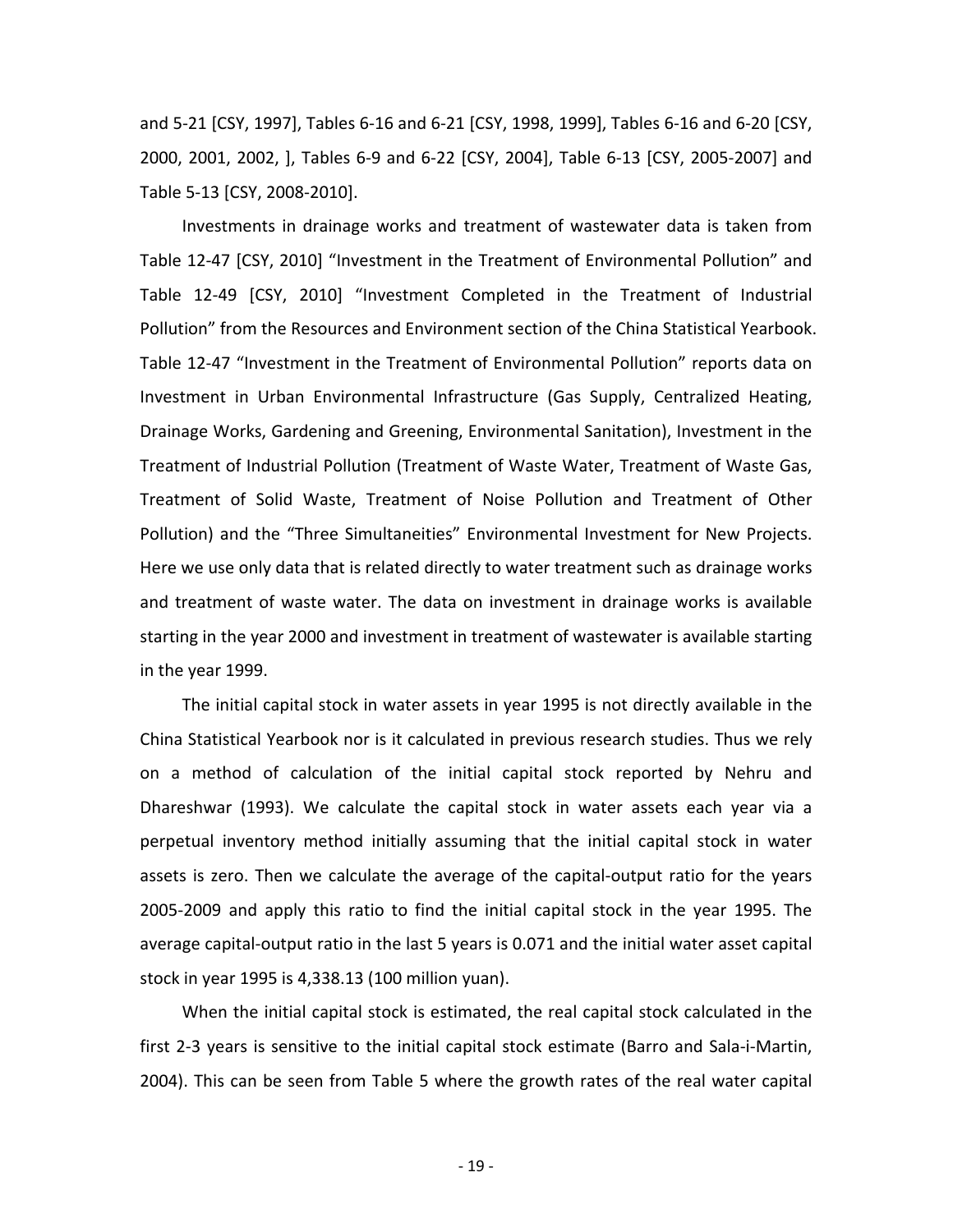stock between 1996 and 1998 are lower (3‐7% per year) than in subsequent years, suggesting that the initial capital stock could be overestimated and real investments are low relative to the real capital stock in water assets. But as the real capital stock in water assets depreciates, the capital stock becomes more accurate, especially from 1999 on, when growth rates remain in the range of 10‐13% per year.

| Year | Nominal<br>Investment<br>in Water<br>Assets | Price index<br>of<br>investment<br>in fixed<br>assets | Investment<br>deflator at<br>time t | Real<br>Investment<br>in Water<br>Assets | Growth<br>Rate of Real<br>Investment<br>in Water<br>Assets (%) | <b>Real Water</b><br>capital stock | Growth<br>Rate of Real<br>Water<br>capital stock<br>(%) |
|------|---------------------------------------------|-------------------------------------------------------|-------------------------------------|------------------------------------------|----------------------------------------------------------------|------------------------------------|---------------------------------------------------------|
| 1995 | 297.16                                      |                                                       | 100.00                              | 297.16                                   |                                                                | 4,338.13                           |                                                         |
| 1996 | 391.32                                      | 104.00                                                | 104.00                              | 376.27                                   | 26.62                                                          | 4,497.49                           | 3.67                                                    |
| 1997 | 457.53                                      | 101.70                                                | 105.77                              | 432.58                                   | 14.97                                                          | 4,705.20                           | 4.62                                                    |
| 1998 | 643.86                                      | 99.80                                                 | 105.56                              | 609.97                                   | 41.01                                                          | 5,079.90                           | 7.96                                                    |
| 1999 | 833.82                                      | 99.60                                                 | 105.13                              | 793.10                                   | 30.02                                                          | 5,619.01                           | 10.61                                                   |
| 2000 | 1,067.90                                    | 101.10                                                | 106.29                              | 1,004.70                                 | 26.68                                                          | 6,342.76                           | 12.88                                                   |
| 2001 | 1,081.71                                    | 100.40                                                | 106.72                              | 1,013.64                                 | 0.89                                                           | 7,039.25                           | 10.98                                                   |
| 2002 | 1,295.89                                    | 100.20                                                | 106.93                              | 1,211.91                                 | 19.56                                                          | 7,899.20                           | 12.22                                                   |
| 2003 | 1,537.77                                    | 102.20                                                | 109.28                              | 1,407.16                                 | 16.11                                                          | 8,911.40                           | 12.81                                                   |
| 2004 | 1,940.18                                    | 105.60                                                | 115.40                              | 1,681.24                                 | 19.48                                                          | 10,147.08                          | 13.87                                                   |
| 2005 | 2,139.52                                    | 101.60                                                | 117.25                              | 1,824.78                                 | 8.54                                                           | 11,464.51                          | 12.98                                                   |
| 2006 | 2,250.59                                    | 101.50                                                | 119.01                              | 1,891.15                                 | 3.64                                                           | 12,782.43                          | 11.50                                                   |
| 2007 | 2,625.96                                    | 103.90                                                | 123.65                              | 2,123.74                                 | 12.30                                                          | 14,267.04                          | 11.61                                                   |
| 2008 | 3,243.71                                    | 108.90                                                | 134.65                              | 2,408.95                                 | 13.43                                                          | 15,962.64                          | 11.88                                                   |
| 2009 | 5,028.92                                    | 97.60                                                 | 131.42                              | 3,826.57                                 | 58.85                                                          | 18,991.08                          | 18.97                                                   |

**Table 5: Real Investment in Water Assets and Real Water Capital Stock, China, 1995‐ 2009 (in 100 million yuan)**

Source: Authors' calculations based on China Statistical Yearbook (1996‐2009)

## **4.3 Labor Data**

 $\overline{a}$ 

Labor force data is from World Bank Development Indicators database and is for the years 1995 to 2009. The total labor force consists of economically active population of age 15 or older as reported by the International Labour Organization criteria. We assume that average hours per worker do not change over the period. $^{11}$  $^{11}$  $^{11}$ 

 $11$  We take the labor input in production as the number of hours worked in a year under the assumption that each worker worked 2,080 hours per year.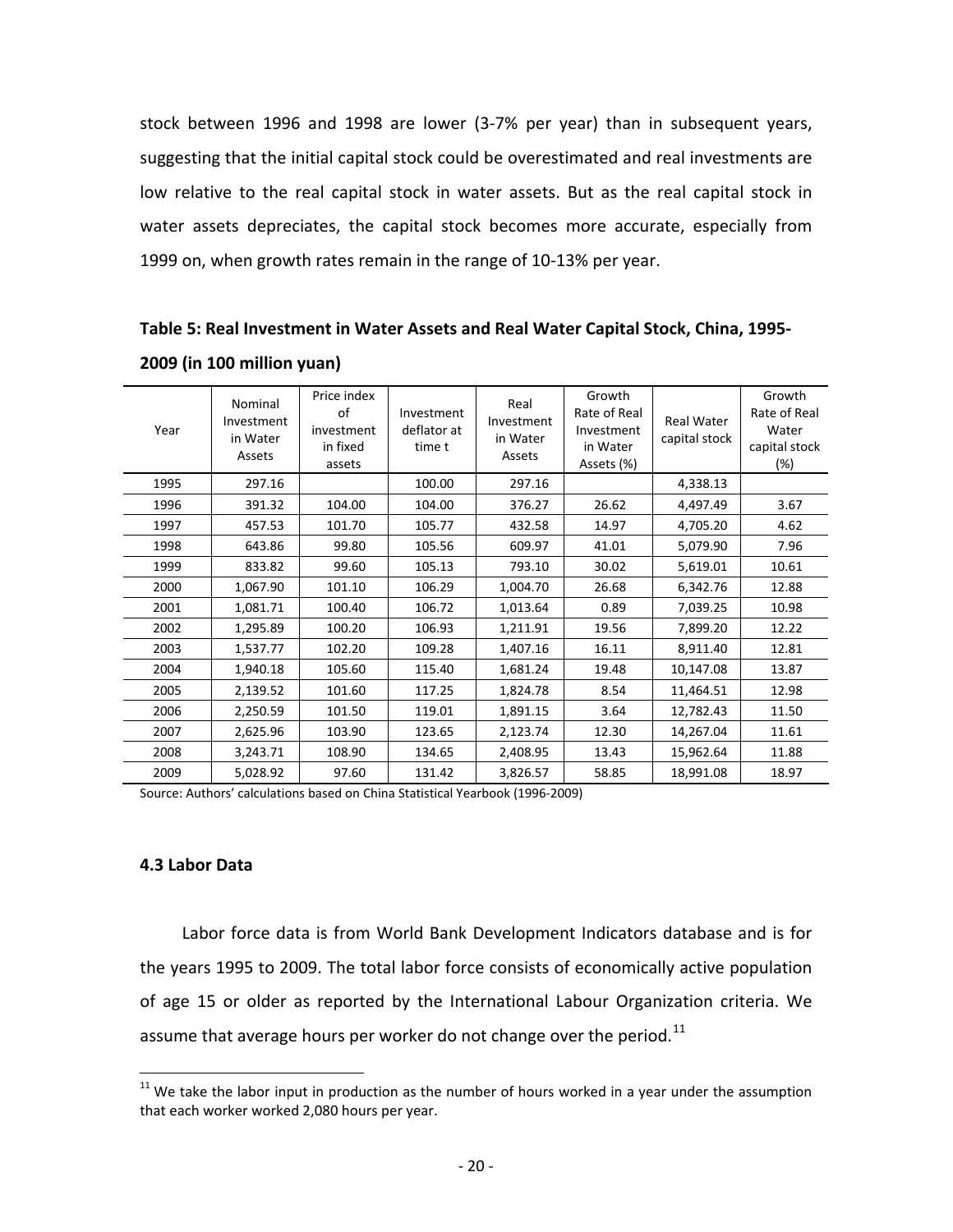#### **4.4 Factor Shares**

The shares of factors of production in output are the factor social marginal products multiplied by factor inputs and divided by output. In order to compute factor shares we need to have estimates for the social marginal products of labour, capital and water. These are not directly available from the data but the assumption used in the research literature is that the social marginal products are equal to their input prices (Barro and Sala‐i‐Martin, 2004). Therefore, the social marginal product of capital is equal to the rental rate of capital and the social marginal product of labour is equal to the wage rate.

Labour factor shares are calculated using data from China's National Accounts. We use Table 2‐16 [CSY, 2008‐2010], Table 3‐10 [CSY, 1998‐2003, 2006], Table 3‐12 [CSY, 2004, 2005], Table 2‐17 [CSY, 1997] and Table 2‐18 [CSY, 1996] which report data for 31 regions based on an income approach to components of gross regional product. The data is calculated at current prices. We obtain labour shares as the ratio of compensation of employees to the sum of gross regional product. The NBS defines the compensation of employees as "the total payment of various forms to employees for the productive activities they are engaged in… includes wages, bonuses and allowances, which the employees earn in cash or in kind… includes the free medical services provided to the employees and the medicine expenses, transport subsidies and social insurance, and housing fund paid by the employers". Between 1995 and 2004 the labour share is stable in the range of 0.50‐0.53. In 2005 it decreased to 0.41 and remained at this value until 2008. In 2009 the labour share increased again to 0.47. On average for the entire period labour share it was 0.48. This is almost the same as the labour share used by Wang and Yao (2003) but is smaller than the labour share computed by Young (2003) who found an average labour share of 0.6 for the period 1978‐1997.

In the case of China, the assumption that social marginal product of water is equal to the water price is not realistic. It is common in developing countries that water prices

 $-21-$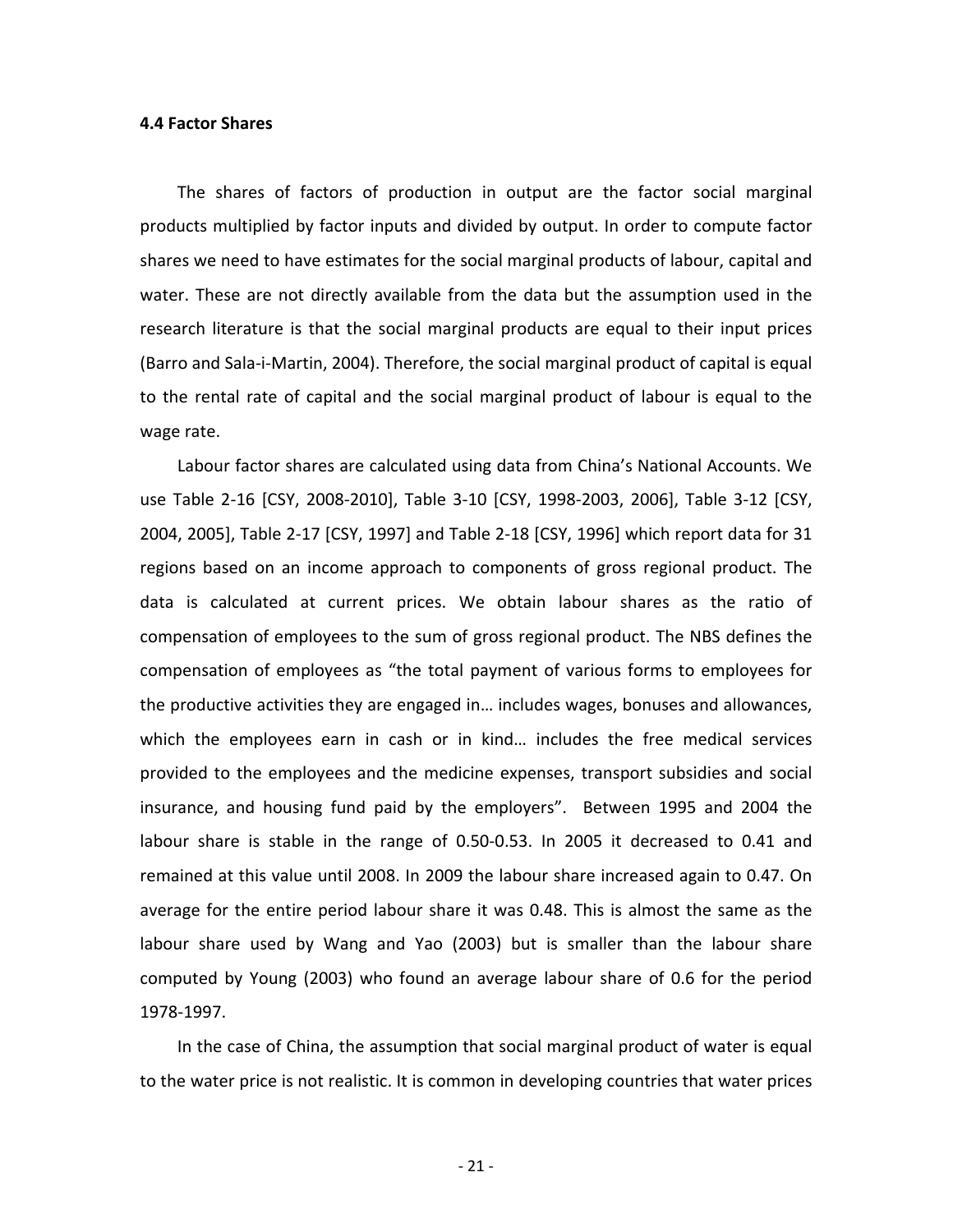are usually significantly lower than their marginal product. Wang and Lall (2002) estimated the marginal productivity of water using a production function for the industrial sector with 5 inputs (capital, labour, water, energy and other raw materials) and data for about 2,000 Chinese industrial firms. They obtained data from China's State Environmental Protection Administration (SEPA) for 1993, and found that the industry average marginal productivity of water was 2.45 yuan per cubic meter of water while the price of water in 1996 was in the range of 0.70 and 1.20 yuan in cities in Hebei Province. This suggests that the water price was about 2 to 3.5 times lower than the marginal product. Giving that the comparison data is for year 1996 and the study uses data for year 1993, the gap between water price and marginal product could be even larger. The authors also note that their sample consists of large and medium sized enterprises and that the marginal value product of water could be as high as 3.92 yuan per cubic meter of water if small‐scale industries were included.

Also, World Bank (1997) noted that the willingness to pay was about 1.8 yuan per cubic meter in some coastal cities and 4.3 yuan per cubic meter in a representative city for water‐scarce Hai River Basin. The industries' economic value of water in Shanxi and Hai River Basin was about 24 yuan per cubic meter; in sharp contrast with the average price in the region which was in the range of 0.5‐0.9 yuan per cubic meter.

Because the marginal product of water is higher than the price charged for water, we calculate the share parameter of water  $(1-b)$  under different assumptions. These are if the marginal product of water is 4 times higher than the average price of water reported by the Ministry of Water Resources 2006 and 2007, and if the marginal product of water is 8 times higher and 12 times higher. The implied values for distribution parameters in the aggregate production function are reported in Table 6.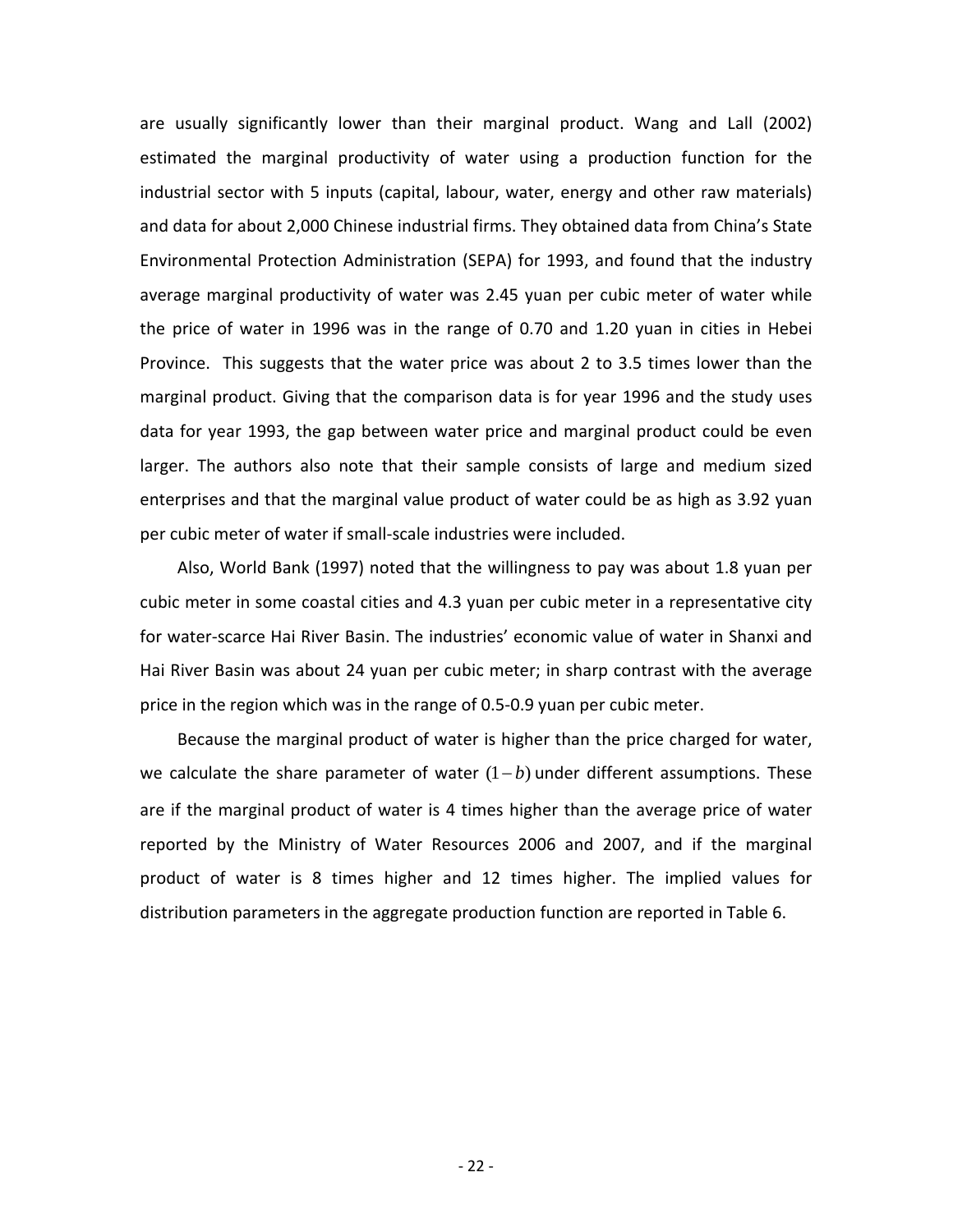# **Table 6: Distribution Parameters in Production for Different Water Pricing**

|                                                                 | <b>Distribution Parameter</b>                                                                                                                                                                                  |  |  |        |
|-----------------------------------------------------------------|----------------------------------------------------------------------------------------------------------------------------------------------------------------------------------------------------------------|--|--|--------|
|                                                                 | Assumed Ratio of Water Marginal<br>Product to Price<br>$\lambda = 12$<br>$\lambda = 8$<br>$\lambda = 4$<br>0.9867<br>0.9734<br>$1-h$<br>0.0266<br>0.0133<br>a<br>0.5173<br>0.5173<br>0.4827<br>0.4827<br>$- a$ |  |  |        |
| Non-water capital                                               |                                                                                                                                                                                                                |  |  | 0.9601 |
| Water in efficiency units                                       |                                                                                                                                                                                                                |  |  | 0.0399 |
| Composite of Non-water capital<br>and water in efficiency units |                                                                                                                                                                                                                |  |  | 0.5173 |
| Labour                                                          |                                                                                                                                                                                                                |  |  | 0.4827 |

## **Assumptions**

Source: Authors' calculations based on Ministry of Water Resources (2006‐2007) and China Statistical Yearbook (1996‐2009)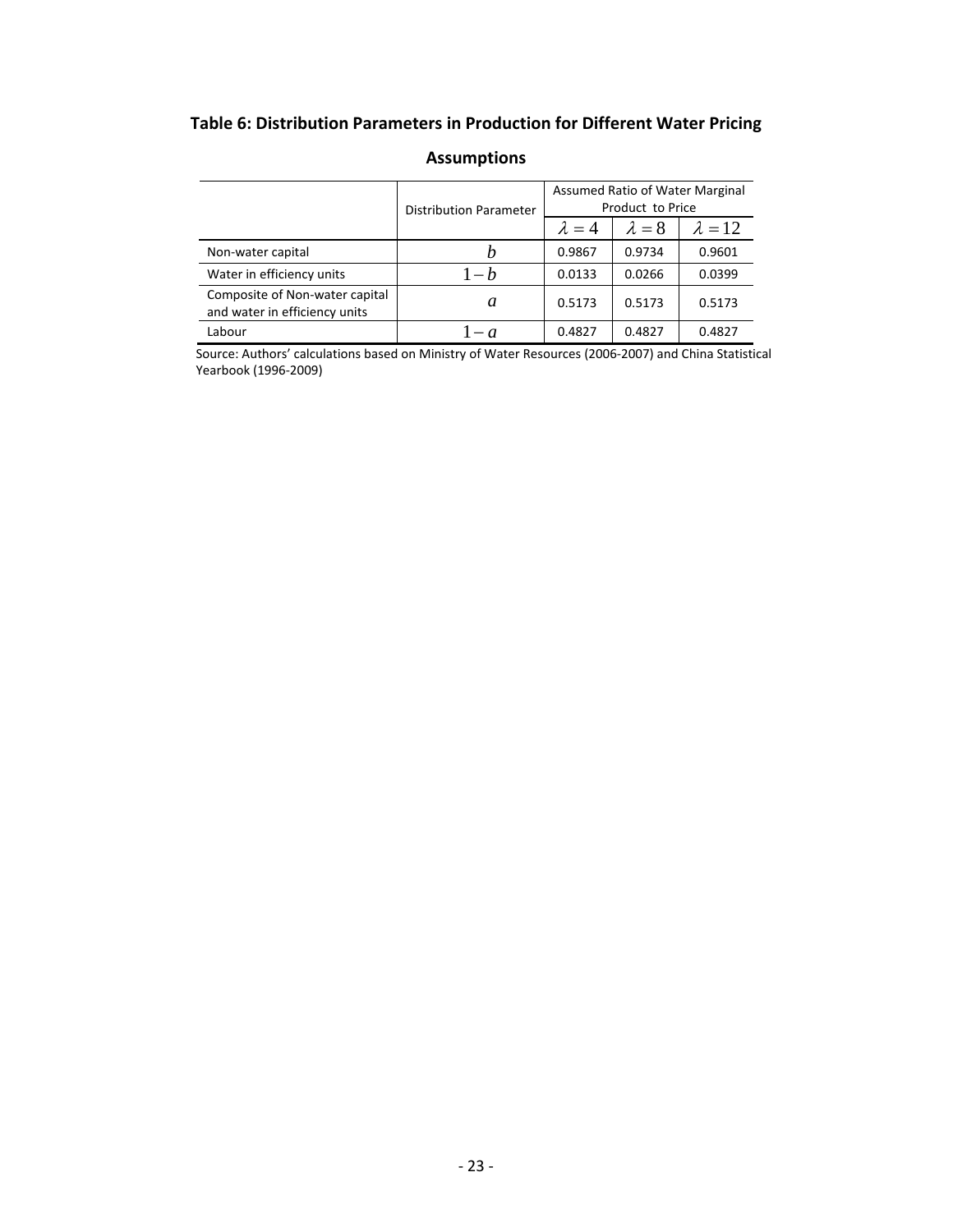## **4.5 e‐function**

To calibrate the  $e$  function, we find the values for the positive parameters  $a$  and  $b$  by constructing a system of two equations and solving for the two parameters. Our system of equations takes the efficiency of water use at time  $t$  , denoted by  $e_t$  as equal to the efficiency of water use at time  $t-1$ , denoted by  $e_{_{t-1}}$  plus the water efficiency increment function, denoted by  $\hat{e}$ .

$$
e_t = e_{t-1} + \hat{e} = e_{t-1} + a(I_t^{\{w\}})^b
$$
\n(10)

Using data for 1998 and 2008 in Table 7, and assuming that the efficiency of water use a t time *t* is equal to real GDP at time *t* divided by water use at time *t* , we can solve for the values of parameters in equations (4) and (5) as

$$
14.38 = 13.02 + a(609.97)^{b}
$$

$$
31.68 = 29.52 + a(2,408.95)^{b}
$$

Solving these equations for the parameters  $a$  and  $b$  yields values  $0.1526648$  and 0.3402391, and substituting these values into the water efficiency function yields

$$
\hat{e} = 0.1526648(I^{\,\nu})^{0.3402391} \tag{11}
$$

Equation 11 implies that the function  $\hat{e}$  exhibits positive and diminishing returns to investment in water assets. For  $I^w > 0$ ,  $\frac{\partial \hat{e}}{\partial I^w} > 0$  $\partial$  $\partial$ *w I*  $\frac{\hat{e}}{e}$  > 0 suggesting that there are positive marginal products with respect to investments in water assets and  $\frac{\partial^2 \hat{e}}{\partial^2 I^w}$  < 0 2  $\lt$  $\partial$  $\partial$ *w I*  $\frac{\hat{e}}{e_w}$  < 0 suggesting assets increases  $\hat{e}$  but the increase falls as investment in water assets increases. that the marginal product is diminishing. Each additional unit of investment in water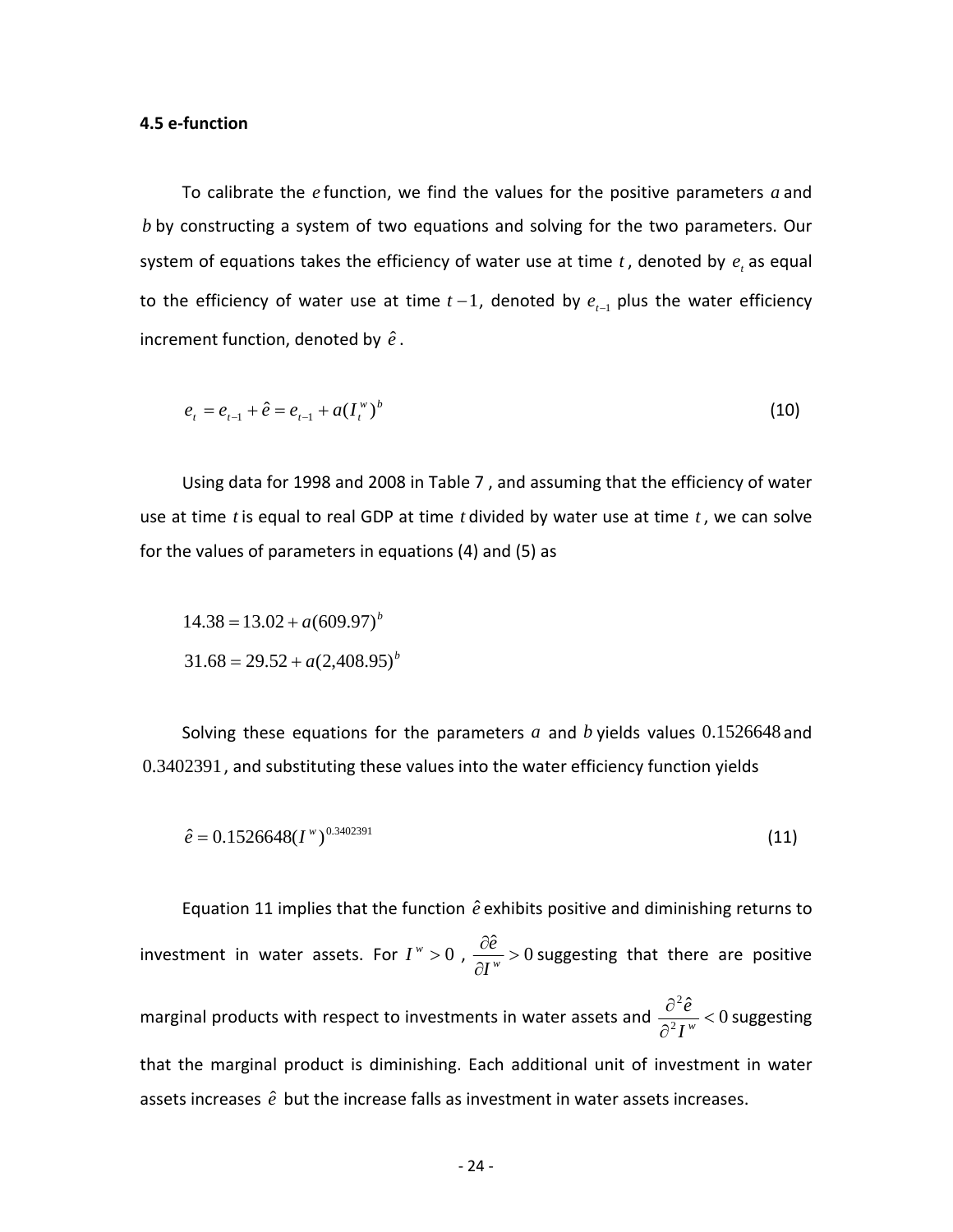Table 7 reports in column D the actual efficiency of water use (Real GDP/Water Use) and in column G the calculation of efficiency of water use  $(e_i)$  using the calibrated e function. Using the calibrated function yields slightly higher efficiency of water use (column G) than in reality (column D) in most of the years.

| A    | B                                      | C                                    | D                                                        | E                                         | F         | G       | H          |
|------|----------------------------------------|--------------------------------------|----------------------------------------------------------|-------------------------------------------|-----------|---------|------------|
| Year | Real GDP (in<br>100 mill<br>1995 yuan) | Water Use<br>$(in 100$ mill<br>cu.m) | Efficiency of<br>water use<br>(Real<br>GDP/Water<br>Use) | Real<br>Investment<br>in Water<br>Capital | $\hat{e}$ | $e_{t}$ | e, W       |
| 1995 | 60,793.70                              | n/a                                  | n/a                                                      | 297.16                                    | 1.06      | n/a     | n/a        |
| 1996 | 66,629.90                              | n/a                                  | n/a                                                      | 376.27                                    | 1.15      | n/a     | n/a        |
| 1997 | 72,493.33                              | 5,566.03                             | 13.02                                                    | 432.58                                    | 1.20      | 13.02   | 72,493.33  |
| 1998 | 78,147.81                              | 5,435.39                             | 14.38                                                    | 609.97                                    | 1.35      | 14.38   | 78,147.81  |
| 1999 | 83,696.30                              | 5,590.88                             | 14.97                                                    | 793.10                                    | 1.48      | 15.86   | 88,656.77  |
| 2000 | 90,392.00                              | 5,497.59                             | 16.44                                                    | 1,004.70                                  | 1.60      | 17.46   | 95,994.44  |
| 2001 | 96,990.62                              | 5,567.43                             | 17.42                                                    | 1,013.64                                  | 1.61      | 19.07   | 106,169.89 |
| 2002 | 104,749.87                             | 5,497.28                             | 19.05                                                    | 1,211.91                                  | 1.71      | 20.78   | 114,229.46 |
| 2003 | 114,491.61                             | 5,320.40                             | 21.52                                                    | 1,407.16                                  | 1.80      | 22.58   | 120,123.16 |
| 2004 | 125,368.31                             | 5,547.80                             | 22.60                                                    | 1,681.24                                  | 1.91      | 24.49   | 135,858.32 |
| 2005 | 138,155.88                             | 5,633.00                             | 24.53                                                    | 1,824.78                                  | 1.96      | 26.45   | 149,012.78 |
| 2006 | 153,491.18                             | 5,795.00                             | 26.49                                                    | 1,891.15                                  | 1.99      | 28.44   | 164,823.82 |
| 2007 | 171,756.63                             | 5,818.70                             | 29.52                                                    | 2,123.74                                  | 2.07      | 30.51   | 177,536.47 |
| 2008 | 187,214.73                             | 5,910.00                             | 31.68                                                    | 2,408.95                                  | 2.16      | 32.67   | 193,085.26 |
| 2009 | 204,251.27                             | 5,965.20                             | 34.24                                                    | 3,826.57                                  | 2.53      | 35.20   | 209,967.81 |

**Table 7: Efficiency of water use China, 1998‐2009**

Source: Authors' calculations based on China Statistical Yearbook (1996-2009)

We perform sensitivity analysis on the parameters used in the e-function. Table 8 reports our calculations for the calibration of  $e$  function using data for 7 different pairs of ye ars which are taken randomly. The calculations show that there are significant other rows (the values from row 6 are used in our counterfactual analysis). For all pairs differences for the values of parameters *a* and *b* suggesting that the results of the counterfactuals could change if the calculations are performed using the values from of years reported (see Table 8, rows 1, 2, 3, 4, 5, 6, 7) the value of parameter *b* is less than 1 and greater than 0; the *e* function exhibits positive and diminishing marginal products with respect to investment in water assets.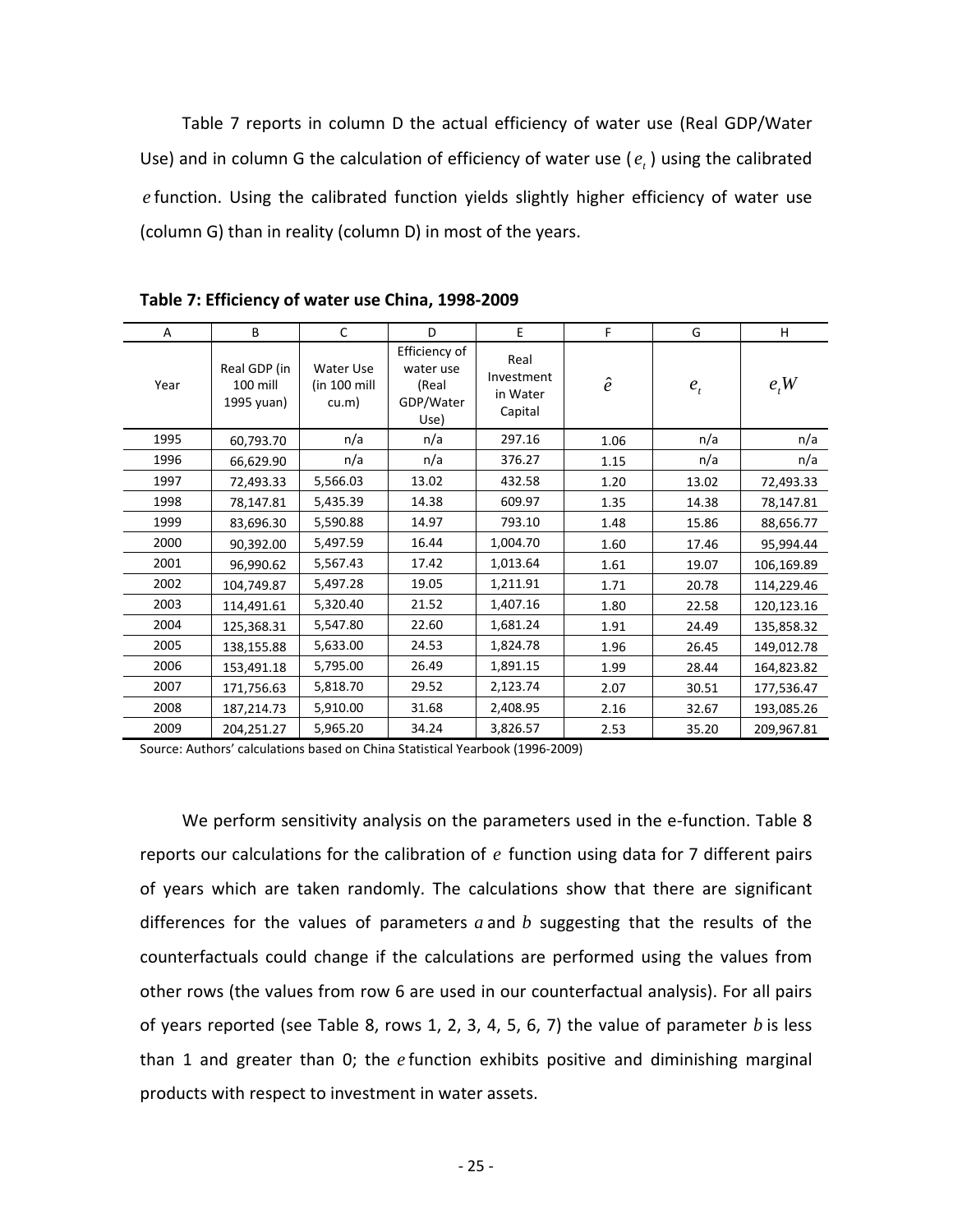| Row<br>#       | Data for years | a         | b         | ê                              | $\partial \hat{e}$<br>$\partial I^w$ | $\partial^2 \hat{e}$<br>$\partial^2 I^w$ |
|----------------|----------------|-----------|-----------|--------------------------------|--------------------------------------|------------------------------------------|
| $\mathbf{1}$   | 1998 / 2003    | 0.0136196 | 0.7170643 | =0.0136196 $(I^w)^{0.7170643}$ | > 0                                  | < 0                                      |
| $\overline{2}$ | 2005 / 2008    | 0.0901988 | 0.4078173 | =0.0901988 $(I^w)^{0.4078173}$ | > 0                                  | < 0                                      |
| 3              | 2002 / 2009    | 0.1013375 | 0.3915791 | =0.1013375 $(I^w)^{0.3915791}$ | > 0                                  | < 0                                      |
| 4              | 2000 / 2007    | 0.0018649 | 0.9650913 | =0.0018649 $(I^w)^{0.9650913}$ | > 0                                  | < 0                                      |
| 5              | 1999 / 2009    | 0.0011881 | 0.9305185 | =0.0011881 $(I^w)^{0.9305185}$ | > 0                                  | < 0                                      |
| 6              | 1998 / 2008    | 0.1526648 | 0.3402391 | =0.1526648 $(I^w)^{0.3402391}$ | > 0                                  | < 0                                      |
| 7              | 2005 / 2006    | 0.0584134 | 0.4656757 | =0.0584134 $(I^w)^{0.4656757}$ | > 0                                  | < 0                                      |
|                |                |           |           |                                |                                      |                                          |

**Table 8: Sensitivity Analysis for e‐function**

Source: Authors' calculations based on China Statistical Yearbook (1996‐2009)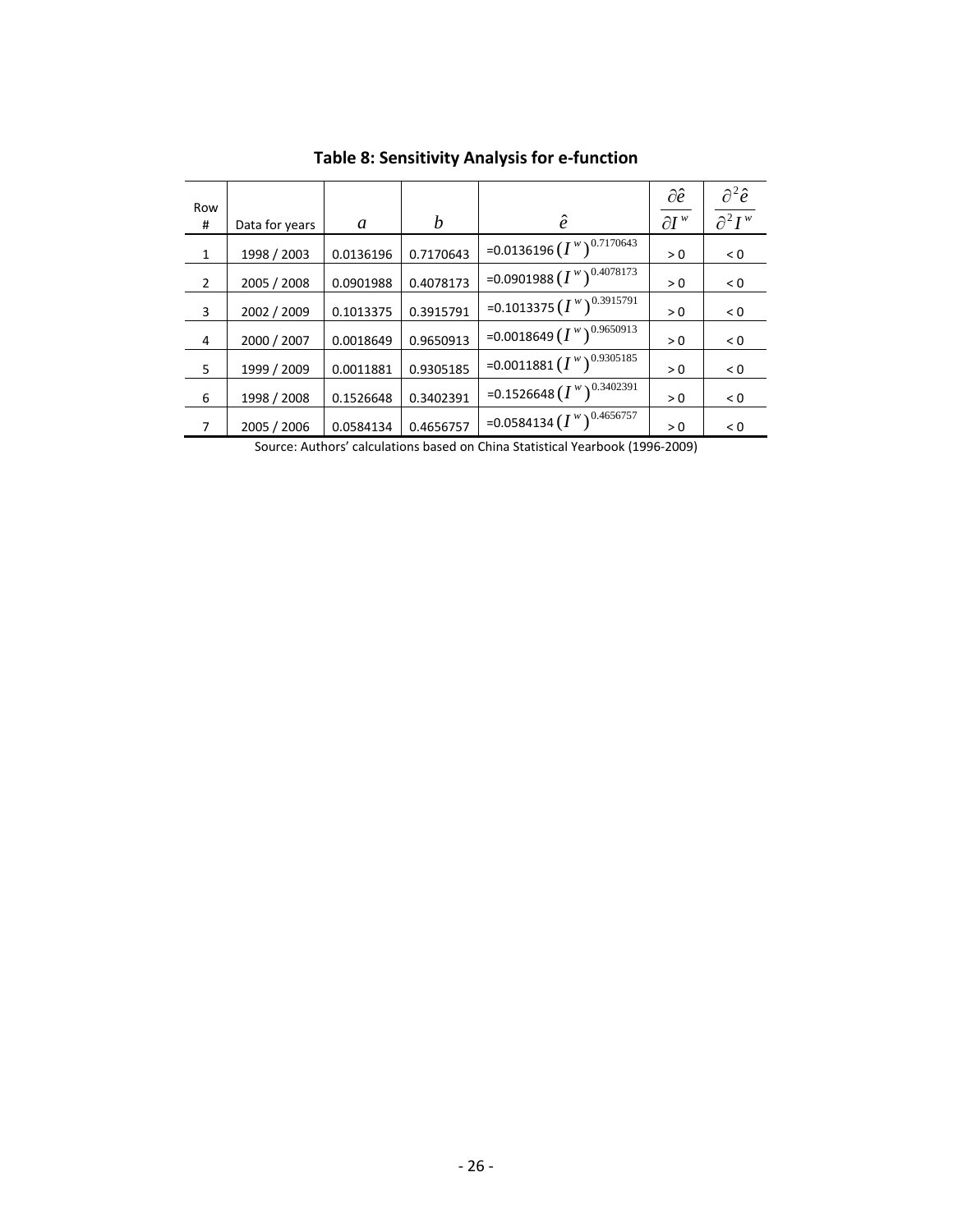#### **5. Results**

Here we report the results of growth accounting calculations on the significance of water availability for China's growth for a number of counterfactual cases. We use value s for parameters *a* and *b* as reported in row 6 from the Table 8 for the *e* function. The marginal product of water is calculated as the average price of water reported by Ministry of Water Resources for years 2006 and 2007 and multiplied by a factor  $\lambda$ which can take the alternative values of 4, 8 and 12. The elasticity of substitution between the composite of non‐water capital and water, and labour is assumed to be unity and this value does not change during the experiments.

Table 9 reports the results of change in growth rates under the hypothesis that investments in water assets grew at zero after 1997 and under the assumption of differ ent elasticities of substitution between water and non‐water capital and different marginal products for water. The results show that if there was no growth in investments in water assets, output growth rates would have been changed only a little when compared with actual output growth rates if elasticity of substitution between water and non-water capital was 1.1 or 0.75.

approaches zero and water and non-water capital become almost perfect complements. If ela sticity of substitution was 0.25 or 0.025 output growth rates would have been Larger changes in output growth rates occur if the elasticity of substitution decreased in 2009 by as much as 1.3‐1.8 percentage points. In the first years of the experiment, the magnitude of growth decrease when compared with actual growth rates is not so large but as diminishing returns to non-water capital, the faster growing factor, occurs faster than otherwise the decrease in output growth rates becomes larger and larger. When the elasticity of substitution is 0.025 the diminishing returns sets in much faster and growth rates fall earlier than when the elasticity of substitution is 0.25 (see Table 9).

was around 12.5% per year and the growth rate of water in efficiency units was 9.29%. If The actual average growth rate of real non‐water capital for the period 1998‐2009

‐ 27 ‐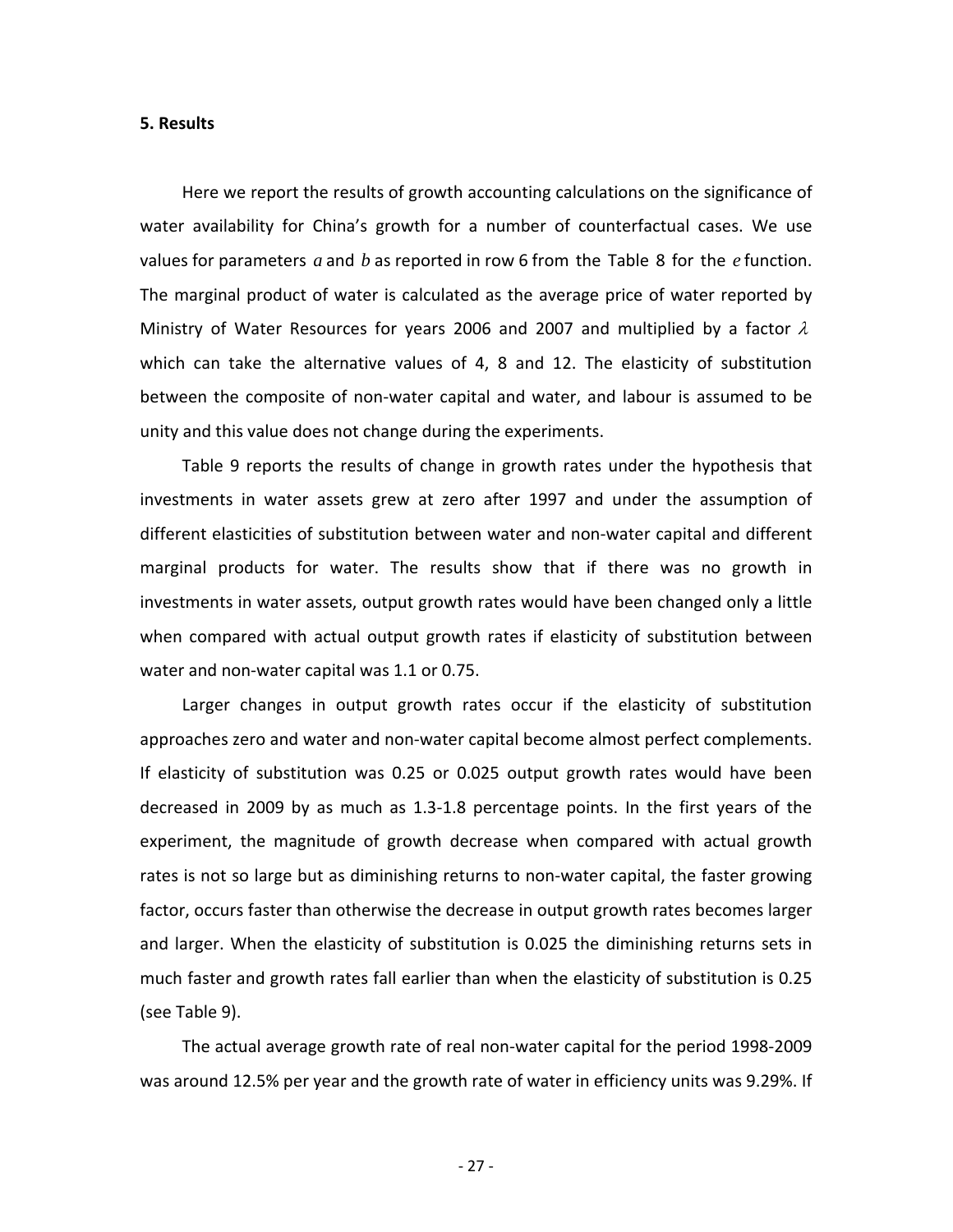there was no growth in investments in water assets the efficiency of water use would have increased from 13.02 in 1997 to 27.09 in 2009 (20.8% lower than the actual efficiency of water use) and water efficiency increments would have been around 1.17 unit per year. The growth rate of water in efficiency units falls from 9.29% to 6.93% per year (around 25% lower) and because there is more investment available for non‐water capital assets, the growth rate of real non-water capital raises a little to 12.7% per year. Therefore with a very low elasticity of substitution, a faster growth of non‐water capital input relative to water in efficiency units indicates that the implicit share of non‐water capital would decrease and the share of water would increase over time. As a result the growth rate of output would decrease because of the larger share on the growth rate of water in efficiency units which was lower than the growth rate of non-water capital.

**Investments in Water Assets 1998‐2009 (percentage point change) Table 9: Change in Growth Rates under the Hypothesis that there was No Growth in**

|      |               | $\gamma = 1.1$ |                |               | $\gamma = 0.75$ |                                             |               | $\gamma = 0.25$ |                |               | $\gamma = 0.025$ |                |  |
|------|---------------|----------------|----------------|---------------|-----------------|---------------------------------------------|---------------|-----------------|----------------|---------------|------------------|----------------|--|
|      |               |                |                |               |                 | Marginal Product of Water = $P_w x \lambda$ |               |                 |                |               |                  |                |  |
| Year | $\lambda = 4$ | $\lambda = 8$  | $\lambda = 12$ | $\lambda = 4$ | $\lambda = 8$   | $\lambda = 12$                              | $\lambda = 4$ | $\lambda = 8$   | $\lambda = 12$ | $\lambda = 4$ | $\lambda = 8$    | $\lambda = 12$ |  |
| 1998 | 0.05          | 0.04           | 0.03           | 0.04          | 0.03            | 0.02                                        | $-0.03$       | $-0.10$         | $-0.15$        | $-0.58$       | $-0.58$          | $-0.58$        |  |
| 1999 | 0.08          | 0.07           | 0.06           | 0.08          | 0.06            | 0.04                                        | $-0.04$       | $-0.14$         | $-0.23$        | $-0.91$       | $-0.91$          | $-0.91$        |  |
| 2000 | 0.11          | 0.09           | 0.08           | 0.10          | 0.08            | 0.06                                        | $-0.09$       | $-0.24$         | $-0.36$        | $-1.19$       | $-1.19$          | $-1.19$        |  |
| 2001 | 0.08          | 0.07           | 0.05           | 0.08          | 0.06            | 0.04                                        | $-0.09$       | $-0.22$         | $-0.32$        | $-1.02$       | $-1.02$          | $-1.02$        |  |
| 2002 | 0.09          | 0.08           | 0.06           | 0.08          | 0.06            | 0.04                                        | $-0.18$       | $-0.38$         | $-0.51$        | $-1.15$       | $-1.15$          | $-1.15$        |  |
| 2003 | 0.09          | 0.07           | 0.06           | 0.08          | 0.05            | 0.02                                        | $-0.38$       | $-0.65$         | $-0.82$        | $-1.26$       | $-1.26$          | $-1.26$        |  |
| 2004 | 0.10          | 0.08           | 0.06           | 0.09          | 0.06            | 0.03                                        | $-0.26$       | $-0.49$         | $-0.65$        | $-1.41$       | $-1.41$          | $-1.41$        |  |
| 2005 | 0.08          | 0.06           | 0.04           | 0.07          | 0.04            | 0.01                                        | $-0.44$       | $-0.72$         | $-0.88$        | $-1.38$       | $-1.38$          | $-1.38$        |  |
| 2006 | 0.05          | 0.03           | 0.01           | 0.03          | 0.01            | $-0.02$                                     | $-0.50$       | $-0.77$         | $-0.92$        | $-1.29$       | $-1.29$          | $-1.29$        |  |
| 2007 | 0.04          | 0.02           | 0.01           | 0.02          | $-0.01$         | $-0.04$                                     | $-0.81$       | $-1.13$         | $-1.28$        | $-1.33$       | $-1.33$          | $-1.33$        |  |
| 2008 | 0.04          | 0.02           | 0.00           | 0.02          | $-0.01$         | $-0.04$                                     | $-0.88$       | $-1.18$         | $-1.31$        | $-1.39$       | $-1.39$          | $-1.39$        |  |
| 2009 | 0.10          | 0.08           | 0.06           | 0.08          | 0.03            | $-0.01$                                     | $-1.35$       | $-1.73$         | $-1.87$        | $-1.81$       | $-1.81$          | $-1.81$        |  |

Source: Authors' calculations based on China Statistical Yearbook (1996-2009)

Table 10 reports the results of change in growth rates under the strong hypothesis hat there were no investments in water assets (they were set at zero) between 1997 t and 2009. We assume that the savings rate in the economy was the same between 1997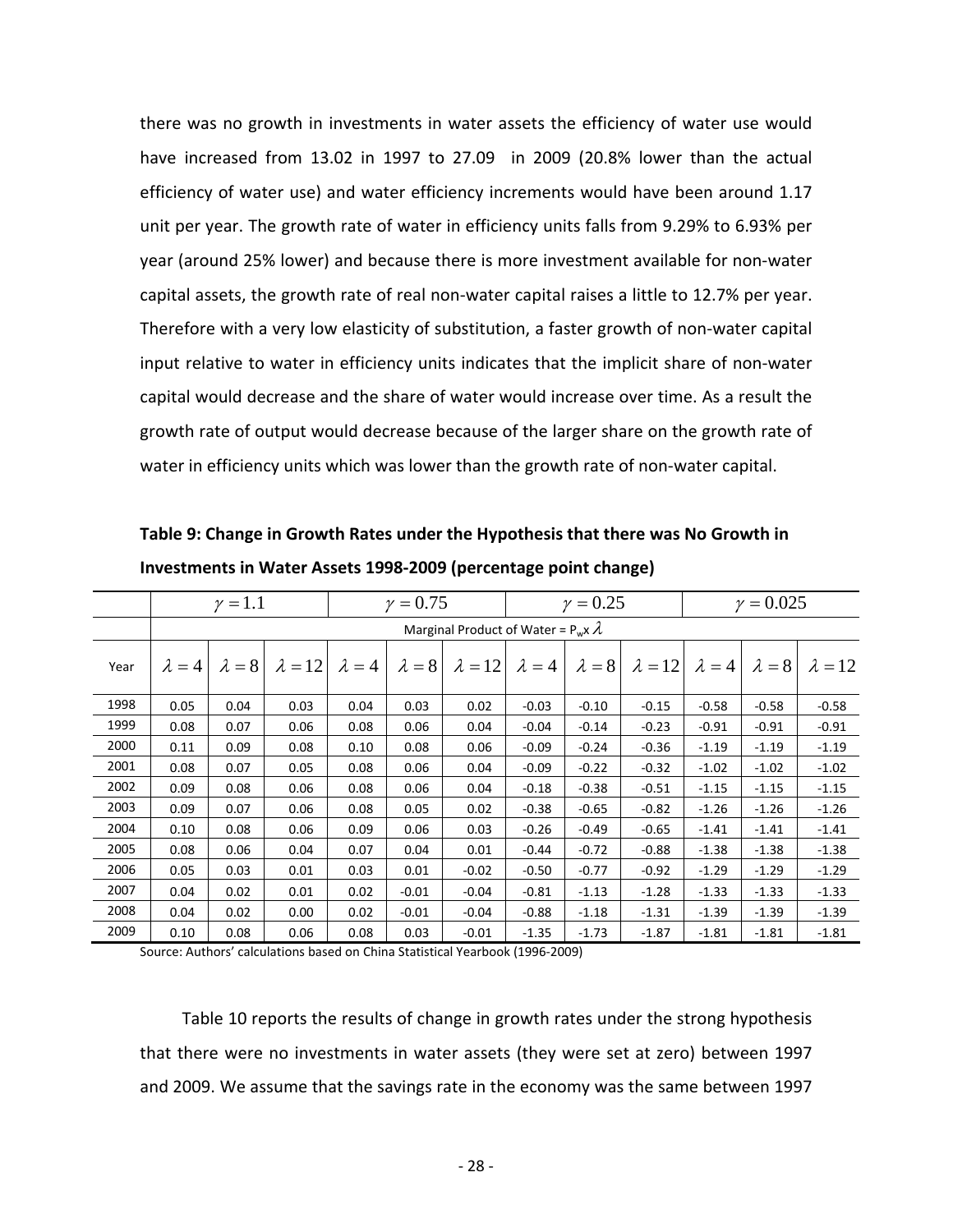and 2 009 and instead of investing in water assets, investments took place in non‐water assets. Under these assumptions the change in growth rates is negative. When elasticity of substitution is 1.1 or 0.75 the change in output growth rates is small (but larger than in the case of no growth of investments in water assets). As the elasticity of substitution decreases, growth is lowered to a larger extent.

This is because with no investments in water assets the efficiency of water use remains const ant at 13.02 and water in efficiency units changes very little (grows at 0.6% per The major changes in output growth occur when the elasticity of substitution is 0.25 and 0.025. In 2009 growth rates would be reduced by 4.1 to 5.5 percentage points. year). On the other hand, the capital stock in non‐water assets grows at the rate of 12.7% per year. With a higher growth rate of the capital stock and almost no growth in water in efficiency units and an elasticity of substitution less than 1, the share of water (the slow growth factor) increases and the share of the faster growing input decreases leading to a fall in output growth which gets larger every year.

|      |               | $\gamma = 1.1$ |                |               | $\gamma = 0.75$ |                                             |               | $\gamma = 0.25$ |                              |               |               | $\gamma = 0.025$ |  |
|------|---------------|----------------|----------------|---------------|-----------------|---------------------------------------------|---------------|-----------------|------------------------------|---------------|---------------|------------------|--|
|      |               |                |                |               |                 | Marginal Product of Water = $P_w x \lambda$ |               |                 |                              |               |               |                  |  |
| Year | $\lambda = 4$ | $\lambda = 8$  | $\lambda = 12$ | $\lambda = 4$ | $\lambda = 8$   | $\lambda = 12$                              | $\lambda = 4$ |                 | $\lambda = 8$ $\lambda = 12$ | $\lambda = 4$ | $\lambda = 8$ | $\lambda = 12$   |  |
| 1998 | 0.10          | 0.03           | $-0.04$        | 0.07          | $-0.03$         | $-0.13$                                     | $-0.71$       | $-1.37$         | $-1.87$                      | $-5.37$       | $-5.37$       | $-5.37$          |  |
| 1999 | 0.11          | 0.04           | $-0.03$        | 0.08          | $-0.02$         | $-0.12$                                     | $-0.83$       | $-1.54$         | $-2.06$                      | $-5.29$       | $-5.29$       | $-5.29$          |  |
| 2000 | 0.12          | 0.05           | $-0.02$        | 0.08          | $-0.03$         | $-0.13$                                     | $-1.32$       | $-2.21$         | $-2.80$                      | $-5.25$       | $-5.25$       | $-5.25$          |  |
| 2001 | 0.07          | 0.01           | $-0.05$        | 0.04          | $-0.06$         | $-0.16$                                     | $-1.43$       | $-2.26$         | $-2.77$                      | $-4.78$       | $-4.78$       | $-4.78$          |  |
| 2002 | 0.07          | 0.01           | $-0.04$        | 0.02          | $-0.08$         | $-0.18$                                     | $-2.21$       | $-3.17$         | $-3.67$                      | $-4.69$       | $-4.69$       | $-4.69$          |  |
| 2003 | 0.05          | 0.00           | $-0.05$        | $-0.01$       | $-0.12$         | $-0.23$                                     | $-3.43$       | $-4.41$         | $-4.80$                      | $-4.59$       | $-4.59$       | $-4.59$          |  |
| 2004 | 0.05          | $-0.01$        | $-0.06$        | 0.00          | $-0.10$         | $-0.20$                                     | $-2.56$       | $-3.29$         | $-3.62$                      | $-4.51$       | $-4.51$       | $-4.51$          |  |
| 2005 | 0.03          | $-0.02$        | $-0.07$        | $-0.03$       | $-0.14$         | $-0.24$                                     | $-3.51$       | $-4.14$         | -4.36                        | $-4.31$       | $-4.31$       | $-4.31$          |  |
| 2006 | $-0.01$       | $-0.06$        | $-0.10$        | $-0.07$       | $-0.17$         | $-0.28$                                     | $-3.68$       | $-4.15$         | -4.29                        | $-4.09$       | $-4.09$       | $-4.09$          |  |
| 2007 | $-0.02$       | $-0.06$        | $-0.10$        | $-0.09$       | $-0.20$         | $-0.32$                                     | $-4.77$       | $-5.03$         | $-5.00$                      | $-3.99$       | $-3.99$       | $-3.99$          |  |
| 2008 | $-0.02$       | $-0.06$        | $-0.10$        | $-0.09$       | $-0.20$         | $-0.31$                                     | $-4.53$       | $-4.65$         | $-4.59$                      | $-3.79$       | $-3.79$       | $-3.79$          |  |
| 2009 | 0.05          | 0.00           | $-0.04$        | $-0.05$       | $-0.18$         | $-0.31$                                     | $-5.54$       | $-5.46$         | $-5.29$                      | $-4.13$       | $-4.13$       | $-4.13$          |  |

**nge) Investments in Water Assets 1998‐2009 (percentage point cha Table 10: Change in Growth Rates under the Hypothesis that there were No**

Source: Authors' calculations based on China Statistical Yearbook (1996‐2009)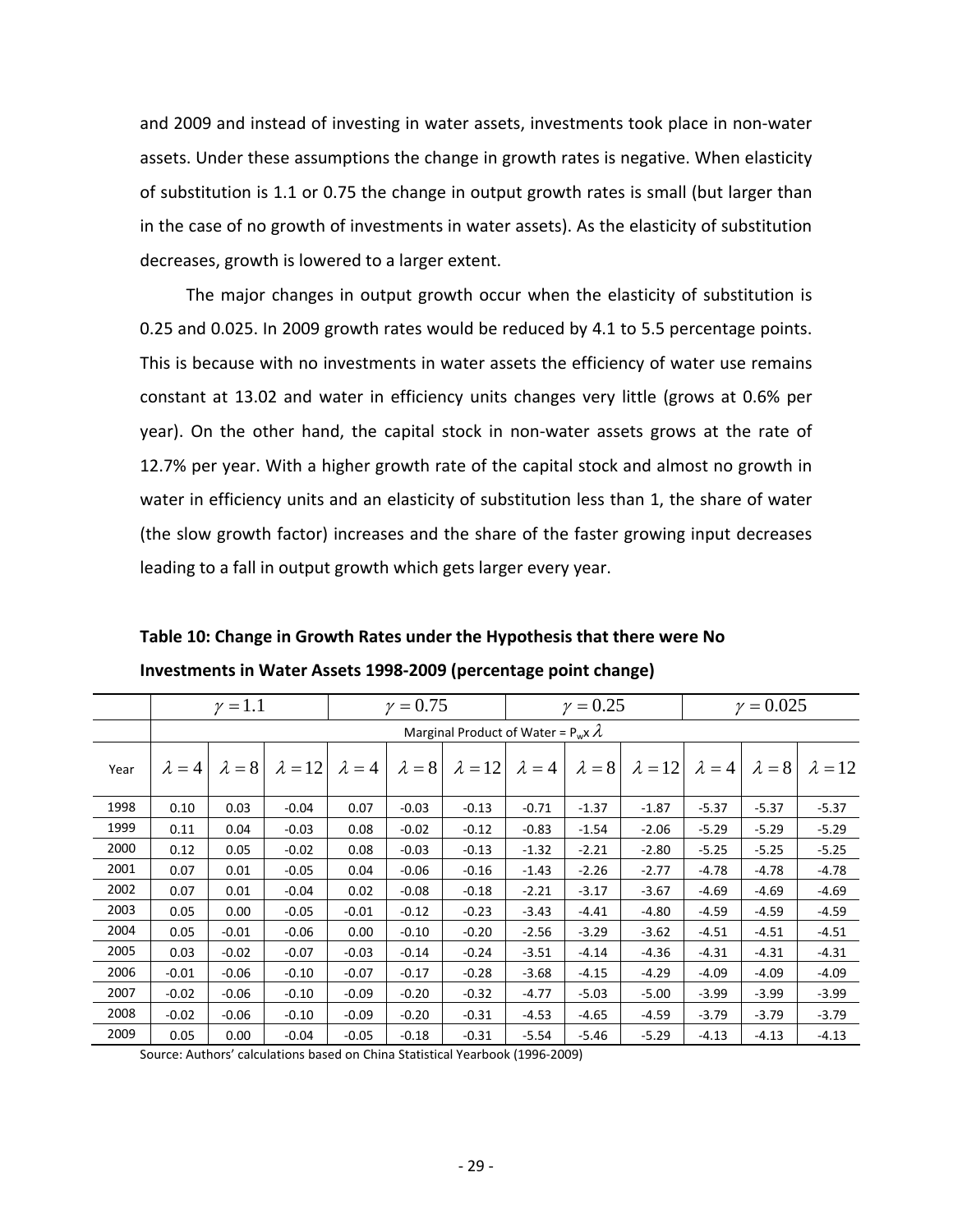Table 11 reports our results under the hypothesis that investments in water assets grew twice the rate actually observed between 1997 and 2009. In this case, investments in non-water assets would have been smaller than they were in the period considered. In this case growth rates would have decreased by 0.03 to 1.38 percentage points if the elasticity of substitution was 1.1 or 0.75. But output and growth rates would increase if elasticity of substitution was 0.25 or 0.025. The biggest increase in output and growth rates occurs if the elasticity of substitution was 0.025. With double the growth rate for investments in water assets the efficiency of water use increases from 13.02 in 1997 to 45.87 in 2009, 33.9% higher in 2009 when compared to the actual efficiency of water use of 34 in 2009. Along with this increase in efficiency, water use in efficiency units also increases at an average rate of about 11.73% per year. On the other hand, the growth rate of the real capital stock falls a little to 11.7% per year. Therefore, water in efficiency units contributes positively to growth of output in this case.

|      |               | $\gamma = 1.1$ |                |               | $\gamma = 0.75$ |                                             |               | $\gamma = 0.25$ |                | $\gamma = 0.025$ |               |                |  |
|------|---------------|----------------|----------------|---------------|-----------------|---------------------------------------------|---------------|-----------------|----------------|------------------|---------------|----------------|--|
|      |               |                |                |               |                 | Marginal Product of Water = $P_w x \lambda$ |               |                 |                |                  |               |                |  |
| Year | $\lambda = 4$ | $\lambda = 8$  | $\lambda = 12$ | $\lambda = 4$ | $\lambda = 8$   | $\lambda = 12$                              | $\lambda = 4$ | $\lambda = 8$   | $\lambda = 12$ | $\lambda = 4$    | $\lambda = 8$ | $\lambda = 12$ |  |
| 1998 | $-0.05$       | $-0.04$        | $-0.04$        | $-0.05$       | $-0.04$         | $-0.03$                                     | 0.01          | 0.07            | 0.11           | 0.47             | 0.47          | 0.47           |  |
| 1999 | $-0.11$       | $-0.10$        | $-0.09$        | $-0.11$       | $-0.09$         | $-0.07$                                     | $-0.01$       | 0.08            | 0.15           | 0.82             | 0.82          | 0.82           |  |
| 2000 | $-0.20$       | $-0.18$        | $-0.17$        | $-0.19$       | $-0.17$         | $-0.15$                                     | $-0.04$       | 0.10            | 0.21           | 1.13             | 1.13          | 1.13           |  |
| 2001 | $-0.15$       | $-0.14$        | $-0.13$        | $-0.15$       | $-0.13$         | $-0.11$                                     | $-0.04$       | 0.07            | 0.15           | 0.95             | 0.95          | 0.95           |  |
| 2002 | $-0.23$       | $-0.21$        | $-0.19$        | $-0.22$       | $-0.19$         | $-0.17$                                     | $-0.03$       | 0.13            | 0.25           | 1.12             | 1.12          | 1.12           |  |
| 2003 | $-0.29$       | $-0.27$        | $-0.25$        | $-0.28$       | $-0.25$         | $-0.22$                                     | 0.04          | 0.28            | 0.45           | 1.27             | 1.27          | 1.27           |  |
| 2004 | $-0.41$       | $-0.39$        | $-0.37$        | $-0.41$       | $-0.37$         | $-0.34$                                     | $-0.20$       | $-0.01$         | 0.14           | 1.48             | 1.48          | 1.48           |  |
| 2005 | $-0.41$       | $-0.39$        | $-0.36$        | $-0.40$       | $-0.37$         | $-0.33$                                     | $-0.10$       | 0.13            | 0.31           | 1.45             | 1.45          | 1.45           |  |
| 2006 | $-0.32$       | $-0.30$        | $-0.28$        | $-0.31$       | $-0.28$         | $-0.25$                                     | $-0.02$       | 0.20            | 0.36           | 1.33             | 1.33          | 1.33           |  |
| 2007 | $-0.39$       | $-0.37$        | $-0.35$        | $-0.38$       | $-0.34$         | $-0.31$                                     | 0.10          | 0.42            | 0.63           | 1.41             | 1.41          | 1.41           |  |
| 2008 | $-0.52$       | $-0.49$        | $-0.47$        | $-0.50$       | $-0.46$         | $-0.43$                                     | 0.00          | 0.33            | 0.55           | 1.52             | 1.52          | 1.52           |  |
| 2009 | $-1.38$       | $-1.34$        | $-1.29$        | $-1.35$       | $-1.29$         | $-1.22$                                     | $-0.50$       | 0.05            | 0.41           | 2.10             | 2.10          | 2.10           |  |

**Table 11: Change in Growth Rates under the Hypothesis that there was Double the Growth Rate of Investments in Water Assets 1998‐2009 (percentage point change)**

Source: Authors' calculations based on China Statistical Yearbook (1996-2009)

In Table 12 we also report a sensitivity analysis of the change in growth rates using a Cobb-Douglas production function where the elasticity of substitution is unity and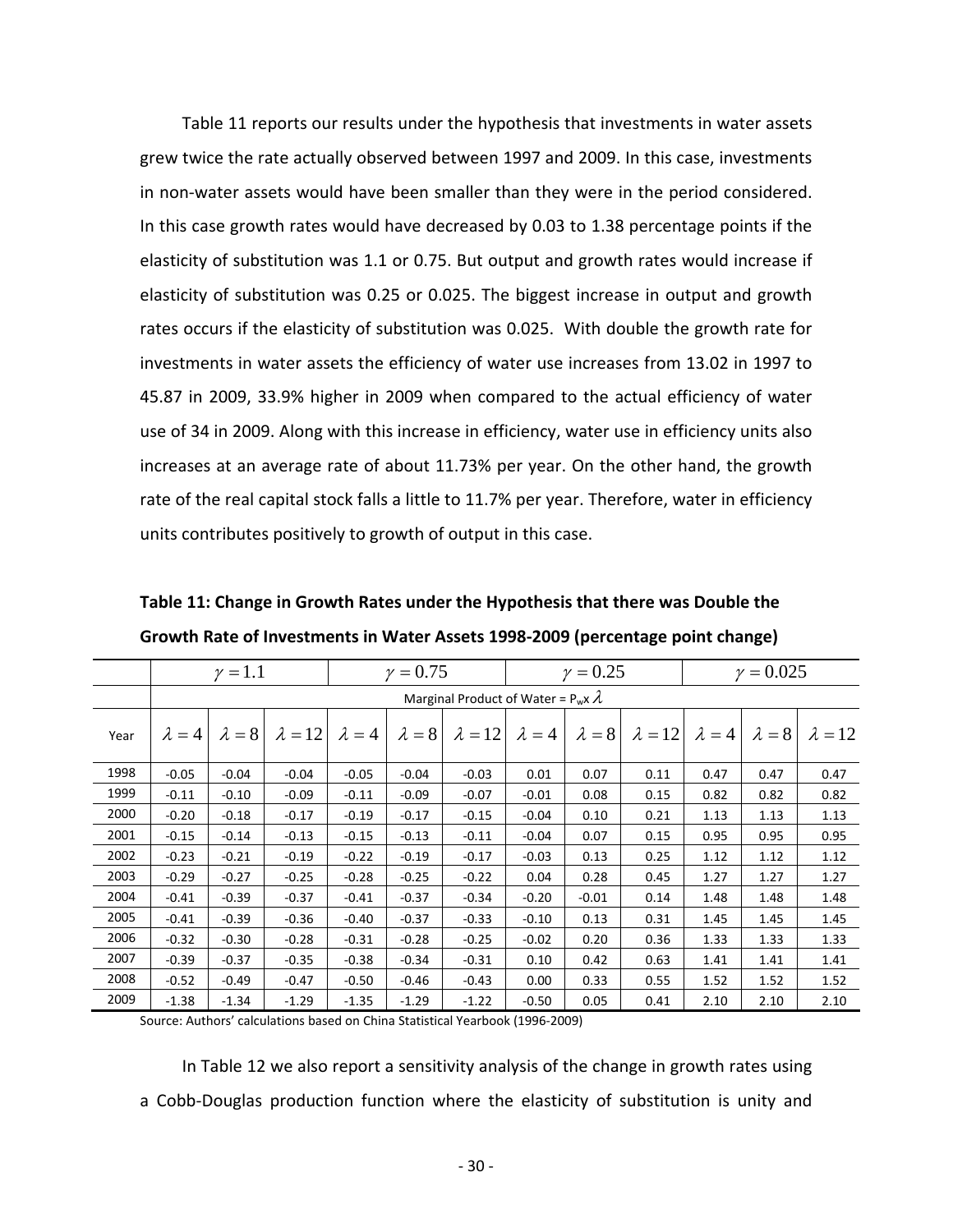factors shares are constant over time. The results obtained are close to the results repor ted in Tables 8, 10 and 11 under the hypothesis that the elasticity of substitution is 1.1.

| Year |               | No Growth of Investments<br>in Water Assets |         |                              | No Investments in Water<br>Assets |                                             |               | Double Growth of<br>Investments in Water<br>Assets |                |
|------|---------------|---------------------------------------------|---------|------------------------------|-----------------------------------|---------------------------------------------|---------------|----------------------------------------------------|----------------|
|      |               |                                             |         |                              |                                   | Marginal Product of Water = $P_w x \lambda$ |               |                                                    |                |
|      | $\lambda = 4$ | $\lambda = 8$                               |         | $\lambda = 12$ $\lambda = 4$ | $\lambda = 8$                     | $\lambda = 12$                              | $\lambda = 4$ | $\lambda = 8$                                      | $\lambda = 12$ |
| 1998 | 0.04          | 0.03                                        | 0.01    | 0.04                         | $-0.10$                           | $-0.24$                                     | $-0.04$       | $-0.03$                                            | $-0.02$        |
| 1999 | 0.07          | 0.04                                        | 0.01    | 0.04                         | $-0.11$                           | $-0.25$                                     | $-0.10$       | $-0.08$                                            | $-0.05$        |
| 2000 | 0.10          | 0.06                                        | 0.03    | 0.05                         | $-0.08$                           | $-0.22$                                     | $-0.19$       | $-0.15$                                            | $-0.12$        |
| 2001 | 0.07          | 0.04                                        | 0.01    | 0.01                         | $-0.12$                           | $-0.24$                                     | $-0.14$       | $-0.11$                                            | $-0.08$        |
| 2002 | 0.08          | 0.05                                        | 0.01    | 0.01                         | $-0.11$                           | $-0.23$                                     | $-0.21$       | $-0.18$                                            | $-0.14$        |
| 2003 | 0.08          | 0.04                                        | 0.01    | 0.00                         | $-0.12$                           | $-0.23$                                     | $-0.28$       | $-0.24$                                            | $-0.20$        |
| 2004 | 0.08          | 0.04                                        | 0.00    | $-0.01$                      | $-0.13$                           | $-0.25$                                     | $-0.40$       | $-0.35$                                            | $-0.30$        |
| 2005 | 0.06          | 0.02                                        | $-0.01$ | $-0.03$                      | $-0.14$                           | $-0.25$                                     | $-0.39$       | $-0.35$                                            | $-0.30$        |
| 2006 | 0.03          | $-0.01$                                     | $-0.04$ | $-0.07$                      | $-0.17$                           | $-0.27$                                     | $-0.31$       | $-0.26$                                            | $-0.22$        |
| 2007 | 0.02          | $-0.01$                                     | $-0.05$ | $-0.07$                      | $-0.17$                           | $-0.27$                                     | $-0.37$       | $-0.33$                                            | $-0.28$        |
| 2008 | 0.02          | $-0.02$                                     | $-0.05$ | $-0.07$                      | $-0.17$                           | $-0.26$                                     | $-0.51$       | $-0.46$                                            | $-0.40$        |
| 2009 | 0.08          | 0.03                                        | $-0.02$ | $-0.01$                      | $-0.12$                           | $-0.22$                                     | $-1.40$       | $-1.31$                                            | $-1.21$        |

**Production Function Under Different Hypotheses (percentage point change) Table 12: Sensitivity Analysis of Change in Growth Rates Using Cobb‐Douglas**

Source: Authors' calculations based on China Statistical Yearbook (1996-2009)

We also report sensitivity analysis of change in growth rates using the CES production function under different assumptions of values of parameters  $a$  and  $b$  that are calculated in Table 8. The sensitivity analysis shows that the results of the coun terfactual experiments are almost the same in all cases if non‐water capital and water are close substitutes. On the other hand the results show larger variations in counterfactual experiments if non‐water capital and water are poor substitutes. If the power of e‐function, parameter *b* , takes higher values closer to 1, a one unit increase in investments in water assets increases the efficiency of water use by larger amounts then if the parameter *b* is closer to 0.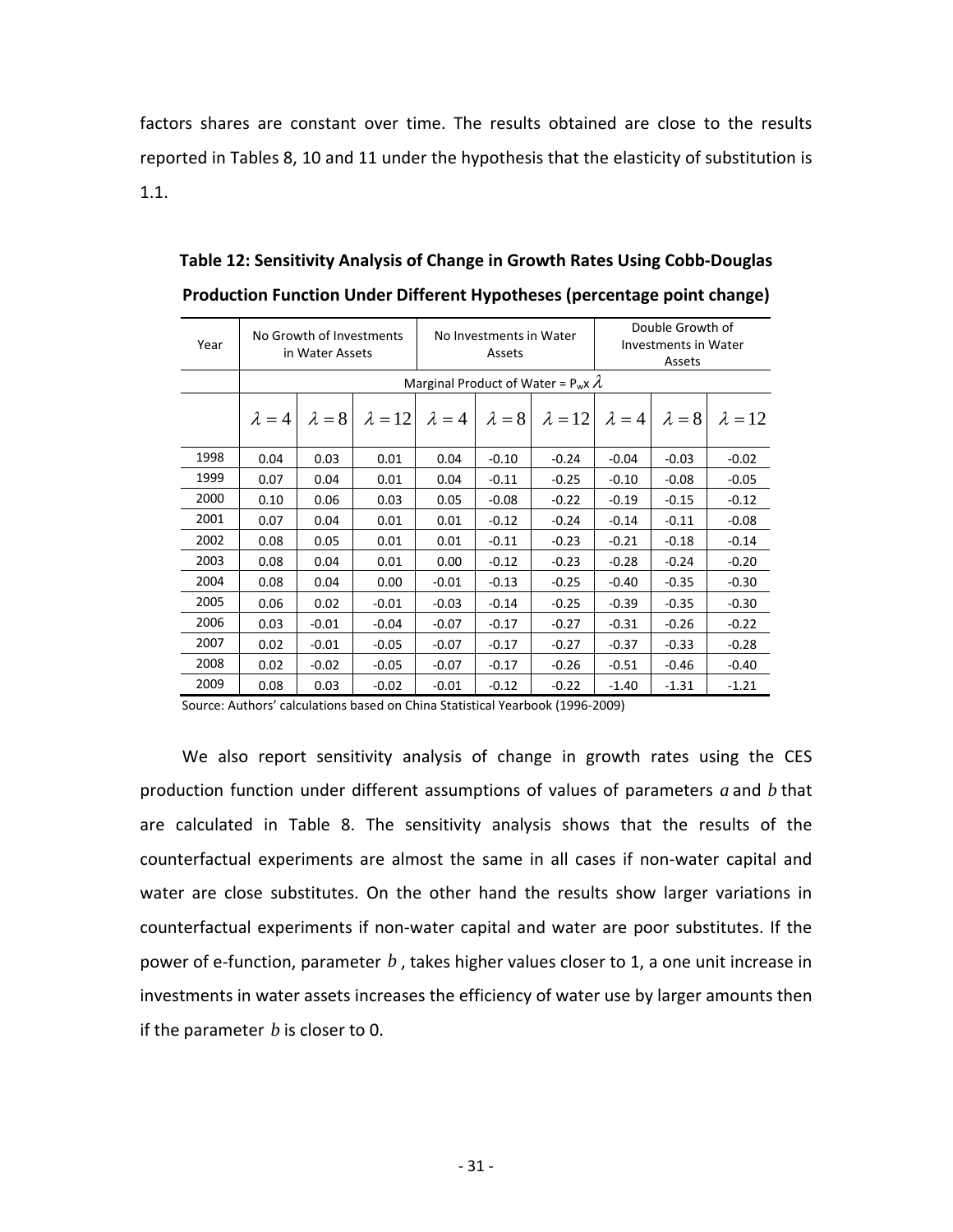## **Table 13: Sensitivity Analysis of Change in Growth Rates Using CES Production**

|      | No Growth of Investments in Water Assets |      |                                                                            |         |                                                                     |      |      |                                                                                                 |                         |         |                                                                   |         |         |                                  |  |
|------|------------------------------------------|------|----------------------------------------------------------------------------|---------|---------------------------------------------------------------------|------|------|-------------------------------------------------------------------------------------------------|-------------------------|---------|-------------------------------------------------------------------|---------|---------|----------------------------------|--|
| Year | $\gamma = 1.1$                           |      |                                                                            |         |                                                                     |      |      | $\gamma = 0.025$                                                                                |                         |         |                                                                   |         |         |                                  |  |
|      |                                          |      | $a = 0.013$ $a = 0.090$ $a = 0.101$<br>$b = 0.717$ $b = 0.407$ $b = 0.391$ |         | $b = 0.965$   $b = 0.930$   $b = 0.340$   $b = 0.465$   $b = 0.717$ |      |      | $a = 0.001$   $a = 0.001$   $a = 0.152$   $a = 0.058$   $a = 0.013$   $a = 0.090$   $a = 0.101$ | $b = 0.407$ $b = 0.391$ |         | $a = 0.001$<br>$b = 0.965$ $ b = 0.930$ $ b = 0.340$ $ b = 0.465$ |         |         | $ a = 0.001 a = 0.152 a = 0.058$ |  |
| 1998 | 0.03                                     | 0.04 | 0.04                                                                       | 0.03    | 0.04                                                                | 0.04 | 0.04 | $-1.15$                                                                                         | $-0.63$                 | $-0.61$ | $-1.03$                                                           | $-0.52$ | $-0.58$ | $-0.67$                          |  |
| 1999 | 0.04                                     | 0.07 | 0.07                                                                       | 0.04    | 0.07                                                                | 0.07 | 0.06 | $-1.92$                                                                                         | $-1.02$                 | $-0.99$ | $-1.86$                                                           | $-0.99$ | $-0.91$ | $-1.10$                          |  |
| 2000 | 0.06                                     | 0.09 | 0.09                                                                       | 0.06    | 0.09                                                                | 0.09 | 0.09 | $-2.59$                                                                                         | $-1.34$                 | $-1.30$ | $-2.69$                                                           | $-1.49$ | $-1.19$ | $-1.47$                          |  |
| 2001 | 0.04                                     | 0.06 | 0.07                                                                       | 0.03    | 0.06                                                                | 0.07 | 0.06 | $-2.21$                                                                                         | $-1.17$                 | $-1.13$ | $-2.39$                                                           | $-1.41$ | $-1.02$ | $-1.29$                          |  |
| 2002 | 0.04                                     | 0.07 | 0.07                                                                       | 0.03    | 0.06                                                                | 0.08 | 0.07 | $-2.57$                                                                                         | $-1.33$                 | $-1.29$ | $-2.90$                                                           | $-1.77$ | $-1.15$ | $-1.48$                          |  |
| 2003 | 0.04                                     | 0.07 | 0.07                                                                       | 0.03    | 0.06                                                                | 0.07 | 0.07 | $-2.83$                                                                                         | $-1.46$                 | $-1.41$ | $-3.32$                                                           | $-2.11$ | $-1.26$ | $-1.64$                          |  |
| 2004 | 0.03                                     | 0.07 | 0.07                                                                       | 0.02    | 0.05                                                                | 0.08 | 0.07 | $-3.22$                                                                                         | $-1.65$                 | $-1.59$ | $-3.90$                                                           | $-2.55$ | $-1.41$ | $-1.86$                          |  |
| 2005 | 0.02                                     | 0.06 | 0.06                                                                       | 0.00    | 0.03                                                                | 0.06 | 0.05 | $-3.13$                                                                                         | $-1.62$                 | $-1.56$ | $-3.88$                                                           | $-2.65$ | $-1.38$ | $-1.83$                          |  |
| 2006 | $-0.01$                                  | 0.02 | 0.03                                                                       | $-0.03$ | 0.00                                                                | 0.03 | 0.02 | $-2.90$                                                                                         | $-1.52$                 | $-1.46$ | $-3.64$                                                           | $-2.58$ | $-1.29$ | $-1.72$                          |  |
| 2007 | $-0.02$                                  | 0.02 | 0.02                                                                       | $-0.04$ | $-0.01$                                                             | 0.02 | 0.01 | $-3.02$                                                                                         | $-1.58$                 | $-1.52$ | $-3.86$                                                           | $-2.82$ | $-1.33$ | $-1.80$                          |  |
| 2008 | $-0.02$                                  | 0.01 | 0.02                                                                       | $-0.04$ | $-0.02$                                                             | 0.02 | 0.01 | $-3.14$                                                                                         | $-1.65$                 | $-1.58$ | $-4.05$                                                           | $-3.02$ | $-1.39$ | $-1.87$                          |  |
| 2009 | 0.02                                     | 0.07 | 0.07                                                                       | $-0.02$ | 0.02                                                                | 0.08 | 0.06 | $-4.48$                                                                                         | $-2.19$                 | $-2.09$ | $-6.14$                                                           | $-4.60$ | $-1.81$ | $-2.52$                          |  |

## **Functions Under Different Parameterizations (percentage point change)**

Source: Authors' calculations based on China Statistical Yearbook (1996-2009);  $\tilde{ }$  Marginal Product of Water = P<sub>w</sub>x  $\lambda$ ;  $\lambda = 8$ 

Given the results obtained under the assumption of different elasticities of substitution and investments in water assets, one could also ask what would be the optimal value of investments in water assets which minimize the reduction in output in he year? The response to this question depends on the elasticity of substitution t betw een non‐water capital and water in efficiency units. If the elasticity of substitution is high and the share of water in production is low then it is optimal to invest more in non‐water capital assets instead of water assets because the share in production is higher. The growth in output is about 0.1 if there would be no growth of investments in water assets. If the elasticity of substitution between non-water capital and water in efficiency units is low then by investing more in water assets would also benefit growth (see Table 14).

We compare the growth rates of real GDP under counterfactual analyses with projected Table 14 reports some projections of future changes in real GDP growth rates for the period 2010‐2022 if there is no growth of investments in water assets, no investments in water assets and double the growth rate of investments in water assets.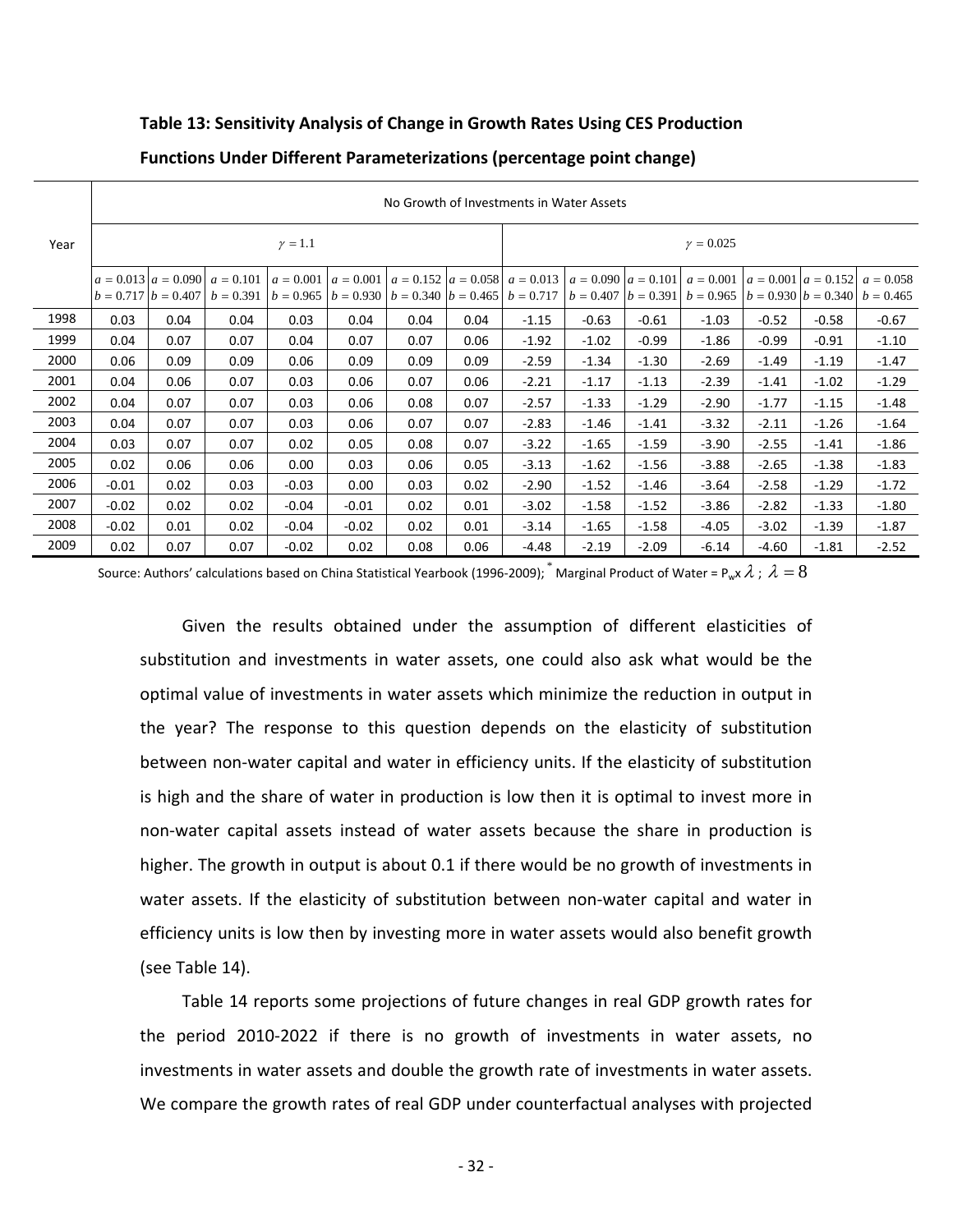growth rates of real GDP if real GDP, real investments in non‐water assets and real investments in water assets continue to grow at the average annual growth rates from the last 10 years. If the elasticity of substitution between non‐water capital and water in efficiency units,  $\gamma$ , is 1.1 then GDP growth rates would slightly increase by 0.1 percentage points per year if there is no growth of investments in water assets. If the growth rates of investments in water assets were twice the growth rate from the past, the GDP growth rates would decrease by 0.05 to 2.13 percentage points per year between 2010 and 2022.

If non-water capital and water in efficiency units are poor substitutes,  $\gamma$  is 0.025, GDP growth rates would increase by 0.2 to 1.89 percentage points per year if investments in water assets would increase at twice the rate from the past. The growth would decrease by 0.2 to 1.5 percentage points per year if there would be no growth of investments in water assets and by 3.6 to 4.1 if there would be no investments in water assets.

**Table 14: Future Projections of Change in Growth Rates under Different Hypotheses of Growth in Investments in Water Assets 2009‐2022 (percentage point change)**

| Year |              |                 | No Growth of Investments in Water<br>Assets |                  | No Investments in Water Assets |                 |         |                                  | Double Growth of Investments in<br><b>Water Assets</b> |                 |                 |                  |  |
|------|--------------|-----------------|---------------------------------------------|------------------|--------------------------------|-----------------|---------|----------------------------------|--------------------------------------------------------|-----------------|-----------------|------------------|--|
|      |              |                 | $\lambda = 8^*$                             |                  |                                | $\lambda = 8^*$ |         |                                  | $\lambda = 8^*$                                        |                 |                 |                  |  |
|      | $\gamma=1.1$ | $\gamma = 0.75$ | $\gamma = 0.25$                             | $\gamma = 0.025$ | $\gamma = 1.1$                 | $\gamma = 0.75$ |         | $\gamma = 0.25$ $\gamma = 0.025$ | $\gamma = 1.1$                                         | $\gamma = 0.75$ | $\gamma = 0.25$ | $\gamma = 0.025$ |  |
| 2010 | 0.05         | 0.04            | $-0.10$                                     | $-0.24$          | 0.23                           | 0.16            | $-2.16$ | $-4.18$                          | $-0.05$                                                | $-0.04$         | 0.08            | 0.21             |  |
| 2011 | 0.08         | 0.07            | $-0.22$                                     | $-0.44$          | 0.19                           | 0.10            | $-2.78$ | $-4.11$                          | $-0.10$                                                | $-0.09$         | 0.19            | 0.41             |  |
| 2012 | 0.11         | 0.09            | $-0.37$                                     | $-0.61$          | 0.15                           | 0.05            | $-3.29$ | $-4.06$                          | $-0.16$                                                | $-0.14$         | 0.31            | 0.60             |  |
| 2013 | 0.12         | 0.10            | $-0.53$                                     | $-0.76$          | 0.12                           | 0.01            | $-3.68$ | $-4.00$                          | $-0.23$                                                | $-0.21$         | 0.45            | 0.77             |  |
| 2014 | 0.13         | 0.11            | $-0.70$                                     | $-0.89$          | 0.10                           | $-0.02$         | $-3.95$ | $-3.95$                          | $-0.31$                                                | $-0.28$         | 0.60            | 0.94             |  |
| 2015 | 0.14         | 0.11            | $-0.86$                                     | $-1.01$          | 0.09                           | $-0.05$         | $-4.11$ | $-3.91$                          | $-0.40$                                                | $-0.37$         | 0.74            | 1.09             |  |
| 2016 | 0.14         | 0.11            | $-1.02$                                     | $-1.12$          | 0.08                           | $-0.07$         | $-4.19$ | $-3.87$                          | $-0.52$                                                | $-0.48$         | 0.88            | 1.23             |  |
| 2017 | 0.14         | 0.10            | $-1.16$                                     | $-1.21$          | 0.07                           | $-0.10$         | $-4.21$ | $-3.83$                          | $-0.66$                                                | $-0.61$         | 1.01            | 1.37             |  |
| 2018 | 0.14         | 0.10            | $-1.29$                                     | $-1.29$          | 0.06                           | $-0.12$         | $-4.19$ | $-3.79$                          | $-0.84$                                                | $-0.78$         | 1.13            | 1.49             |  |
| 2019 | 0.14         | 0.09            | $-1.41$                                     | $-1.37$          | 0.06                           | $-0.13$         | $-4.15$ | $-3.76$                          | $-1.06$                                                | $-0.99$         | 1.23            | 1.60             |  |
| 2020 | 0.14         | 0.08            | $-1.50$                                     | $-1.44$          | 0.05                           | $-0.15$         | $-4.10$ | $-3.73$                          | $-1.33$                                                | $-1.25$         | 1.30            | 1.71             |  |
| 2021 | 0.14         | 0.07            | $-1.59$                                     | $-1.50$          | 0.05                           | $-0.17$         | $-4.04$ | $-3.70$                          | $-1.68$                                                | $-1.59$         | 1.35            | 1.80             |  |
| 2022 | 0.13         | 0.06            | $-1.66$                                     | $-1.56$          | 0.05                           | $-0.19$         | $-3.98$ | $-3.68$                          | $-2.13$                                                | $-2.03$         | 1.34            | 1.89             |  |

Source: Authors' calculations based on China Statistical Yearbook (1996-2009)

 $^{*}$  Marginal Product of Water = P<sub>w</sub>x  $\lambda$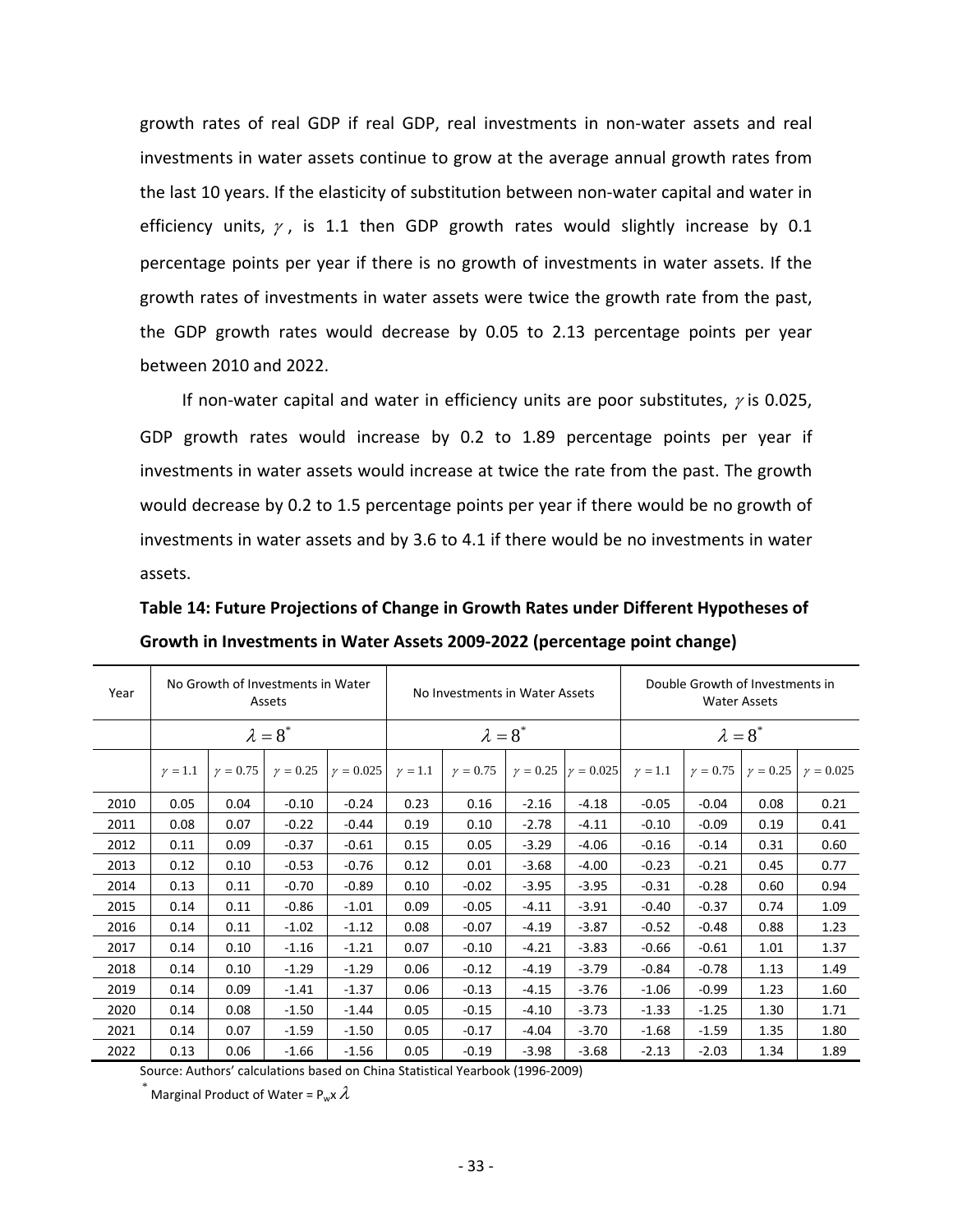## **6. Concluding Remarks**

In this paper, we use a growth accounting approach to investigate both the contribution played in the past by water availability in constraining China's growth performance, and what would be involved in the future. We use a modified version of Solow growth accounting in which water in efficiency units enters the production techn ology, and investment in water management assets raises efficiency of water use. We note that China's high growth of the last 20 years or more has been obtained with relatively little increase in the physical volume of water. We adopt various assumptions on the relationship between the price of water and marginal product, and on substitution elasticities in making our calculations.

the size of investments in water assets. If investments in water assets in the future were lower than they were in the past, growth might slightly increase by about 0.1 Our counterfactual experiments suggest that water affects China's growth rates and will affect growth in the future but at uncertain rates. The degree depends on the elasticity of substitution between non-water capital and water in efficiency units and on percentage points if non‐water capital and water in efficiency units are close substitutes but growth rates could decrease by as much as 0.2‐3.9 percentage points if investments in water assets were very small or small, and if the elasticities of substitution were low.

On the other hand, our experiments suggest that with faster growth of investments in water assets than in the past and low elasticity of substitution growth could increase. But if non‐water capital and water in efficiency units are close substitutes growth rates could even decrease.

‐ 34 ‐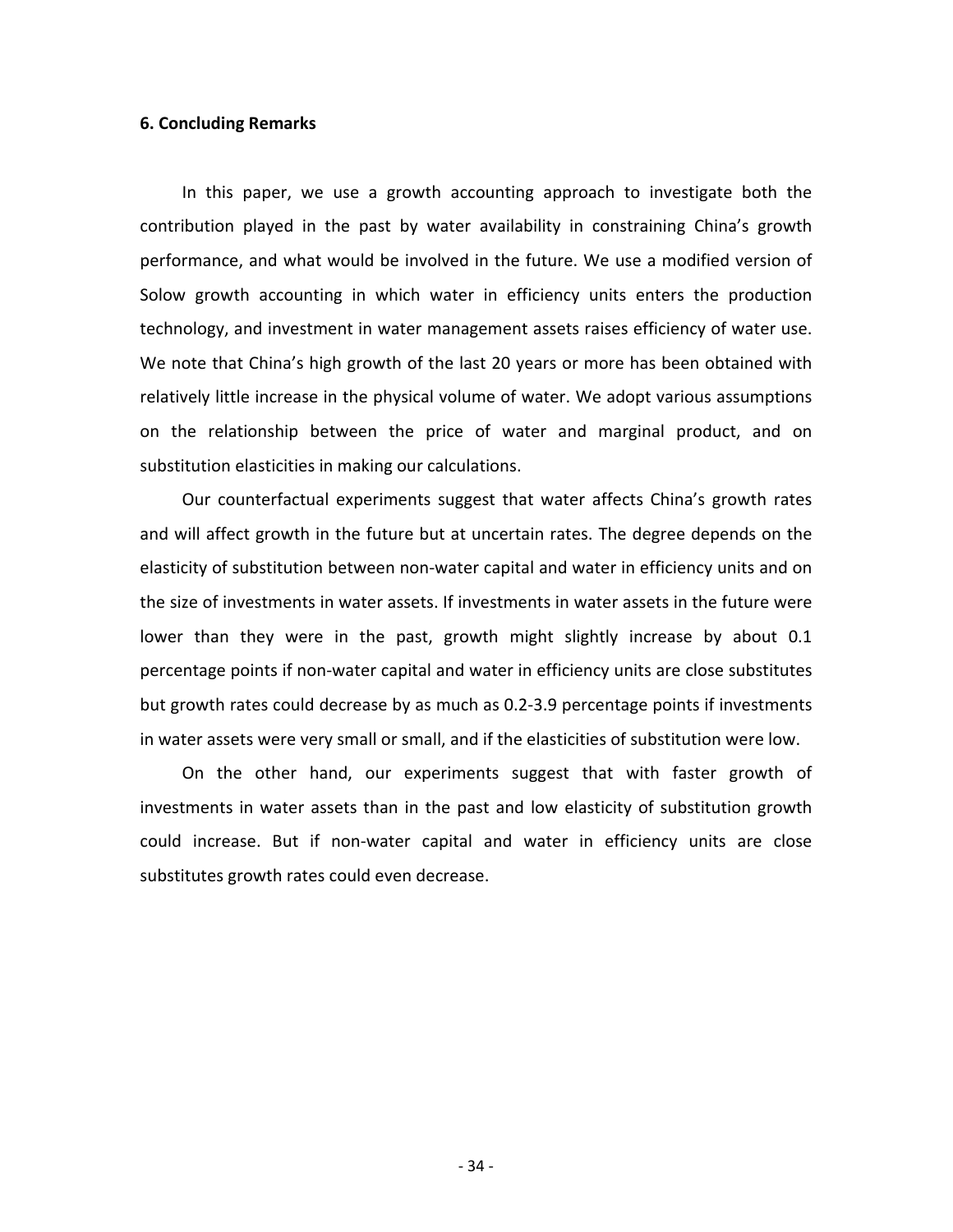## **7. Bibliography**

Bai, C.E., C.T. Hsieh and Y. Qian , (2006), 'The Return to Capital in China', National Bureau of Economic Research Working Paper 12755.

Barro, R.J. and X. Sala-i-Martin, (2004), 'Economic Growth', Second Edition, Massachusetts Institute of Technology.

Blanke, A., S. Rozelle, B. Lohmar, J. Wang and J. Huang, (2007), 'Water saving technology and saving water in China', *Agricultural Water Management* 87 (2007) 139‐150.

Denison, E., (1962), 'Sources of Growth in the United States and the Alternatives Before Us', Supplement Paper 13, New York, Committee for Economic Development.

Bosworth, B. and S.M. Collins, (2007), 'Accounting for Growth: Comparing China and India', National Bureau of Economic Research Working Paper 12943.

Brown, L., (1996), 'Who will feed China?', *Futurist*, Jan/Feb96, Vol. 30, Issue 1, p14, 5p.

Gleick, P.H., (2009), 'China and Water' in The World's Water 2008‐2009, The Biennial Report of Freshwater Resources, Island Press.

Grebenstein, C. and B. Field, (1979), 'Substituting for Water Inputs in U.S. Manufacturing', *Water Resources Research*, Vol. 15, No. 2.

Hubacek, K. and L. Sun, (2007), 'Economic and Societal Changes in China and their Effects on Water Use', *Journal of Industrial Ecology*, 9(1‐2), 187‐200.

Jiang, Y., (2009), 'China's water scarcity', *Journal of Environmental Management* 90 (2009) 3185‐ 3196.

Jin, L. and W. Young, (2001), 'Water use in agriculture in China: importance, challenges, and implications for policy', *Water Policy* 3 (2001) 215‐228.

Jorgenson, D.W. and Z. Griliches, (1967), 'The Explanation of Productivity Change', *Review of Economic Studies*, 34, July, 249‐280.

Kemfert, C., (1998), 'Estimated substitution elasticities of a nested CES production function approach for Germany', *Energy Economics* 20 (1998) 249‐264.

Kendrick, J.W., (1961), Productivity Trends in the United States, Princeton, NJ, Princeton University Press.

Liang, H., (2006), 'China's investment strength is sustainable', Goldman Sachs global economics paper no. 146, October 2006.

Ministry of Water Resources, P.R. China, (2006), '2006 Statistic Bulletin on China Water Activities' Available at [http://www.mwr.gov.cn/english/200601.pdf.](http://www.mwr.gov.cn/english/200601.pdf)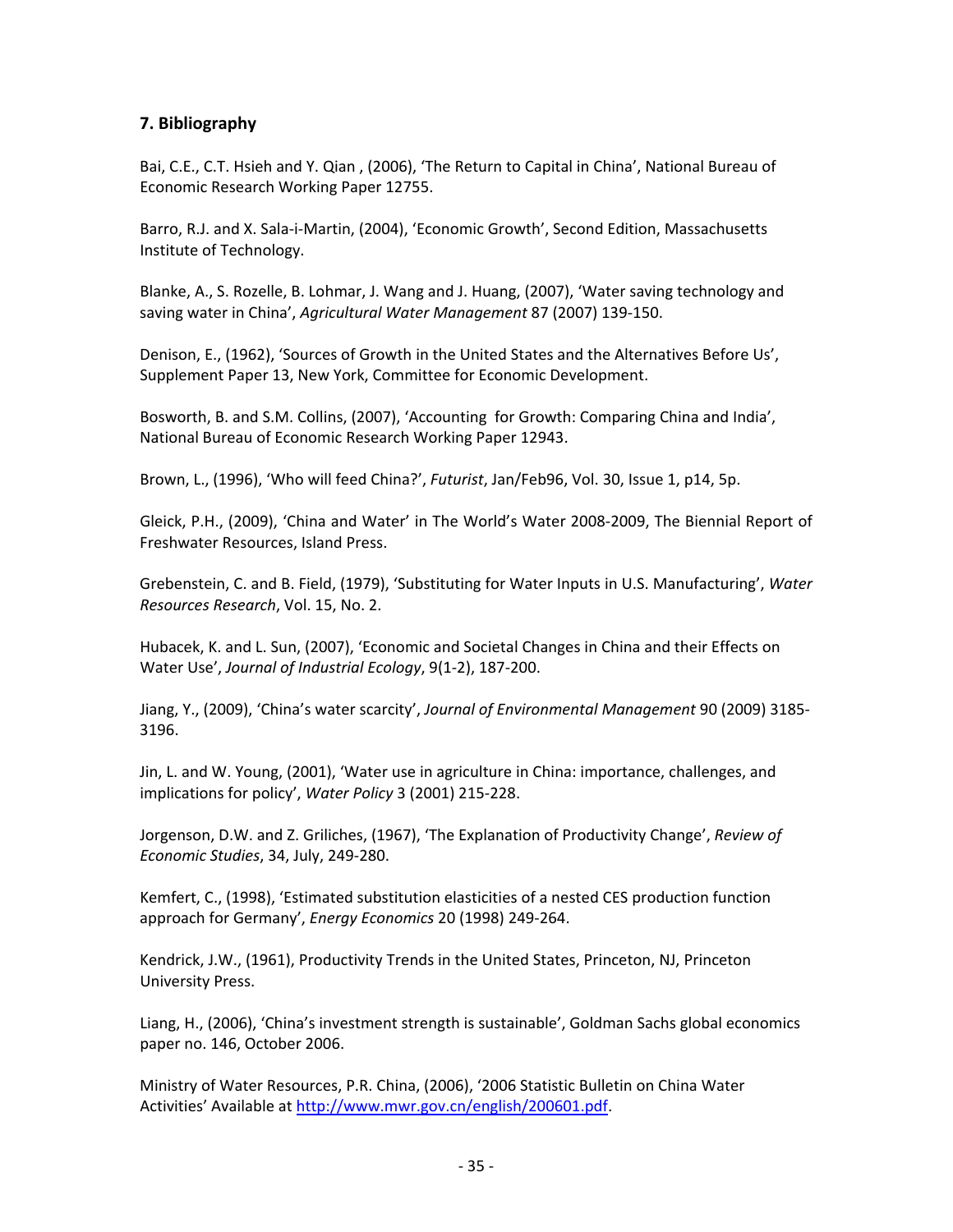Ministry of Water Resources, P.R. China, (2007), '2007 Statistic Bulletin on China Water Activities' Available at [http://www.mwr.gov.cn/english/200701.pdf.](http://www.mwr.gov.cn/english/200701.pdf)

National Bureau of Statistics (NBS), China Statistical Yearbook CSY, various years. [Available at] http://www.stats.gov.cn/english/statisticaldata/yearlydata.

Naughton, B., (2007), 'Environmental Quality and the Sustainability of Growth' in The Chinese Economy, Transitions and Growth. The MIT Press Cambridge, Massachusetts London, England.

Nehru, V. and A. Dhareshwar, (1993) 'A New Database on Physical Capital Stock: Sources, Methodology and Results', *Revista de Analisis Economico*, Vol. 8, No.1, pp. 37‐59.

OECD, (2004), 'Financing Strategy of the Urban Wastewater Sector in Selected Municipalities of the Sichuan Province in China', available at <http://www.oecd.org/dataoecd/44/23/2408767.pdf>.

OECD, (2007), 'OECD Environmental Performance Reviews CHINA', OECD Publishing.

Shalizi, Z., (2006), 'Addressing China's Growing Water Shortages and Associated Social and Environmental Consequences', World Bank Policy Research Working Paper 3895, April 2006.

Shalizi, Z., (2008), 'Water and Urbanization', in China Urbanizes Consequences, Strategies, and Policies ed. S. Yusuf and T. Saich, The World Bank.

Solow, R.M., (1957), 'Technical Change and the Aggregate Production Function', *The Review of Economics and Statistics*, 39(3), 312‐320.

Solow, R.M., (1978), 'Resources and Economic Growth', *American Economist*, 22(2).

Young, A., (2003), 'Gold into Base Metals: Productivity Growth in the People's Republic of China during the Reform Period', *Journal of Political Economy*, 2003, vol. 111, no. 6.

Zheng, J., A. Bigsten and A. Hu, (2009), 'Can China's Growth be Sustained? A Productivity Perspective', *World Development*, 37(4), 874‐888.

Wang, H. and S. Lall, (2002), 'Valuing water for Chinese industries: a marginal productivity analysis', *Applied Economics*, 34:6, 759‐765.

Wang, Y. and Y. Yao, (2003), 'Sources of China's economic growth 1952-1999: incorporating human capital accumulation', *China Economic Review* 14 (2003) 32‐52.

Whalley, J. and X. Zhao, (2010), 'The Contribution of Human Capital to China's Economic Growth', National Bureau of Economic Research Working Paper 16592.

World Bank, (1997), 'Clear Water, Blue Skies: China's Environment in the New Century', Washington, DC.